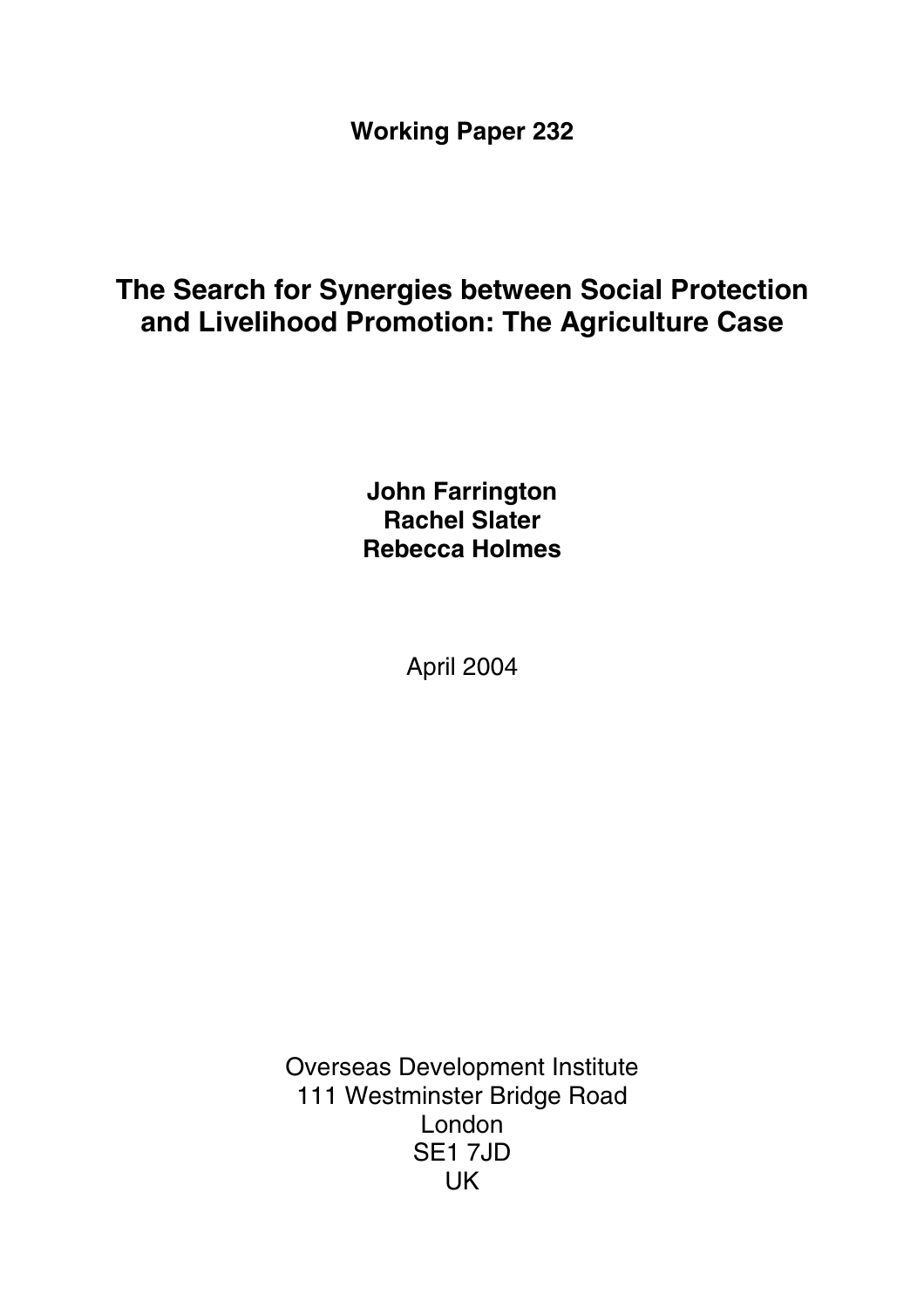# **Acknowledgments**

This Working Paper is the final report of the PASS project AG0088 'A Review of the Linkages between Social Protection and Agricultural/Rural Growth', commissioned by the Natural Resources and Agriculture Team of DFID Policy Division

The authors are indebted to David Hulme of IDPM and Stephen Devereux of IDS, to Steve Wiggins and Priya Deshingkar of ODI for ideas and comments, and to DFID staff for comments on presentations made in October and November 2003. Responsibility for the interpretations presented here is that of the authors alone. The authors are indebted to DFID for funding for this study. However the views expressed here are not necessarily shared by DFID.

**John Farrington** and **Rachel Slater** are Research Fellows at the Overseas Development Institute. Email: j.farrington@odi.org.uk and r.slater@odi.org.uk **Rebecca Holmes** worked as a Research Assistant at ODI. Email: bexholmes@hotmail.com

ISBN 0 85003 706 9

© Overseas Development Institute 2004

All rights reserved. No part of this publication may be reproduced, stored in a retrieval system, or transmitted in any form or by any means, electronic, mechanical, photocopying, recording or otherwise, without the prior written permission of the publishers.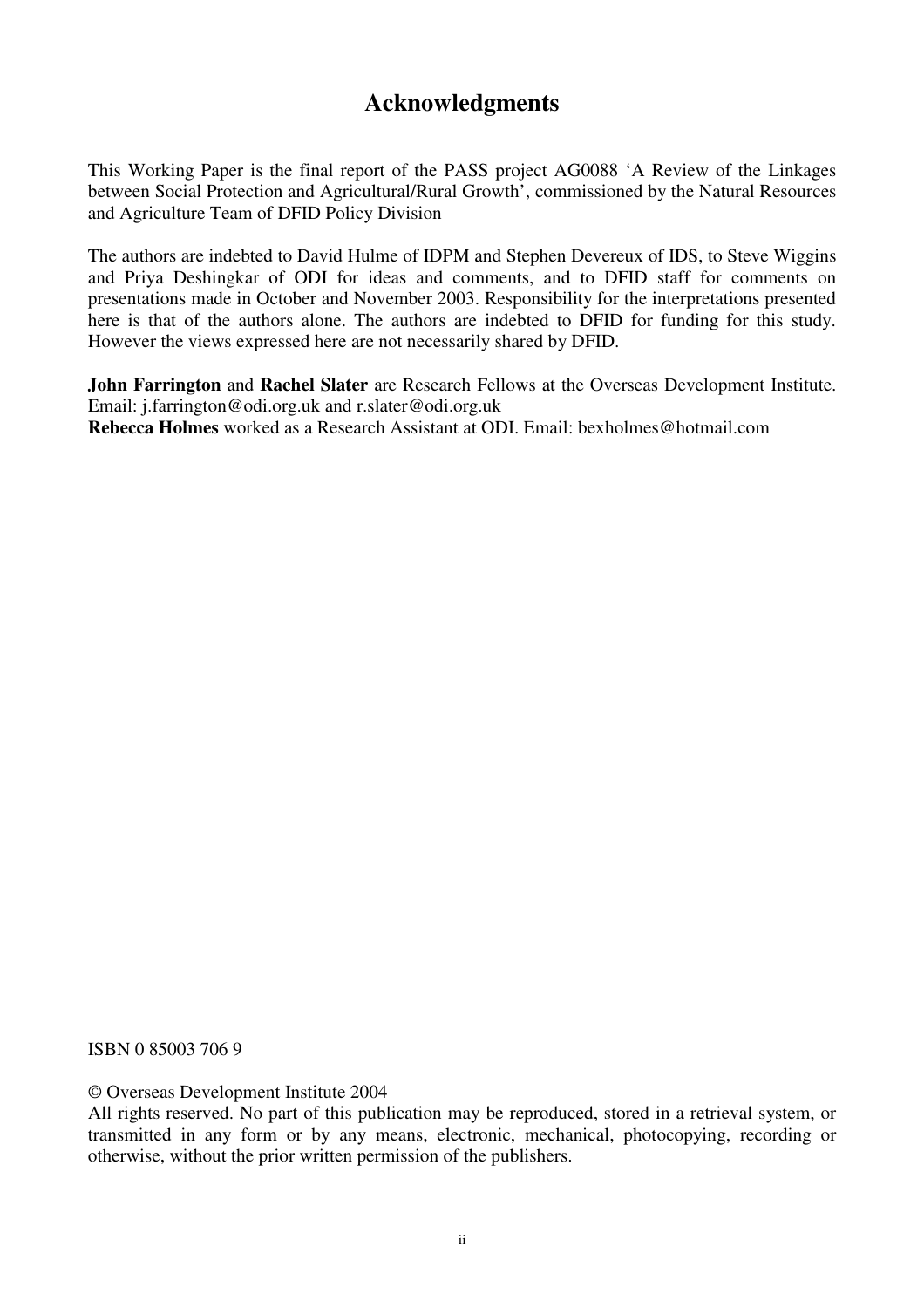# **Contents**

|                         |                                 | <b>Acknowledgments</b>                                                                                                                                                                                                                             | ii                              |
|-------------------------|---------------------------------|----------------------------------------------------------------------------------------------------------------------------------------------------------------------------------------------------------------------------------------------------|---------------------------------|
|                         |                                 | <b>List of Boxes and Tables</b>                                                                                                                                                                                                                    | iii                             |
|                         |                                 | <b>List of Acronyms</b>                                                                                                                                                                                                                            | iv                              |
|                         | <b>Summary</b>                  |                                                                                                                                                                                                                                                    | $\mathbf{v}$                    |
| $\mathbf{1}$            |                                 | <b>Introduction and Definitions</b>                                                                                                                                                                                                                | 1                               |
| $\boldsymbol{2}$        |                                 | <b>Risk, Vulnerability and Social Protection</b>                                                                                                                                                                                                   | $\mathbf{3}$                    |
| 3                       | 3.1<br>3.2<br>3.3<br>3.4<br>3.5 | <b>Potentially Positive Impacts of Social Protection on Agriculture</b><br>Cash transfers<br>Subsidised or free food<br>Subsidised or free inputs<br>Employment generation<br>Financial services, including credit, savings/pensions and insurance | 8<br>10<br>10<br>11<br>11<br>12 |
| $\overline{\mathbf{4}}$ | 4.1<br>4.2                      | Potentially Positive Impacts of Agriculture Interventions on Risk and Vulnerability<br>Agriculture-related legislation and regulation<br>Agriculture-related service delivery                                                                      | 13<br>13<br>15                  |
| 5                       |                                 | <b>Potentially Negative Interactions between Agriculture and SP, and Vice Versa</b>                                                                                                                                                                | 16                              |
| 6                       |                                 | <b>Potential Relevance of Social Protection Measures to Different Categories of Poor</b><br><b>People</b>                                                                                                                                          | 17                              |
| 7                       |                                 | <b>Livelihood Protection and Promotion: How Far Does Feasibility Match Needs?</b>                                                                                                                                                                  | 18                              |
| 8                       |                                 | <b>Protection, Promotion and Rights-based Approaches</b>                                                                                                                                                                                           | 20                              |
| 9                       |                                 | <b>Policy Questions in Protection/Promotion Links</b>                                                                                                                                                                                              | 21                              |
| 10                      |                                 | <b>Needs for Further Research</b>                                                                                                                                                                                                                  | 24                              |
|                         | <b>References</b>               |                                                                                                                                                                                                                                                    | 25                              |
| <b>Annex 1</b>          |                                 | <b>Impacts of Social Protection Interventions on Gender</b>                                                                                                                                                                                        | 30                              |
| <b>Annex 2</b>          |                                 | Agricultural Rehabilitation and the Interface between Humanitarianism and                                                                                                                                                                          |                                 |
|                         |                                 | <b>Social Protection</b>                                                                                                                                                                                                                           | 31                              |
| <b>Annex 3</b>          |                                 | Notes and References Relating to Tables 1 and 2                                                                                                                                                                                                    | 34                              |
| Box 1                   |                                 | <b>List of Boxes and Tables</b><br>The World Bank's Social Risk Management Framework                                                                                                                                                               | 4                               |
| Box 2                   |                                 | The relationship between gender, social protection and agriculture                                                                                                                                                                                 | 8                               |
| Box 3                   |                                 | The debate over internal food transfers                                                                                                                                                                                                            | 10                              |
| Box 4                   |                                 | Sequencing protection and promotion: the case of the BRAC Income Generation for<br>Vulnerable Group Development (IGVGD) Programme, Bangladesh                                                                                                      | 12                              |
| Table 1                 |                                 | Potential positive impacts of social protection on agriculture                                                                                                                                                                                     | 9                               |
| Table 2                 |                                 | Potential positive impacts of agriculture interventions on vulnerability                                                                                                                                                                           | 14                              |
| Table 3                 |                                 | Potential relevance of a range of social protection measures, to different categories of<br>poor people                                                                                                                                            | 17                              |
| Table 4                 |                                 | Desirability and feasibility of broad types of social protection by vulnerability<br>conditions                                                                                                                                                    | 19                              |
| Table 5                 |                                 | Generic and specific policy questions in relation to social protection and agriculture                                                                                                                                                             | 21                              |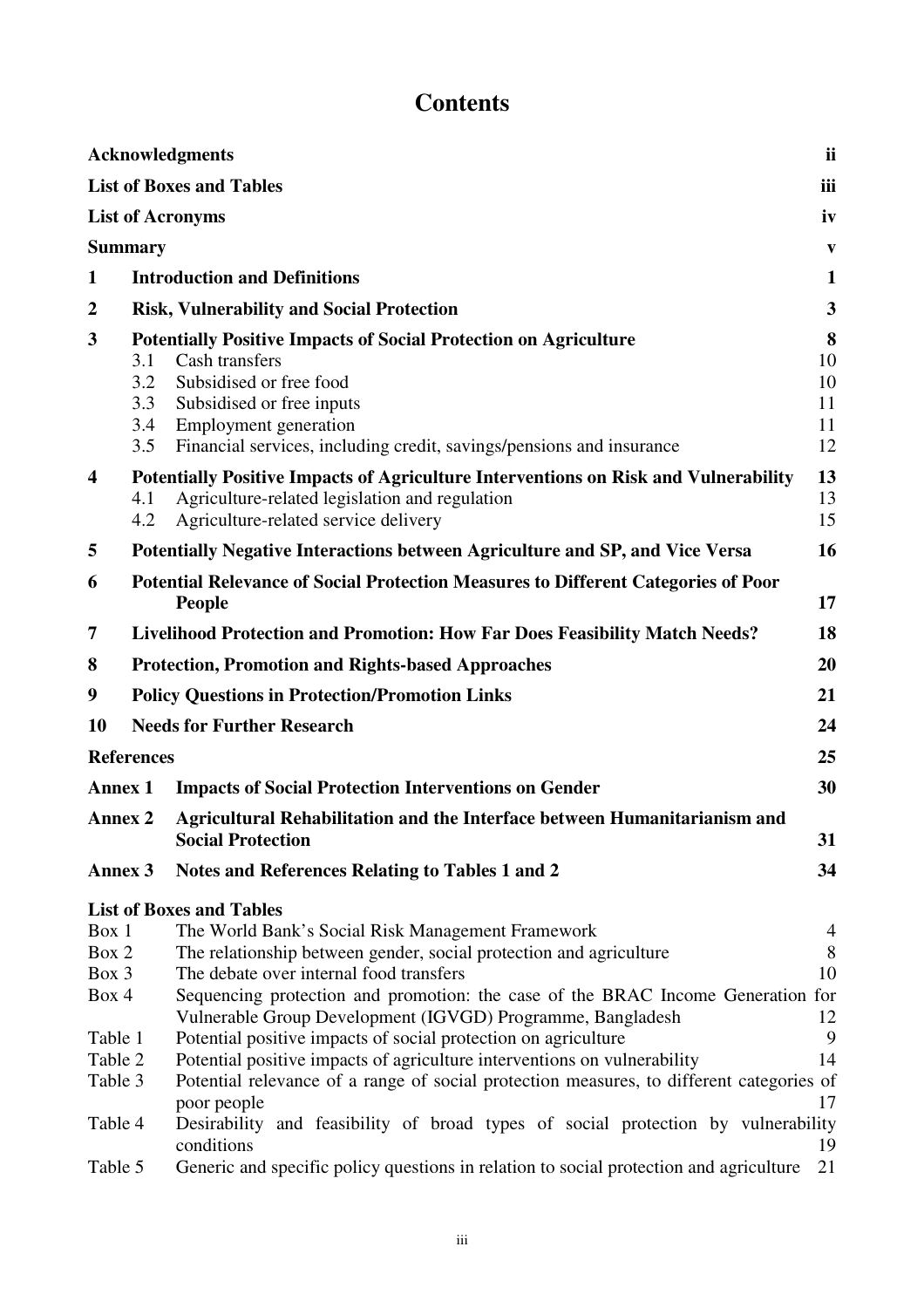# **List of Acronyms**

| <b>BIDS</b>     | <b>Bangladesh Institute of Development Studies</b>                  |
|-----------------|---------------------------------------------------------------------|
| <b>BPC</b>      | Beneficio de Prestação Continuada (Brazil)                          |
| <b>BRAC</b>     | <b>Bangladesh Rural Advancement Committee</b>                       |
| <b>CFPR</b>     | Challenging the Frontiers of Poverty Reduction (Bangladesh)         |
| <b>CPR</b>      | <b>Common Property Resource</b>                                     |
| <b>CRS</b>      | <b>Catholic Relief Services</b>                                     |
| <b>DFID</b>     | Department for International Development (UK)                       |
| <b>DLS</b>      | Department of Livestock Services (Bangladesh)                       |
| <b>DNRM</b>     | <b>Decentralised Natural Resource Management</b>                    |
| <b>EGS</b>      | <b>Employment Guarantee Scheme (India)</b>                          |
| <b>FASERT</b>   | Foundation for the Advancement of Small Enterprises and Rural       |
|                 | Technology (Uganda)                                                 |
| <b>FFW</b>      | Food for Work programme                                             |
| <b>IDP</b>      | <b>Internally Displaced Person</b>                                  |
| <b>IFAD</b>     | <b>International Fund for Agricultural Development</b>              |
| IFI             | <b>International Financial Institution</b>                          |
| <b>IGA</b>      | <b>Income Generating Activity</b>                                   |
| <b>IGVGD</b>    | Income Generation for Vulnerable Group Development                  |
| <b>ILO</b>      | <b>International Labour Organisation</b>                            |
| <b>KAIPPG</b>   | Kenya Aids Intervention Prevention Project Group                    |
| <b>LFA</b>      | Less-Favoured Area                                                  |
| <b>LRRD</b>     | Linking Relief, Rehabilitation and Development                      |
| <b>NAFTA</b>    | North American Free Trade Agreement                                 |
| <b>NGO</b>      | Non Governmental Organisation                                       |
| <b>OECD</b>     | Organisation for Economic Co-operation and Development              |
| <b>PLWHA</b>    | People Living with HIV/AIDS                                         |
| <b>PR</b>       | Prêvidencia Rural (rural old-age pension, Brazil)                   |
| <b>PROCAMPO</b> | Programa de Apoyos Directos al Campo (a cash transfer scheme in     |
|                 | Mexico for rural farmers)                                           |
| <b>PROGRESA</b> | Programa de Educación, Salud y Alimentación (The Education, Health, |
|                 | and Nutrition Programme of Mexico)                                  |
| <b>PRSP</b>     | <b>Poverty Reduction Strategy Paper</b>                             |
| <b>PWP</b>      | <b>Public Works Programmes</b>                                      |
| <b>RD</b>       | <b>Rural Development</b>                                            |
| <b>RMP</b>      | Road Maintenance Programme (India)                                  |
| <b>SEWA</b>     | Self-employed Women's Association                                   |
| <b>SLDP</b>     | Smallholder Livestock Development Project (Bangladesh)              |
| <b>SP</b>       | <b>Social Protection</b>                                            |
| <b>SRM</b>      | Social Risk Management                                              |
| <b>SWC</b>      | Soil and Water Conservation                                         |
| TIP             | <b>Targeted Inputs Programme</b>                                    |
| <b>VGD</b>      | <b>Vulnerable Group Development</b>                                 |
| <b>WFP</b>      | World Food Programme                                                |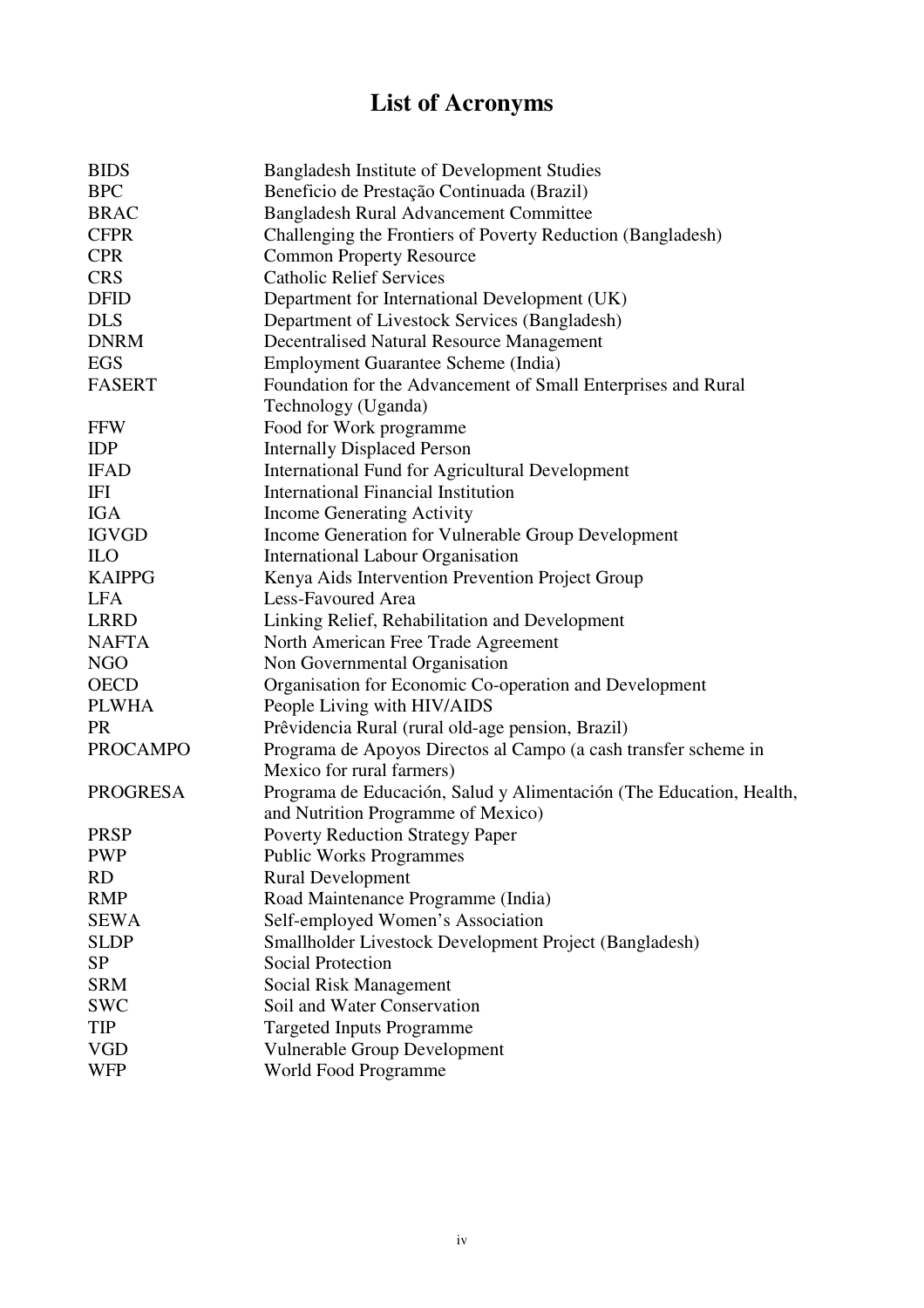### **Summary**

Social protection (SP) is concerned with the ways in which individuals' or households' resilience to adverse events can be strengthened. The driving force behind growing interest in SP is the recognition that a high proportion of the world's poor are either (a) chronically unable to engage in the productive economy through old age, sickness, disability or high numbers of dependents, or (b) are forced to alternate between periods of engagement and non-engagement. There is a perception that this first category should be given formal transfers, but these are seen almost universally as 'welfarist' and 'unproductive', and to do so would place additional long-term demands on recurrent budgets. However, such transfers would permit people to influence the local agricultural economy *as consumers*, a potentially useful role especially in areas approaching surplus production, but also to influence production, e.g. where part of formal transfer payments (such as pensions) are invested in production, and where existing informal transfers are 'released' into productive activity or elsewhere as they are replaced by formal ones. A growing view (expressed for example in the World Bank's Social Risk Management Framework) is that the second category are in need of measures both to protect their income or consumption during periods of non-engagement, and to strengthen their capacity to withstand the 'shocks and stresses' that might otherwise force their disengagement from productive activities. There is a danger that increased attention to this second category may divert public resources from the first. There is a third category, (c), of poor but (more or less) steadily engaged households, whose capacity to withstand shocks needs to be strengthened. In relation to (b) and (c), the sequencing of interventions is particularly important, and the stability that SP can offer appears a prerequisite for full engagement in the productive economy and for entrepreneurship, with a larger proportion of livelihood protection then being undertaken via market-based mechanisms such as insurance. In a pragmatic sense, to strengthen some SP via the productive sectors – of which agriculture is the most important example for the poor in most countries – will bring additional resources to bear, since these sectors tend to have higher public budgets than, e.g. social welfare departments.

Interest in the complementarities *between* SP and the productive sectors, in the wider context, is driven by concerns to make markets (and, therefore, growth) work better for the poor, in a context of risks posed by growing commercial (including global) market exposure, a growing share of private investment in, e.g. agricultural technology development, reduced public investment in agriculture overall, and imperfections in agricultural input and output markets, including those attributable to overhasty privatisation. The scope for *synergy* between agriculture and SP (when narrowly defined as 'making the whole bigger than the sum of its parts') is limited, and faces some practical difficulty, in, e.g. defining the roles of field staff. However, there is substantial unexploited scope for introducing the perspectives of the one into the design and implementation of the other, i.e. for giving aspects of SP more of a growth-promoting dimension, and for designing agriculture initiatives in ways that aim to reduce risk and vulnerability. To do so would require careful consideration of trade-offs within each sphere – asking, in relation to specific circumstances, whether and how far an initiative in agriculture to provide more social protection reduces growth potential, and vice-versa. In this connection it should be noted that many national agricultural plans are more concerned with maximising productivity than with reducing its variance, and that reductions of public budgets for, e.g. agricultural research, and their partial replacement by private, commercial research, are likely to exacerbate this trend.

The literature reviewed here suggests that SP can be growth-promoting where, for instance, it stimulates thrift and credit schemes, creates physical assets through employment schemes, and promotes personal insurance, but 'welfarist' transfer payments can also be indirectly growthpromoting. Several types of agricultural strategy can both promote growth and reduce risk, including revisions to legislation and regulation, investments in infrastructure and soil and water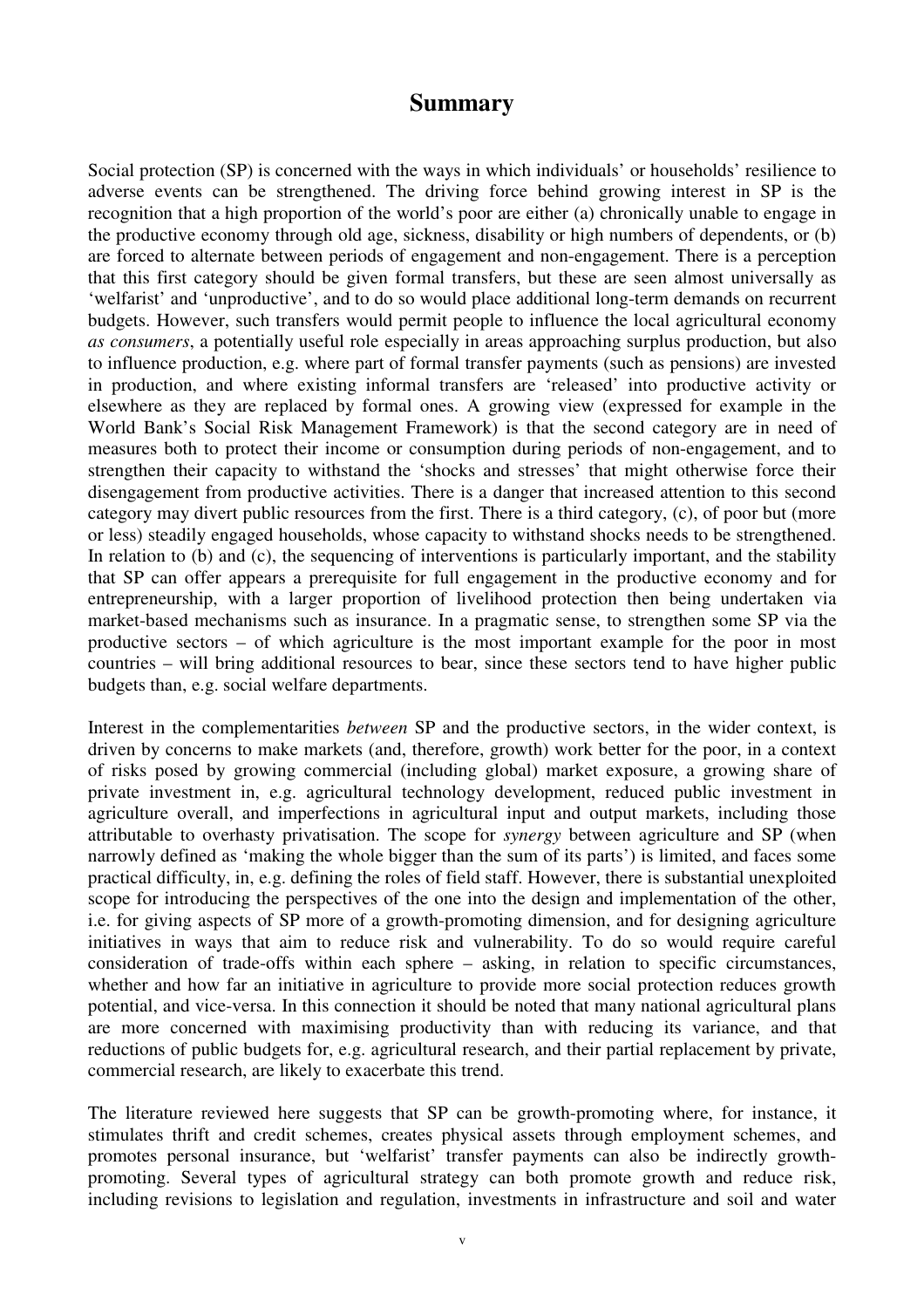conservation, innovative types of insurance, and appropriately focused provision of services, including research and extension. Inadequate planning and/or weak implementation of SP measures have at times impacted negatively on agriculture, such as the disruption of local markets caused by mis-timed food aid.

There are substantial gaps in knowledge, concerning, e.g. the displacement (and alternative use) of informal transfers by formal; the impacts on women of specific types of SP and growth-promoting measures, and the role of transfers from migrants, and more generally from urban areas, in strengthening SP.

The study concludes that there is scope for policy improvement in building SP perspectives into agricultural interventions and vice-versa, in exploiting such synergies as might offer themselves, in incorporating ideas and good practice in these areas into major initiatives such as PRSPs, in strengthening the knowledge-base on which policy is formulated, and in providing evidence to strengthen the quality of public debate and decision-making in respect of SP.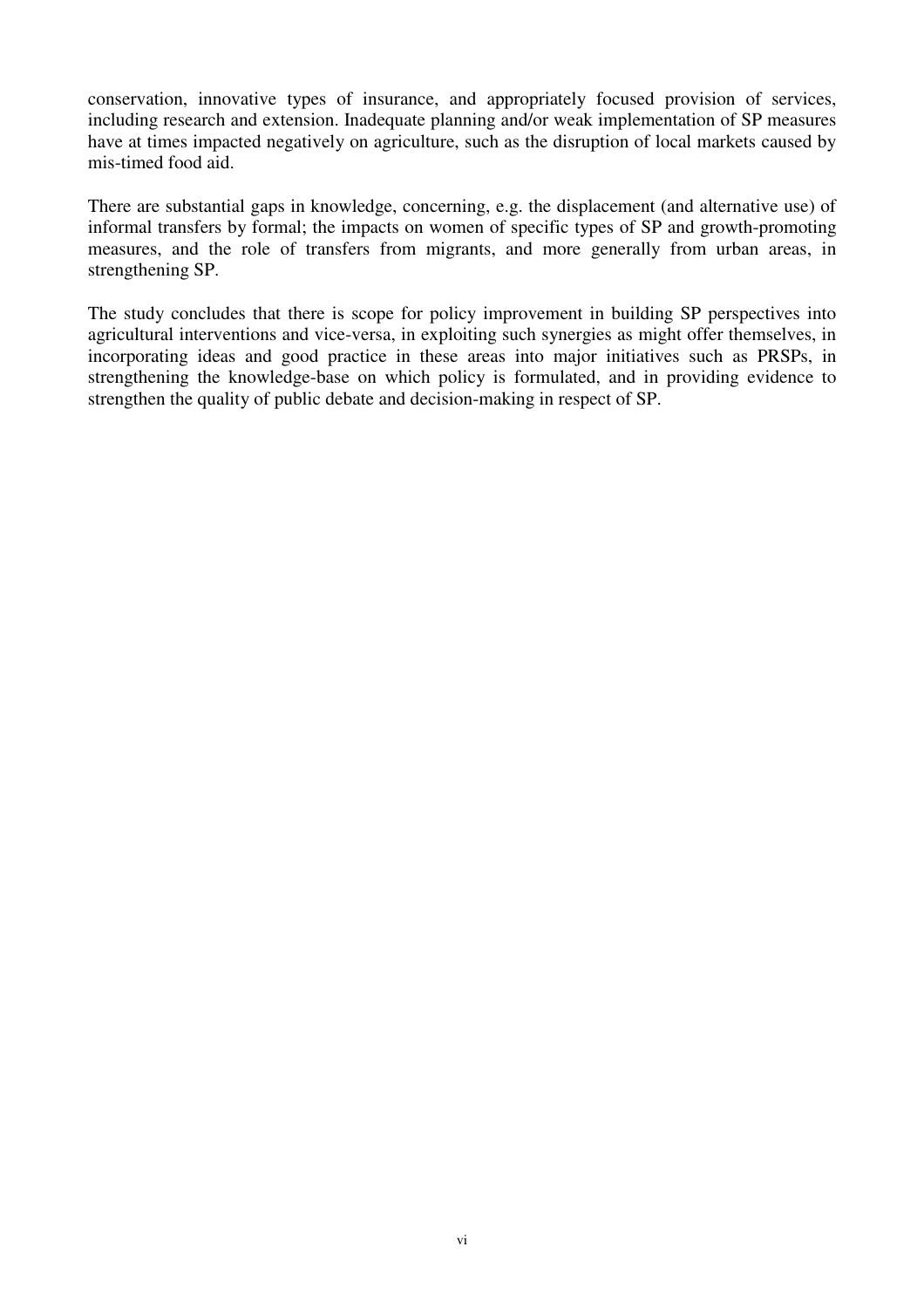### **1 Introduction and Definitions**

This brief study is concerned with three issues: how and how far social protection (SP) measures can also be livelihood promoting; how far livelihood promotion (in the agriculture case) can also be socially protecting in the sense of reducing risk and vulnerability, and how synergies – here defined as making the whole larger than the sum of its parts – between protecting and promoting interventions can be achieved, and negative interactions minimised. Following an introduction to the concepts, the report is structured around, first, a discussion of potentially positive impacts of social protection on agriculture (Table 1), of, in the reverse direction, agriculture on risk and vulnerability (Table 2), and of the potentially negative impacts in both directions (Chapter 5). Notes in Annex 3 deepen this discussion and provide leads into the literature. There is a specific discussion of gender dimensions (Box 2 and Annex 1). The report then assesses what types of vulnerability-reducing measure are most likely to be relevant to different categories of the poor (Table 3), and what the desirability and feasibility of different kinds of measure are likely to be by different kinds of 'vulnerability condition' (Table 4). It then turns to consideration of practical policy questions that need to be addressed concerning the trade-offs and options that might be faced in reorienting protection or promotion, or achieving synergies between them (Table 5). Questions of sequencing different kinds of intervention appear especially important here (Box 4). Finally, knowledge gaps and needs for further research are identified.

'Livelihood protection and promotion' are used as shorthand for, respectively, measures intended to provide social protection, and measures intended to promote pro-poor growth. The potential for positive links between the two has long been recognised, and has prompted some optimistic assertions, including one from FAO (2002) that if undernourishment had been eliminated, per capita GDP in sub-Saharan Africa would have been at least 50% higher by 1990 than it actually was. It has also prompted more measured assessments, such as that of Ravallion (2002), who argues that redistribution through social protection can promote economic growth, but to do so, must focus on aspects of inequality – such as those linked to market failure – which impede growth.

Part of the rationale for the study is that these two sets of measures come from different intellectual traditions, draw on different disciplines, and are designed and (often) implemented by different departments, whether within governments or development assistance agencies. There is therefore likely to be substantial unexploited scope for introducing the perspectives of the one into the other, for achieving synergy between them, and for avoiding negative interactions.

Within growth, the focus is on a specific sector, namely agriculture and natural resource management.<sup>a</sup> This sector is chosen for its intrinsic importance as a source of income, asset accumulation and protection among the poor, $<sup>b</sup>$  and to 'pilot' arguments and methods of analysis in</sup> the expectation that some of them may be relevant to other sectors. There is already a large, established literature on processes of economic growth and how they might be stimulated, including models of transformation (Kuznets, 1966), but also analyses of market failure (North, 1990), including specific critiques from structuralists (e.g. Bharadwaj, 1991) concerning *inter alia* the lack of access by the poor to markets attributable to, e.g. segmentation or interlocking, so that standard

a It is recognised that the rural non-farm economy is particularly important in some countries (e.g. Bangladesh). However, given the limited resources at the disposal of this study, it is impossible to take on more than one productive sector as a pilot for analysis.

b A recent spate of writings (summarised in the ODI Natural Resource Perspectives papers by Berdegué et al. (2000), Bryceson (2000) and Ellis (1999) argue that the contribution of the non-farm economy to rural incomes has been underestimated and stands at between 60% (for Latin America) and 40–50% (for SSA and S Asia). There is some dispute over these estimates which cannot be discussed in detail here. But one very detailed field survey of over 700 households in 12 typical villages of central India undertaken over 12 months in 2001–2 indicated that agriculture and NR contributed approximately 63% on average to incomes and slightly over 70% for the poorest quintile (Farrington et al., forthcoming). Since India contains roughly as many rural poor as the whole of SSA and Latin America combined, evidence of this kind is bound to weight upwards any global estimates of the overall importance of agriculture to the poor.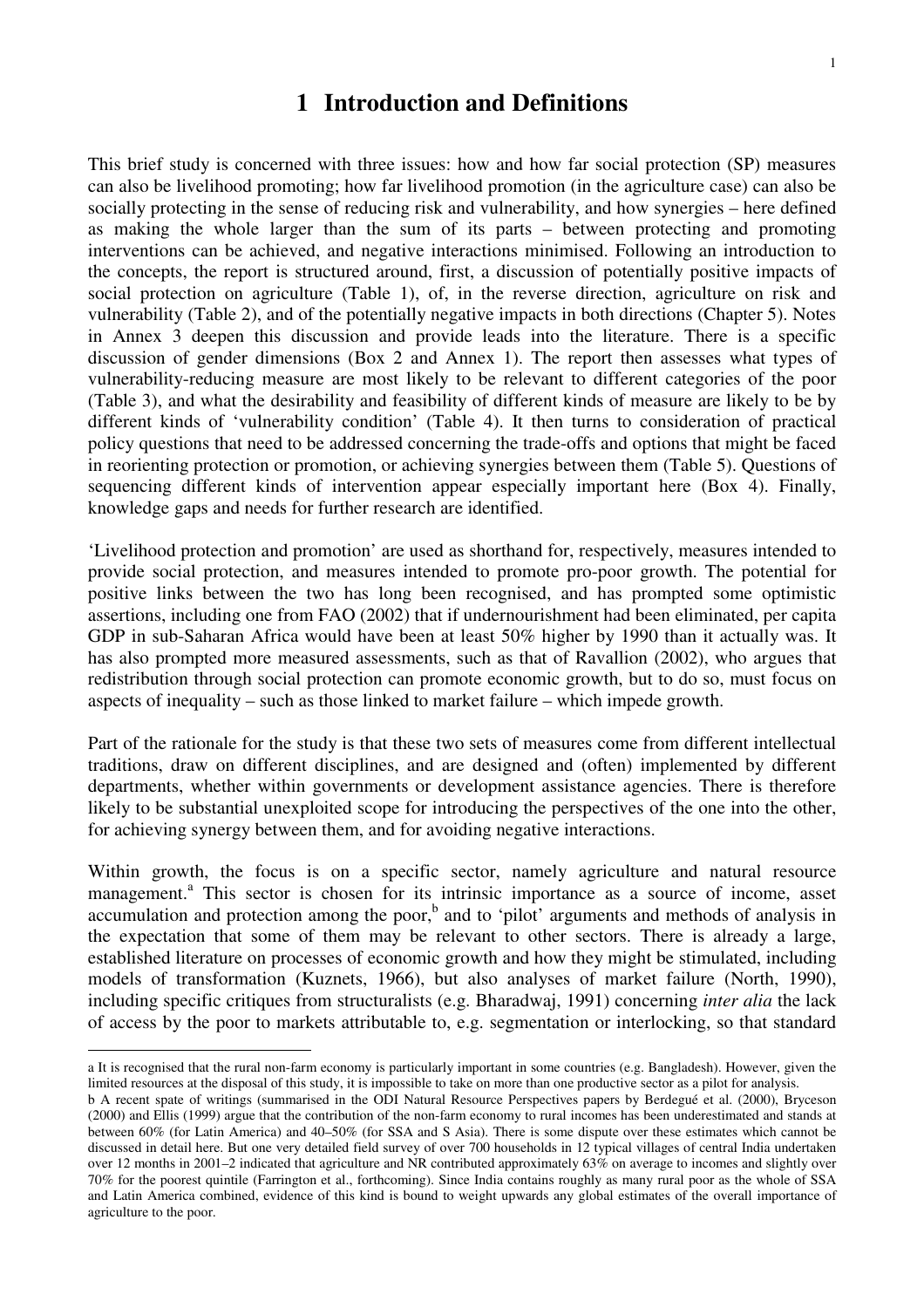neoclassical economic assumptions that the poor engage as well-informed economic agents, making free and rational choices, may only rarely be valid. For the sake of brevity,<sup>c</sup> it is not proposed to examine this literature here. By contrast, the concept of social protection is relatively new, and merits some explanation.

 $\overline{a}$ c And despite the challenges posed, for instance, by the argument (Omamo and Farrington, 2004) that market failure is not the exception but the norm for the rural poor in sub-Saharan Africa.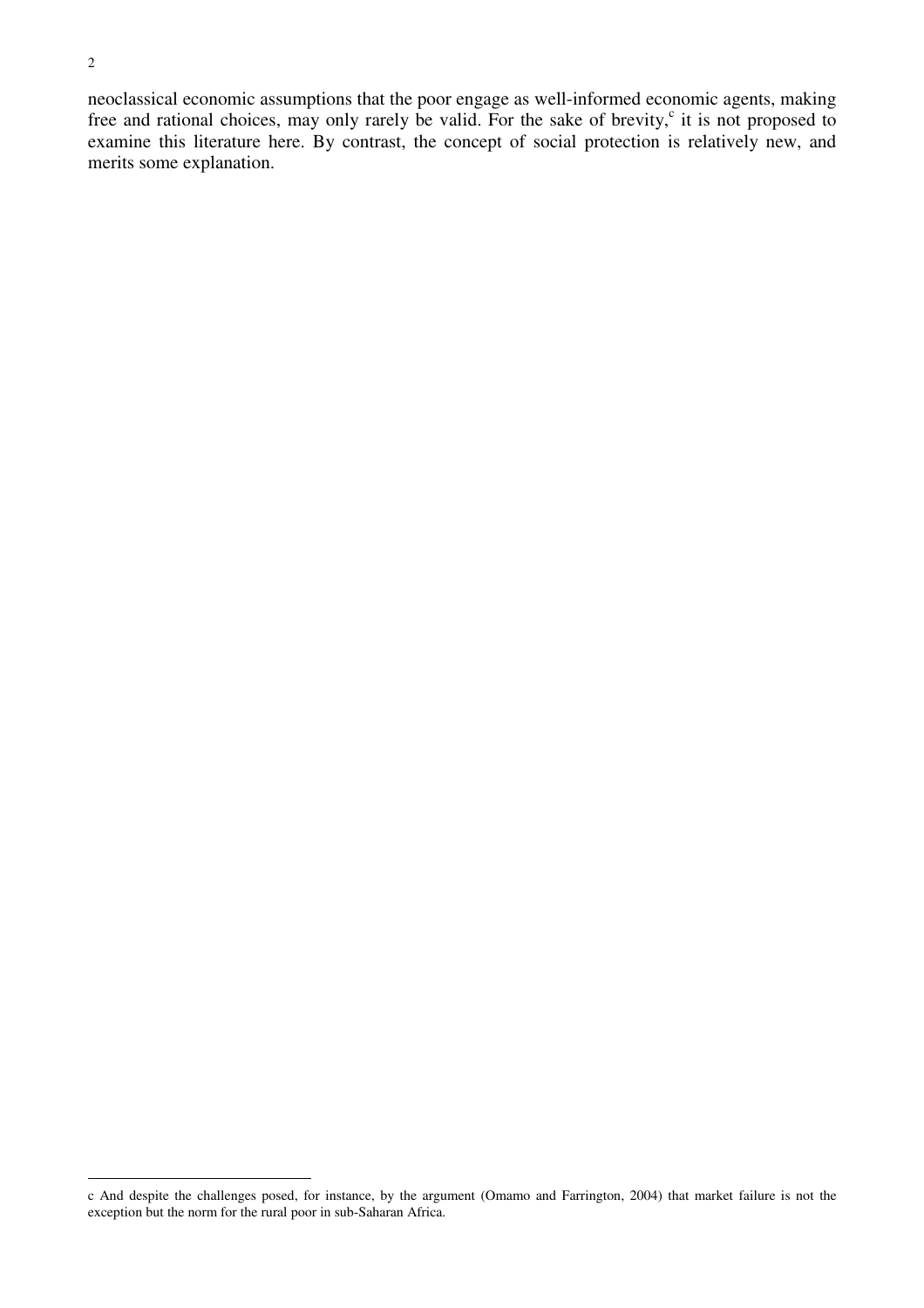## **2 Risk, Vulnerability and Social Protection**

Social protection is concerned with the ways in which households' or individuals' resilience to adverse events can be strengthened. Risk is conventionally seen as the likelihood of occurrence of an adverse *exogenous* event. However, not all potentially adverse events are exogenous: the occurrence of disability and old age, and such events as weddings or funerals, and internal and generally linked to family life-cycles. Both internal and external events can be marked by sudden onset ('shocks') or be part of a longer-term cycle or trend ('stresses'). Risk can be classified along various dimensions: e.g. it can also be acute (such as a disease epidemic) or chronic (such as the degeneration of resource productivity under increasing population pressure); it can be natural or man-made. Risk can be *idiosyncratic*, which is haphazard in its occurrence and tends to affect individual households or communities, as for instance, personal injury would. This type of risk lends itself to formal protection such as insurance schemes. On the other hand, *covariant* risk (such as drought) affects wide swathes of the countryside, so that insurance provision is costly and complex, and the capacity for informal compensatory transfers reduced.

Vulnerability is the likelihood of being harmed by a given adverse event. Vulnerability will vary among individuals and households, according to their capacity to prevent, mitigate or cope with such events. As a general rule, households which are headed by females, children or the elderly, and/or which have high dependency ratios, will be more vulnerable than others. But vulnerability will also be influenced by location (e.g. in relation to flooding regimes), by the ownership of assets, and by the quality of access to resources (e.g. water, trees, pasture) which are not individually owned, and by social contacts which can be drawn upon in times of need. It can also have temporal dimensions: a given adverse event may impact on a household much more seriously before the harvest than immediately after. Although conceptually distinct, risk and vulnerability are intimately linked: a household negatively affected by an adverse event is likely to be more vulnerable for the future. For this reason, the question in practical terms is how agricultural growth measures can reduce risk *and* vulnerability, and any assessment of the scope for this will have to cast its net widely across these spheres.

Conway and Norton (2002:533) argue that 'what is new' about the concept of social protection is the link is makes between social assistance and wider objectives such as growth, namely that it 'relates to how public actions designed to help people manage risk and adversity may contribute to larger policy objectives of economic growth and poverty reduction'.

This contrasts with earlier, largely 'residualist' or 'safety net', treatments of social assistance which focused on providing support to those who would otherwise fall chronically or temporarily below some very low standard of living. It also allows us to distinguish those SP measures which concern us here – i.e. those closely related to livelihoods – from others, referred to by some as falling in the 'social sectors', such as health and education, which are generally of longer-term importance.<sup>d</sup>

The Conway-Norton definition corresponds closely with the World Bank's 'social risk management' (SRM) framework (Holzmann and Jørgensen, 2000; World Bank, 2001 – see also Box 1). The analogy of a trampoline is perhaps more apposite here than that of a safety net – assistance in this interpretation being designed to prevent the poor from sinking as far as they might otherwise in response to shocks, and to 'bounce back' more quickly. The social risk management

d The distinction is a nice one and requires some elucidation: to be able to maintain good health is clearly of immediate as well as long-term importance to livelihoods. But what is of interest here is not so much the paraphernalia of setting up health provision, but rather the question of how poor people can access such health services as do exist quickly when they need them, and this generally boils down to ways of insuring themselves, or of drawing on liquid assets at short notice.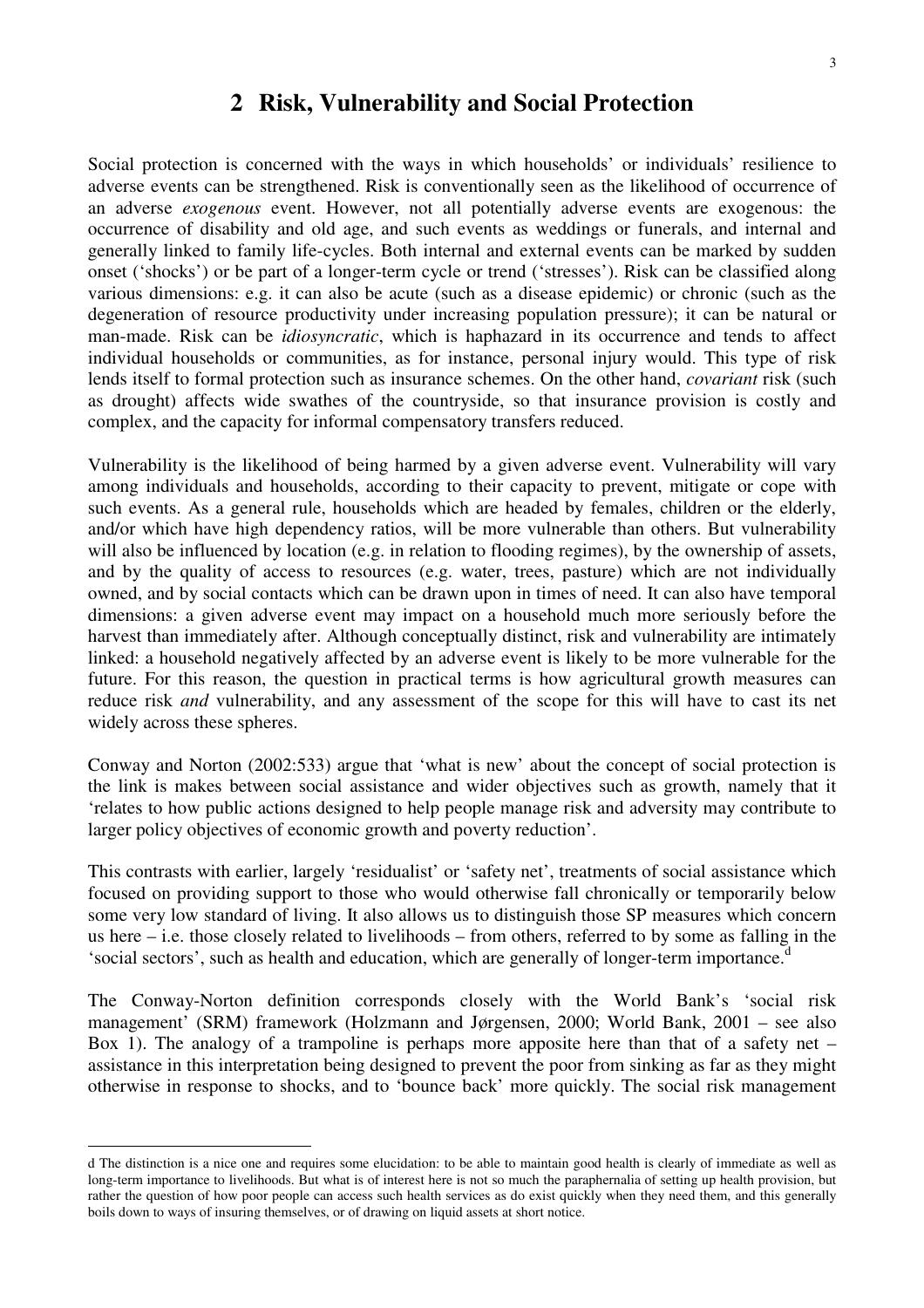framework also highlights different forms of risk management, principally *ex ante* risk reduction and mitigation on the one hand, and  $ex$  *post* coping on the other. $^e$ 

### **Box 1 The World Bank's Social Risk Management Framework**

This new conceptual framework for Social Protection is grounded in Social Risk Management. The concept repositions the traditional areas of Social Protection (labour market intervention, social insurance and social safety nets) in a framework that includes three strategies to deal with risk (prevention, mitigation and coping), three levels of formality of risk management (informal, market-based, public) and many actors (individuals, households, communities, NGOs, governments at various levels and international organisations) against the background of asymmetric information and different types of risk. This expanded view of Social Protection emphasises the double role of risk management instruments protecting basic livelihood as well as promoting risk taking. It focuses specifically on the poor since they are the most vulnerable to risk and typically lack appropriate risk management instruments, which constrains them from engaging in riskier but also higher return activities and hence gradually moving out of chronic poverty.

*Source*: adapted from Holzmann and Jørgensen (2000).

Conway and Norton (2002) also argue that SP differs from earlier approaches in its implication that social protection programmes are provided as a *right*. This throws into stark relief the normative, political case for 'social assistance', involving non-contributory transfers provided on the basis of need or other merit criteria, and paid from general government revenue. This provides some basis for advocacy, which occupies us here to some degree, but budgetary constraints will inevitably mean that rights have to be prioritised in practice. The concept of rights is not especially informative in relation to types of SP implemented by the private sector (such as accident insurance) – donors and governments can encourage the poor to contribute to these, but their use is less a matter of rights and more one of straightforward commercial transaction in order to cover individually perceived responsibility.

This discussion raises the need for two further sets of definition. First, there is the distinction between three modes of provision of SP:

- **informal**, such as storing wealth in livestock, trees or land, or transfers of cash or food within the household or some other social group;
- **market-based**, such as taking out insurance for a range of risks not only accident or health, but also for productive assets;
- **publicly-mandated***,* such as social insurance, transfer payments of various kinds, and public works.

It is recognised that SP, as with any other form of service, can be publicly mandated and funded, and privately supplied, so that hybrids among these types can be formed. These three types are not entirely independent of each other. For instance, there is some debate as to whether the introduction of formal SP measures undermines traditional, informal approaches, or, on the contrary, releases for more productive investment those funds that had hitherto been redistributed within the household to meet SP needs.

The second set of definitions is rooted in the need to categorise the poor. This can be done:

• by **gender**: women have different roles within production, and have reproductive in addition to productive responsibilities. Their vulnerability to risk is therefore likely to be different from

e The three concepts of reduction (or prevention), mitigation and coping are not used as a principal organising criterion in this paper since (a) the conceptual distinction between the first and second categories is unclear – whether a measure is classified into one or the other seems to be a matter of time-scale or degree rather than any absolute distinction – and (b) many of the types of measure we discuss below (such as enhancing the agriculture or NR asset base, or strengthening certified rights over access to that base) can be used in any of the three ways, according to circumstances.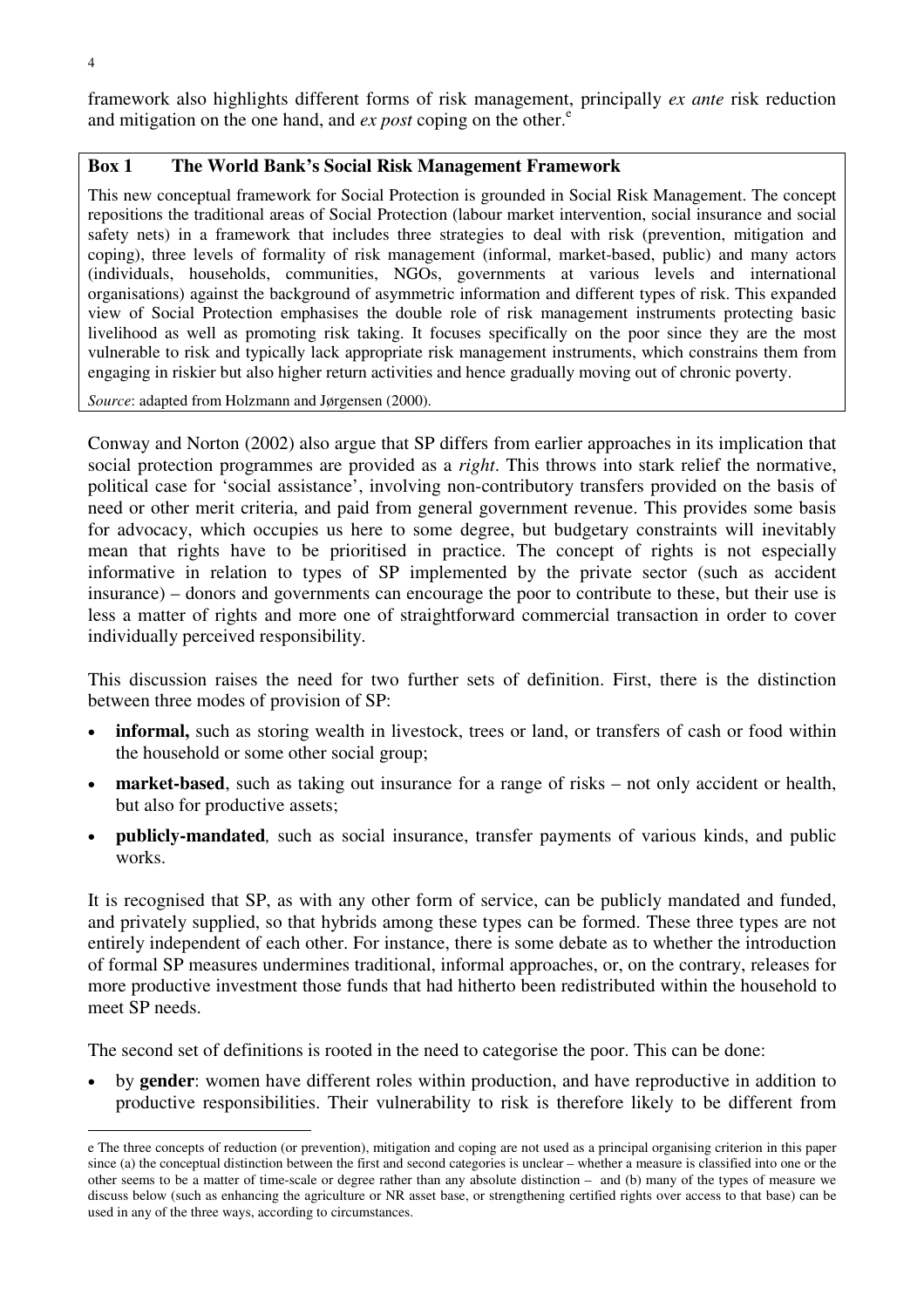men's – whether it is higher or lower is likely to be an empirical matter.

- by **age**: vulnerability to many kinds of risk is likely to be higher among the very young and very old than other age-groups; those in the sexually active cohort are more prone to certain types of risk, such as HIV/AIDS.
- by **indicators of socio-economic status**: this may best be done in combination with age criteria: thus some are chronically unable to engage in the provision of economic products or services, such as the very elderly or very young, but also the sick or disabled. Others (e.g. the landless) engage in the productive economy largely through the sale of their labour. Others (e.g. smallscale farmers) may engage primarily in their own enterprises. This distinction may be made at the level of the household (e.g. according to 'primary activity' as defined in National Sample Surveys), but is perhaps best made at the individual level. Also, there are some fluidities: a farmer may spend part of the year working as a labourer; once health is recovered, a sick person may re-engage with the productive economy, and so on.

For present purposes, three categories of the poor are defined, although it is recognised that there are dynamics within and between them:

- those chronically unable to engage in the productive economy. Conventional views here are that transfers to these are wholly unproductive, so that their inclusion in a study concerned with the interface between social protection and growth might be questioned. There are two broad reasons for including them: first, there is evidence that part of what they receive through formal mechanisms is invested in productive purposes. Second, transfers allow them to engage more fully in the economy as consumers, and the additional demand that they bring to local food markets can expand and/or stabilise these; $\frac{1}{1}$
- those spasmodically engaged because either of fluctuating opportunity or adverse events (such as recurrent illness);
- those (more or less) fully engaged.

 $\overline{a}$ 

These latter two categories face a wide range of risks. These have to do with the uncertain nature of agriculture itself (weather-related risks; the risks of pest and disease infestation; market-related risk, etc.). But they also relate to the ways in which markets function inadequately, especially for the poor, in terms of inadequacies and asymmetries of market information, weak transport and communications infrastructure, inadequately functioning insurance markets, and the discriminatory segmentation of markets so that poorer groups trade on less favourable terms and may be excluded from certain possibilities altogether. A related issue is the interlocking of markets: a response by some producers to high levels of risk and market imperfection is to associate themselves with a patron, such as a landlord or moneylender, who provides certain services (such as credit in times of emergency) but in return is (often) the only source of credit, inputs and market opportunities for their produce which clients have, and will often make first claim on their labour. These interlocked markets provide a degree of protection but at very high cost for the poor in terms of the constraints on free engagement with markets that they impose. $\mathbf{g}$ 

To conclude this introductory section, five sets of remarks can be summarised as follows:

• First, our view that definitions of SP provided by (or related to) the World Bank Social Risk Management framework need to be supplemented by inclusion of events which are stressful but not necessarily high risk, such as old age or disability. We justify inclusion of these categories in the following discussion partly for their intrinsic importance in poverty reduction, but also

f Except where food is in short supply, in which case the additional demand is likely to be inflationary.

g For a review of the concepts and some practical issues in market segmentation and interlocking in India, see Start and Johnson (2004).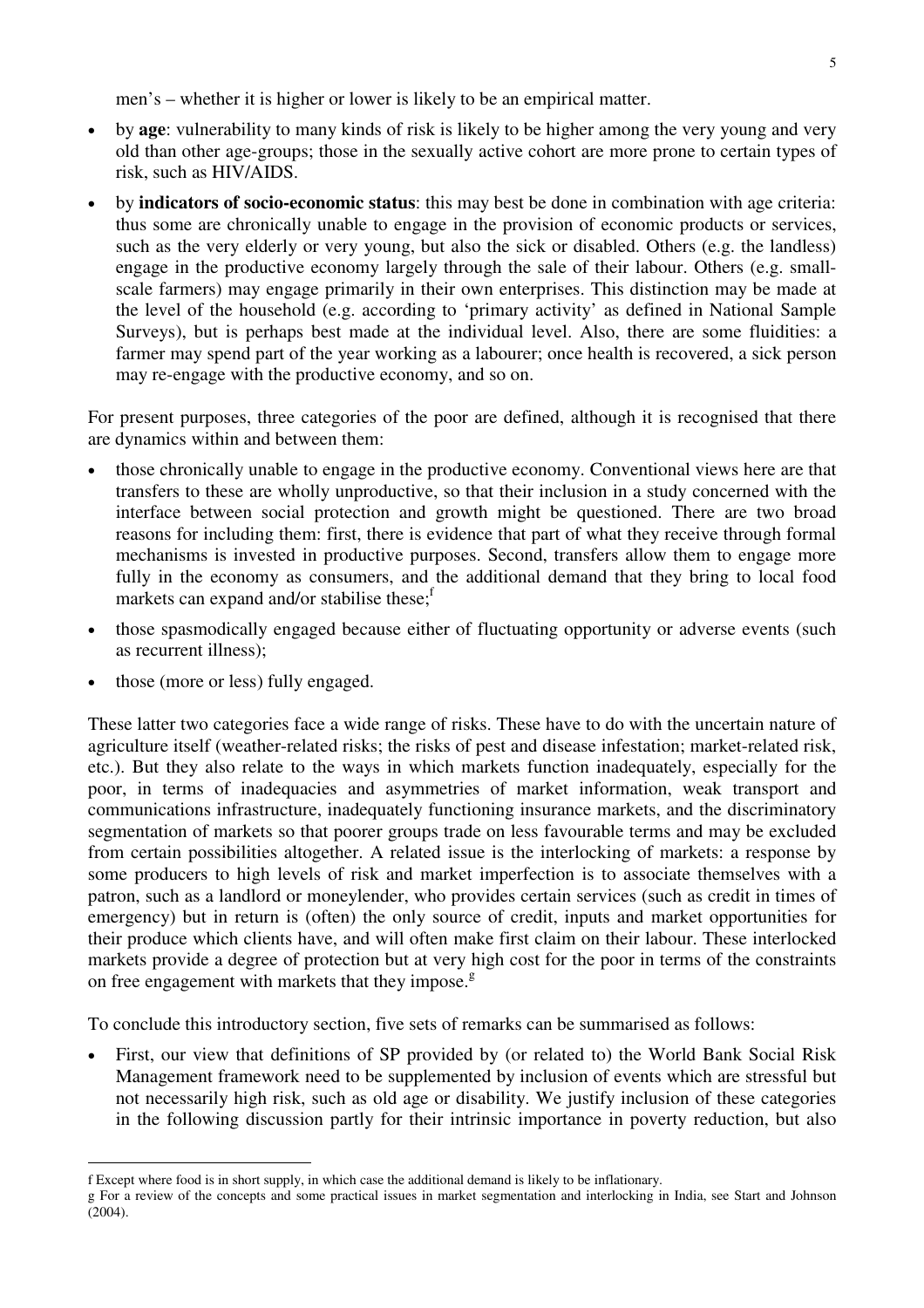because of evidence that transfers to these are passed on to productive uses, and/or existing informal transfers are released for productive purposes.

- Second, growing interest in SP is not matched by growing funds for its expanded implementation by those departments (e.g. social insurance, employment, social welfare, etc) conventionally concerned with SP and related spheres. There is also some reluctance among many donors to engage (even on a 'piloting' basis) with SP, given the open-ended commitments that, e.g. non-contributory ('social') pension provisions imply.<sup>h</sup> Further, such expenditures would come under governments' recurrent budgets, and so, along with many others, would be the target of downward pressures by the IFIs as part of economic reform programmes. This, plus the fact that SP in its current definition seeks to make links between conventional social assistance and wider objectives such as growth and poverty reduction, suggests the type of interface being explored in this study, in which growth-promoting measures may have positive impacts on SP. If such impacts were to prove viable, they could be financed through increased investment within the production-focused departments of government, such as agriculture, rural development and so on, and not through those conventionally concerned with SP.
- A third set of arguments concerns the concepts by which the scope for interaction between livelihood protection and promotion is to be examined in the body of this report. To summarise arguments rehearsed above, we will:
	- o examine the potentially positive impacts of a range of social protection measures on growth in the agriculture and NR sectors;
	- o examine the potentially positive impacts of a range of measures in the agriculture and NR sectors on risk and vulnerability;
	- o explore each of these according to the three-way classification of the poor discussed above
	- o comment on the role of different modes of implementation (informal, market-oriented and publicly mandated) and the roles of different agencies involved (government; NGOs; private commercial sector; membership organisations) in relation to the above;
	- o take into account any temporal effects in relation to the above, including seasonal effects, and questions of whether poor people are chronically or temporarily unable to engage fully in the productive economy;
	- o seek to understand where and how 'sequence' is important certain observed effects may not be achievable unless specific preconditions have been put in place.

We will do this in broader rather than narrower interpretations of the reduction of risk and vulnerability. For instance, risk need not be taken as a 'given' – investment in soil and water conservation infrastructure can reduce the risk of flooding; international negotiations on commodity standards can reduce the risk of market exclusion, and so on. And reductions in vulnerability are not simply about immediate ways of coping with events or supporting those who cannot engage in the productive economy – they are also about building capacity to prevent, mitigate or cope with risk – this may involve infrastructure, skills, social capital or voice, but also savings in cash or kind, so that *levels* of income as well as its variance need to be taken into account.

- Fourth, wider discussions of, e.g. the nature of risk (idiosyncratic or covariant), and of whether measures are risk-reducing (protecting), mitigating or coping, will be secondary to our main purposes.
- Fifth, it is recognised throughout that, no matter whether transfers are rooted in livelihood protection or promotion, funds (or 'in kind' transfers such as food or fertiliser) are to some degree fungible. Thus, part of an old-age pension may be transferred informally to meet grandchildren's education expenses (Devereux, 2002b). This fungibility has long been recognised as a feature of NGO-operated micro-finance schemes – loans are rarely put to the

h Slightly as an aside, it is worth noting that some in USAID and the Washington-based IFIs have difficulty with concepts of 'rights' to economic resources.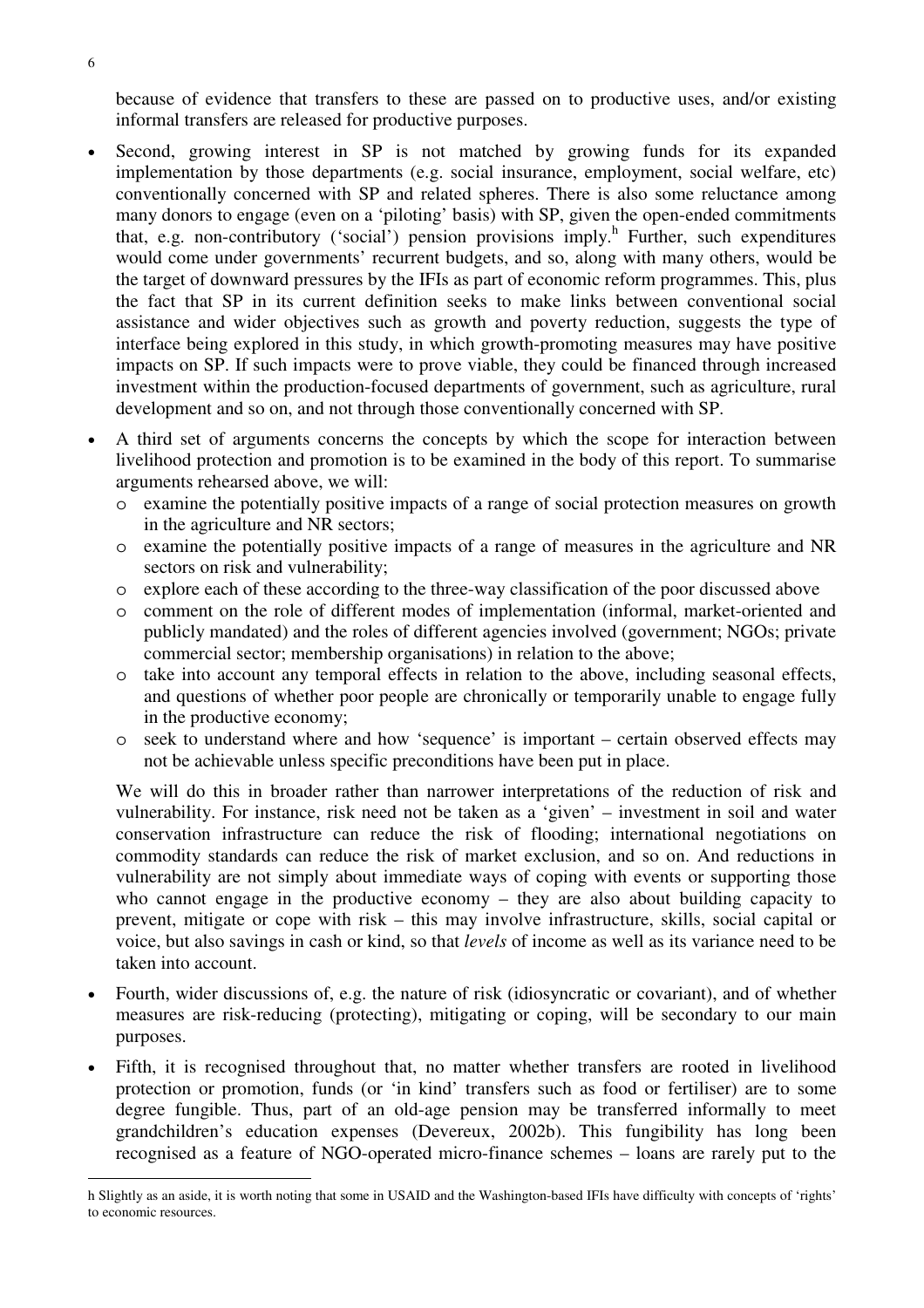formally-specified use, and there is a growing argument that this matters little, so long as they have some impact on poverty and repayment levels are sufficient to maintain the integrity of the scheme (Kabeer, 2002). The important questions over the feasibility of targeting that this discussion raises are alluded to briefly in what follows, but represent a much larger issue than can be addressed fully here.

Finally, parts of the discussion here touch on issues central also to humanitarian, relief and rehabilitation debates. Similarities and differences between the two sets of debates are discussed in Annex 2.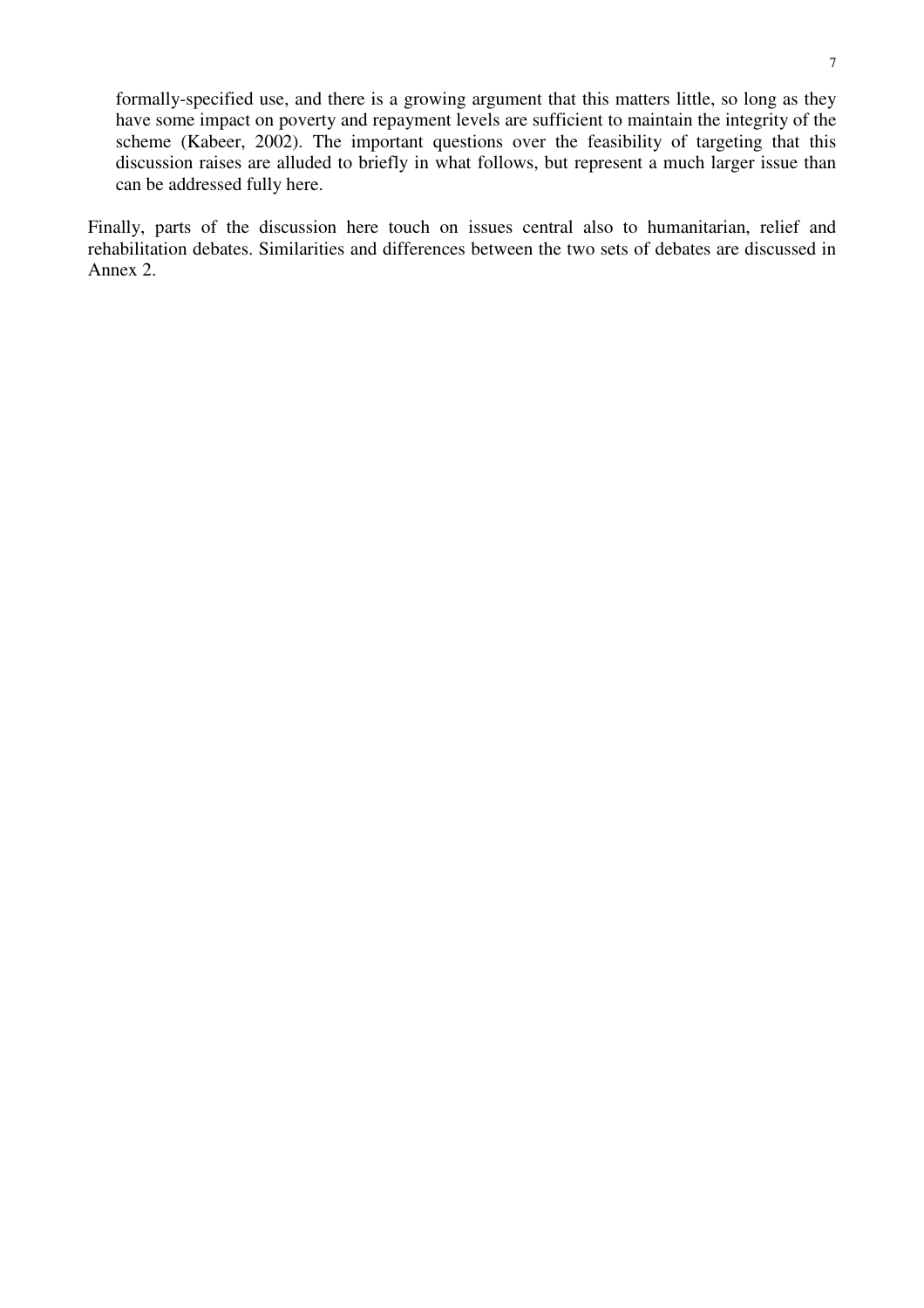#### 8

# **3 Potentially Positive Impacts of Social Protection on Agriculture**

Discussion here is not restricted to those segments of the poor who are either permanently or spasmodically engaged in the productive economy (here, agriculture in particular), but also to those, such as the disabled or elderly, who are chronically unable to engage. Apart from the evidence that those receiving an old-age pension may invest part of this for productive purposes, there is also the possibility that resources formerly transferred to the elderly within the household or extended family may be switched into productive investment once pensions are received. Also, questions of the balance between cash and food transfers are important to the local food economy and are relevant to them, since they engage with that economy as consumers, whether or not they do so as producers. As with agriculture-based interventions discussed below, the effects can be at general or specific levels, and a range of agencies might be involved, either individually or in partnership. Five types of intervention are distinguished in Table 1 and the gender implications of these are considered in Box 2 and Annex 1. This section demonstrates that there are options within SP that address risk and vulnerability in different ways. But to consider these solely within the SP context would be inadequate: they also have different impacts on the productive sectors such as agriculture, and the full nature of possible policy tradeoffs will only be revealed if this dimension is also taken into account.

### **Box 2 The relationship between gender, social protection and agriculture**

In Annex 2 we modify Table 1 in an attempt to mainstream gender issues into it. This suggests that, whilst much is known about the gendered impacts of SP and about the gendered nature of agricultural production, less is understood about the relationship between gender *and* social protection *and* agriculture. For example, our understanding of social protection interventions that are linked to food focuses on nutrition and reproductive issues rather than labour or production issues. In this context, women are seen as mothers or nurturers and not as producers, and yet some have argued that rural women produce 60% of the food in some developing countries (FAO, 2003). Similarly, in employment generation schemes, men and women have different preferences for food-for-work, inputs-for-work and cash-for-work (Devereux, 2003), but the implications of these preferences for agricultural production are less clear. We can draw on our understanding of gender and agricultural systems and make some suggestions about what the impacts might be, but research needs to develop a better understanding of the outcomes of gender-targeted social protection on agricultural production and growth.

The capacity of social protection interventions to address practical gender interests and/or strategic gender interests is also at issue here. For example, building a new well that is closer to people's homes, or investing in irrigation that means women spend less time collecting water can free up women's labour for productive activities – potentially providing net benefits for women in agriculture. However, the intervention addresses only the practical interests of women: the underlying reasons why it is women and not men who collect water remain unchallenged and thus building a well does not help women address their strategic gender interests. There is, perhaps, more scope within the financial services sector to support women's roles in agriculture through social protection. For example, there is evidence that credit schemes enable women to achieve their strategic interests (Kabeer, 2002), for example, they might take more control over decisionmaking about agricultural production. Questions about the capacity within social protection and agriculture interventions to enable women to achieve both their practical and strategic interests are important – particularly given the connections made in this paper between rights-based approaches and the reduction of vulnerability. There is a strong argument for establishing how and when gender-targeted social protection can enhance women's agency, women's voice and women's capacity to demand their rights and to practice agriculture in an equitable system.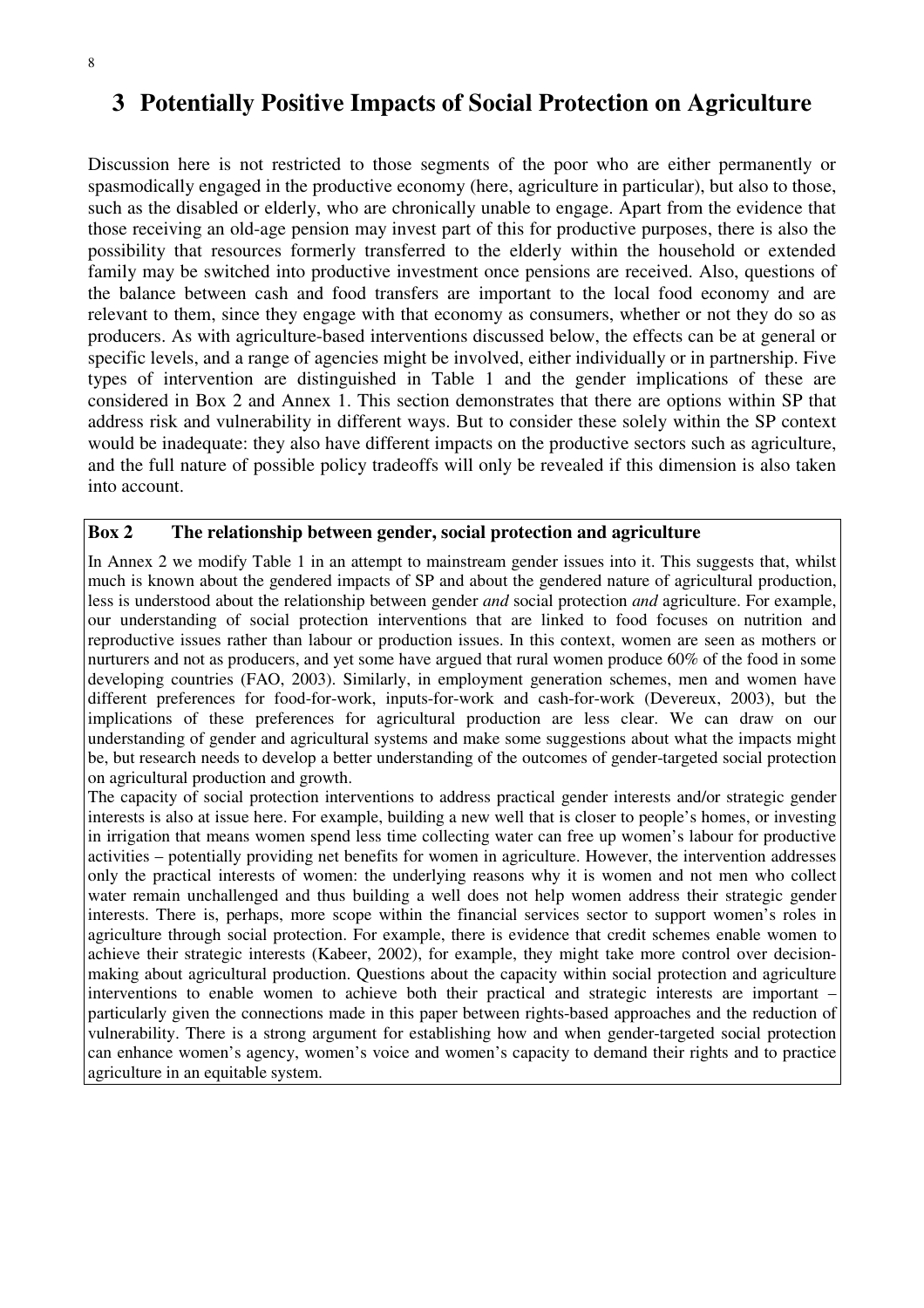Table 1 Potential positive impacts of social protection on agriculture **Table 1 Potential positive impacts of social protection on agriculture** 

|                                                    |                                  |                        | Type of intervention                         |                                      |                                   |                                     |
|----------------------------------------------------|----------------------------------|------------------------|----------------------------------------------|--------------------------------------|-----------------------------------|-------------------------------------|
| Cash transfers                                     | Subsidised/free food             | <b>Subsidised/free</b> | Employment generation                        |                                      | Financial services                |                                     |
|                                                    |                                  | inputs                 |                                              | Credit                               | Savings/pensions                  | Personal insurance                  |
| <b>Social pension</b>                              | Food aid programmes <sup>4</sup> | <b>Targeted Inputs</b> | Public works                                 | Increases income, and                | Can provide a buffer              | Health insurance                    |
| Stimulates local                                   | Food aid package                 | Programmes             | May contribute to                            | reduces vulnerability and            | against adverse effects           | schemes <sup>22</sup>               |
| trade and                                          | includes training that           | Increases domestic     | employment generation,                       | risk to covariant shocks on          | of shocks on                      | Protects informal                   |
| promotes                                           | encourages                       | food production,       | rural asset creation,                        | agricultural production,             | agricultural                      | workers' income                     |
| development of                                     | development of skills.           | specifically           | training in skills, increased                | such as drought and                  | production; and                   | fluctuations when ill               |
| markets.                                           | Income stimulates local          | addressing seasonal    | demand for agricultural                      | floods; and adverse effects          | additional costs such as          | <b>Burial</b> schemes <sup>23</sup> |
| Income invested                                    | economy.                         | deficits.              | products, and                                | of costs such as weddings,           | weddings, funerals,               | Reduce negative                     |
| in children's                                      | Food distribution <sup>5</sup>   | Seed aid               | environmental                                | funerals. $^{16}$                    | dowry, etc. $^{20}$               | impact of funeral costs             |
| schooling and                                      | Can stimulate                    | Purchase of local      | conservation. <sup>11</sup>                  | Beneficiaries have the               | Can give poor people              | Self-employed                       |
| family health                                      | local/national                   | seeds.                 | Employment guarantee                         | capacity to build up and             | ability to consequently           | worker's insurance <sup>24</sup>    |
| Attendance                                         | production of food               | Seeds vouchers         | $\boldsymbol{s}$ cheme $\boldsymbol{s}^{12}$ | invest in agricultural               | invest in agricultural            | Protection for                      |
| $\boldsymbol{me}\boldsymbol{e}$ mires <sup>2</sup> | <b>School feeding</b>            | and fairs $^{10}$      | Can increase investment in                   | assets. $^{17}$                      | assets and capital. <sup>21</sup> | unemployment, health,               |
| Educational and                                    | Can increase school              | Strengthens            | riskier, high-yielding                       | Can include the previously           |                                   | benefits, etc.                      |
| nutritional impact                                 | attendance rates, and            | farmers'               | variety crops                                | excluded and integrate               |                                   |                                     |
| on children and                                    | decrease drop out rates;         | procurement            | $Cash$ -for-work $^{13}$                     | them in local markets. <sup>18</sup> |                                   |                                     |
| community.                                         | can improve gender               | systems. Stimulates    | Investment in farming and                    | Increases investment in              |                                   |                                     |
| Increase of                                        | ratios. Household                | local economy.         | non-farm enterprises. Can                    | education and health. <sup>19</sup>  |                                   |                                     |
| resources into the                                 | income can be                    |                        | increase trade and improve                   |                                      |                                   |                                     |
| community.                                         | substituted to meet              |                        | food price stabilisation.                    |                                      |                                   |                                     |
| Cash for                                           | other expenses.                  |                        | $InputS$ -for-work <sup>14</sup>             |                                      |                                   |                                     |
| agricultural                                       | Can increase demand              |                        | Increases crop production.                   |                                      |                                   |                                     |
| $inves$ tments $3$                                 | for local production.            |                        | $Food-formork$ <sup>15</sup>                 |                                      |                                   |                                     |
| Transfers to                                       | Nutritional                      |                        | Substitution for household                   |                                      |                                   |                                     |
| farmers can                                        | Programmes for AIDS              |                        | expenditure.                                 |                                      |                                   |                                     |
| increase                                           | affected families $^{\prime}$    |                        |                                              |                                      |                                   |                                     |
| production and                                     | Increases community              |                        |                                              |                                      |                                   |                                     |
| monetary returns.                                  | education and enhances           |                        |                                              |                                      |                                   |                                     |
|                                                    | production in response           |                        |                                              |                                      |                                   |                                     |
|                                                    | to specific PLWHA                |                        |                                              |                                      |                                   |                                     |
|                                                    | needs.                           |                        |                                              |                                      |                                   |                                     |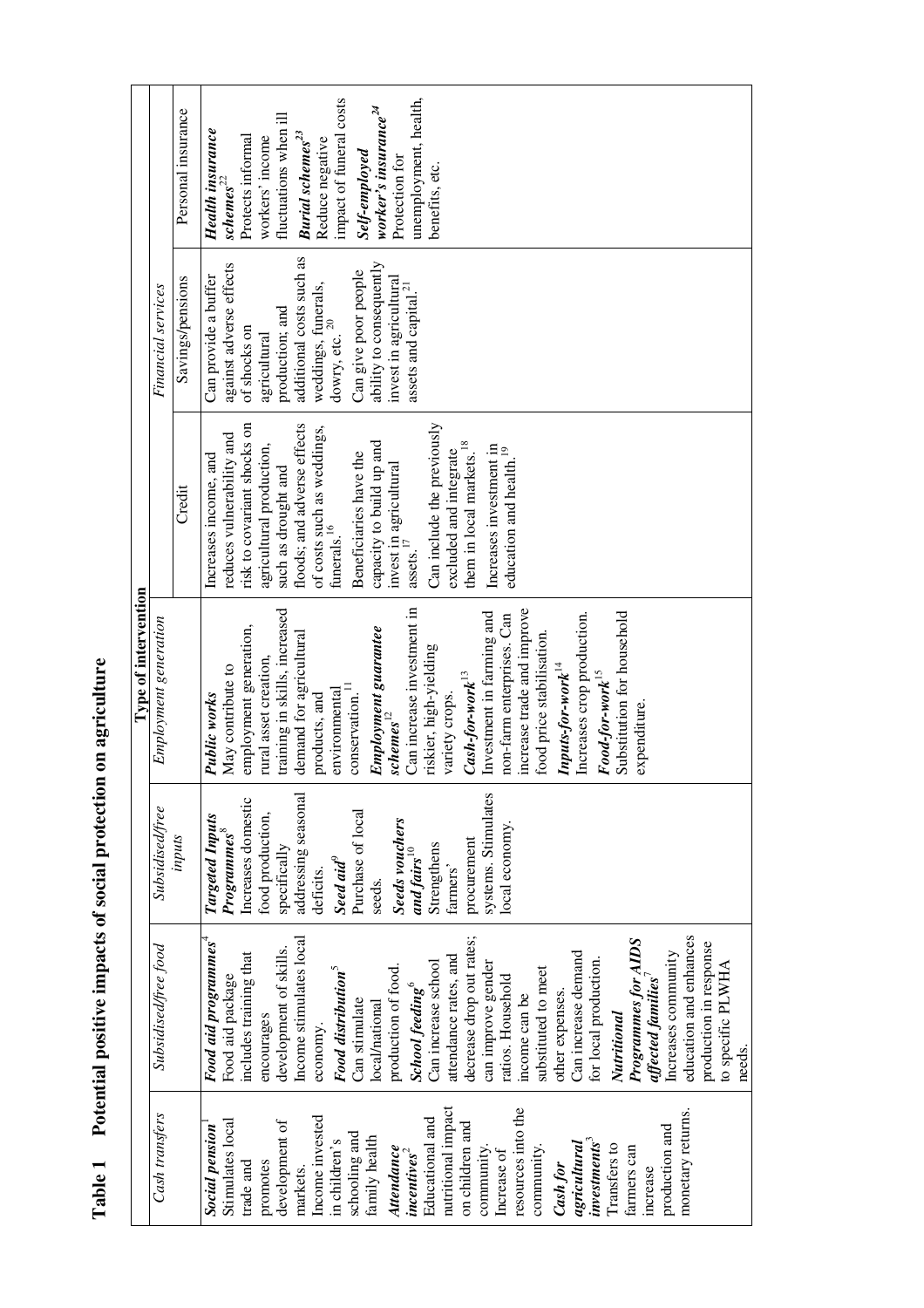## **3.1 Cash transfers**

Although cash transfers may appear unrelated to agricultural growth, considerable experience with social pensions (especially old-age pensions) in S Africa and Brazil suggests that many recipients use part of the income to invest in productive purposes – such as the example of child education discussed above. The case for substantial increase in pensions in India, financed by a reduction in less effective social protection measures, is examined in Box 3. Other examples of cash transfer discussed in the notes accompanying Table 1 (see Annex 3) are targeted on particular activities and/or segments of the poor, including incentives for attendance at school such as those provided by PROGRESA in Mexico which resulted in higher attendance and improved health especially among girls (Adato, 2002), and investment support for agriculture, such as the PROCAMPO experiment, again in Mexico (de Janvry et al., 2001).

### **Box 3 The debate over internal food transfers**<sup>i</sup>

Neoliberalism urges a shift in attention away from food self-sufficiency and towards the generation of foreign exchange via exports, which can then be used for imports, to make up any food deficit. However, such advice appears seriously flawed for (often landlocked) countries in which transport charges can make the cost of imported food twice as high as its locally produced equivalent (Devereux, 2002b). The bad press that having to import food would bring in some countries (such as India) together with the inherent unreliability of transport infrastructure along import routes in may others, means that, politically, any reliance on food imports is a high-risk strategy. The reality is therefore that for both economic and political reasons, food self-sufficiency will remain high among the priorities of many countries. As self-sufficiency is approached, it opens up the possibilities of sustainable food transfers, which are potentially of high importance to meet some of the more extreme vulnerability conditions outlined in Table 4, and food transfers are especially likely to be prioritised in countries operating guaranteed purchase and buffer stock schemes. However, there are clearly cases of imbalance between food distribution and cash transfers which need to be redressed. In India, for instance, which on average is self sufficient in foodgrain production, surplus production is concentrated in a relatively few areas, the majority of which are politically powerful but far distant from deficit areas. Guaranteed purchase prices have recently been pitched too high, resulting in the accumulation of over 60 million tonnes of food stock held by government in 2002. Internal transport costs are inherently high, and this, coupled with inefficient handling and storage, means that it costs at least one rupee to deliver a rupee's worth of food to intended beneficiaries – almost double this amount if realistic assumptions about corruption and subsequent 'leakage' are made. Although problems of exclusion and inclusion during registration abound, the evidence suggests that cash transfers such as old-age social pensions can be delivered more efficiently. A national scheme for such pensions already exists but is seriously underfunded: central government aims to contribute Rs75 (approximately £1) per month each to half of those over 65 years who are below the poverty line (the assumption being that the other half are not 'destitute' and will be looked after by their families). Individual States are supposed to contribute a comparable amount, but some do not, and the uptake of the scheme by States is uneven. To make the scheme universal and better funded (at around £4 per month) would require around £1.5bn from the £7bn currently allocated by government to all forms of social protection, implying a switch of funds away from those components that perform weakly, including food transfer. Cash transfers would have the added advantage of stimulating demand in local food markets. However, the longstanding political commitments to food transfers, together with the politicisation of aspects of corruption in the food transfer system, make it unlikely that policy will move rapidly in this direction. *Source*: Farrington et al. (2003)

### **3.2 Subsidised or free food**

 $\overline{a}$ 

In some contexts (e.g. India) the targeted provision of subsidised food to the poor is conventionally seen as less corruptible and potentially more poverty focused than cash transfers, and has been one of the main planks of anti-poverty policy for over two decades. Box 2 re-assesses these arguments

i This is distinct from food aid, which has some similar elements, but many different ones.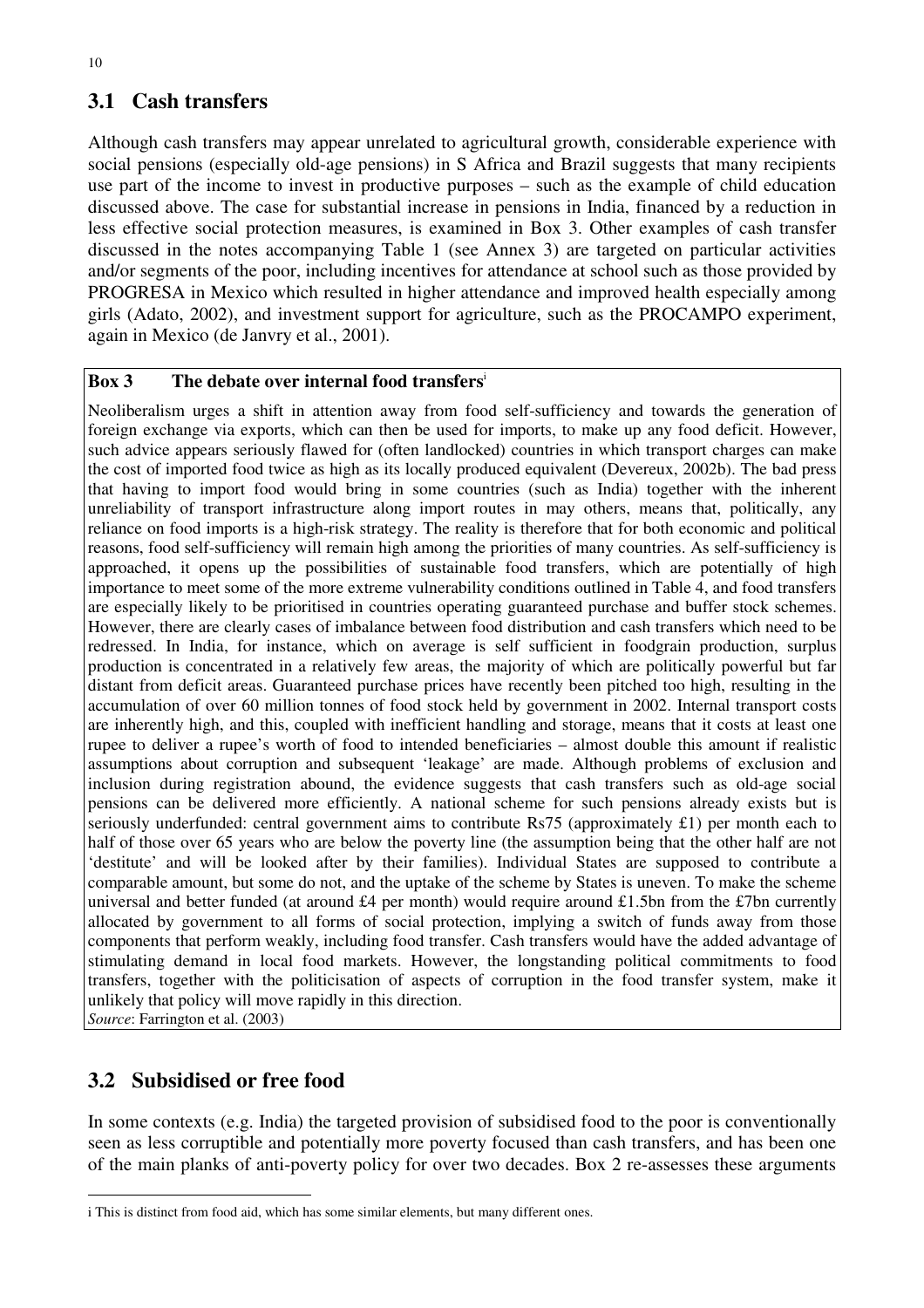and, for India, urges a switch to cash transfers in the form of pensions, on the grounds that to administer food transfers is costly and corruption prone, as well as posing threats to local food production. However, whilst recognising the high costs of administration, more specific interventions such as school feeding schemes have registered some success in parts of India (Government of India, 2000) and in some cases have boosted demand in local food markets, and specific interventions in support of HIV/AIDS sufferers have helped in meeting their specific nutritional requirements (WFP, 2003).

### **3.3 Subsidised or free inputs**

There is some debate over whether an intervention of this kind should be regarded primarily as a social protection or an agricultural growth intervention, given that it incorporates elements of both. We have no particular view on this debate, simply noting that it falls around the middle of the spectrum between 'pure' SP and 'pure' growth-promoting initiatives. There is bound to be some 'leakage' through, e.g. the local sale of the inputs provided, but the essence of the intervention is that it can be targeted towards types of production that lend some protection to cultivators. This appears to have happened in Malawi, where since 1998 the Targeted Inputs Programme (Levy, 2003) has been seeking to compensate for the higher price of inputs following the closure of parastatals under liberalisation, and thereby stimulate production of the staple food crop, maize, and so reduce vulnerability among very low-income populations.

### **3.4 Employment generation**

Much has been written about different types of public works programmes, including the success of the Maharashtra Employment Guarantee Scheme which, by providing a certain number of days of public works employment *as a right* to labourers below the poverty line, ensured both substantive demand for the work, and an obligation on government to respond to this (Dev, 1996). However, the conditions for sustained success in such a scheme are quite specific, and include the existence of a sufficient tax base from which the necessary transfers can be made, a government committed to rural poverty reduction, robust procedures for registration, good timing in relation to the agriculture calendar, and the setting of wages at levels which will attract the poor but not the better-off. The scheme faltered when some of these conditions fell away in Maharashtra, and has proven difficult to replicate elsewhere. Numerous means of making payment under this and other schemes have been tried, including food, cash and agricultural inputs. Such schemes can clearly reduce vulnerability among those segments of the poor able to engage in the productive economy by providing them with employment at times when it is not otherwise available. However, the extent to which they can contribute to skills enhancement and rural asset creation varies according to context – certainly in the latter case, it may be necessary for guidelines to permit part of the budget to be spent on the hire of machinery in order to achieve minimum necessary construction standards, and the guidelines are generally too rigid to permit this in, e.g. India (Saxena and Farrington, 2003). Employment generation programmes may have other secondary impacts on agriculture  $-$  if, for instance, they clash with the agriculture calendar, fields may be neglected, or (more positively) those working in employment generation programmes may employ others to work on their farms, thereby creating a further round of income and employment multipliers.<sup>j</sup>

<sup>11</sup>

 $\overline{a}$ j The authors are indebted to Stephen Devereux for this observation.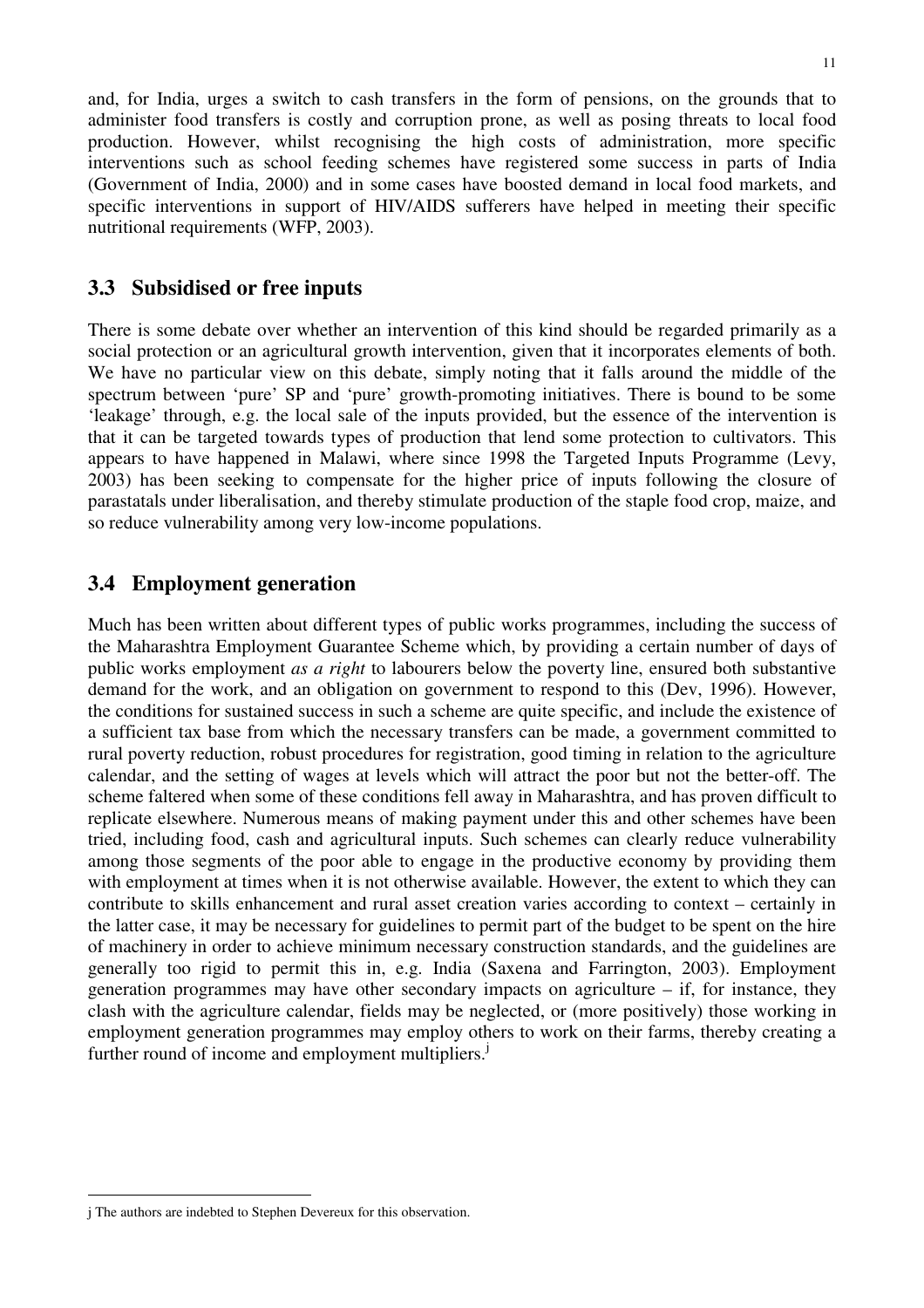### **3.5 Financial services, including credit, savings/pensions and insurance**

Microfinance can help to reduce vulnerability at the same time as contributing to agricultural growth in a number of ways. In the same way as pensions paid into a household, it can release existing funds for production purposes, or itself contribute to production, or mitigate the impact of other 'shocks and stresses', either internal such as weddings or funerals, or external such as drought or flooding (Hassan, 2000; Khandker, 1998). However, even in Bangladesh where microfinance is well developed, there remain difficulties in engaging those who find it difficult to raise their levels of productivity, or even to participate in productive activity more than peripherally. The BRAC Income Generation for Vulnerable Group Development programme provides both positive and negative experience here (Matin and Hulme, 2003; Matin, 2002), but, importantly, seeks to identify workable trajectories from social protection to support for productive activity (Box 4). Similarly, savings can provide a buffer against the adverse effects of shocks in agricultural production, and provide the opportunity to invest in agricultural assets and capital – Narayan et al. (1999) provide examples of numerous small savings schemes in W. Africa. Small livestock, being easily liquidated in small units when required, are a favoured channel for investing savings or credit in many countries (cf. Alam, 1997 on Bangladesh). Death, sickness and injury of household income earners are major triggers of downward spirals, and personal insurance schemes (often linked to occupations and often subsidised) are an increasingly popular way of providing protection against these eventualities. SEWA in India, for instance, arranges such insurance for self-employed women members (SEWA http://www.sewa.org/), and a recent innovation has been a subsidised scheme introduced by the Government of Madhya Pradesh to provide life insurance to those working in the forest to collect *tendu* leaf, which is used in rolling local cigarettes. Such schemes have a strong 'rights' dimension, and lobbying from civil society organisations may help in achieving the considerable scope for expansion both within the informal (small farm) sector and within the formal sector, e.g. among plantation workers.

### **Box 4 Sequencing protection and promotion: the case of the BRAC Income Generation for Vulnerable Group Development (IGVGD) Programme, Bangladesh**

IGVGD was initiated by BRAC to address the needs of chronically poor households. These are households that cannot escape extreme poverty and are predominantly assisted with only 'protective' measures of development, such as food aid, and who have little opportunity or space to engage in 'productive' income generating schemes, or invest in productive assets and resources. IGVGD attempts to reach this group, the 'hardcore poor' and build up their productive capacity by simultaneously providing a protective base. This is achieved through collaboration with the WFP and local government to distribute a monthly wheat ration (for two years), plus training and credit provision by BRAC. Credit is used to set up income generating activities, such as poultry, livestock and sericulture. IGVGD targets widowed or abandoned female heads of household; households owning less than 0.5 acres, and earning less than 300 taka/month.

IGVGD has been successful in reaching the very poor and increasing the economic position of beneficiary households. Average incomes have risen significantly and ownership of homestead plots, land, beds and blankets increased. After two years, when wheat distribution ends, many participants experience a drop in income and consumption but the income generating activities founded on the microcredit intervention kept many incomes above pre-programme level. The programme has been impressive in successfully 'graduating' households of such low-income and low-asset holdings to access regular microfinance programmes.

In spite of these successes, there remain several difficulties. One is the question of field staff capacity: can a fieldworker concerned with, e.g. agricultural extension be mandated and re-trained to provide SP inputs? Conversely, can a social worker be trained to provide advice relating to the productive sectors? If this proves impossible, can the costs of running two parallel services be sustained? Another is the difficulty of reaching those who have most difficulty in becoming upwardly mobile, and those who cannot raise their levels of economic activity. Experience shows that some households could not recover from loss of food subsidy and had to mortgage assets and use the loan for consumption. Thus, whilst the combination of protection and promotion, where protection acts as a base for productivity, can be a successful ladder for households able to seize economic opportunity, other households need additional inputs such as social development/social mobilisation, or asset transfers. BRAC's new scheme 'Challenging the Frontiers of Poverty-Reduction Programme' aims to provide these inputs.

*Source*: Matin and Hulme (2003)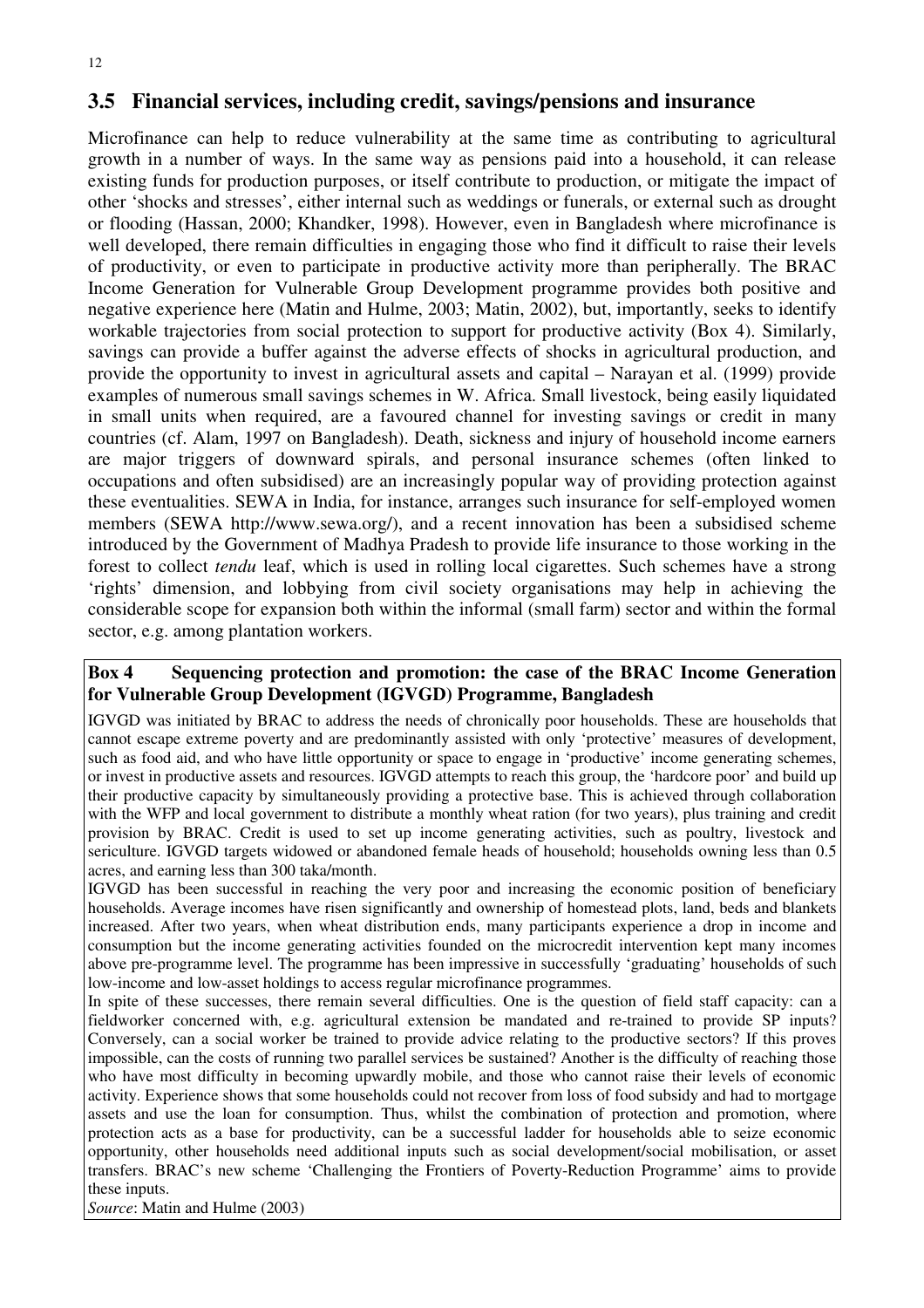# **4 Potentially Positive Impacts of Agriculture Interventions on Risk and Vulnerability**

The thread running through this section is similar to that in the previous section: different types of investment and service provision in agriculture will be relevant to different types of producer and will impact on production in different ways. But, again, the full nature of possible policy tradeoffs among them will only be perceived if their differential impacts on SP – i.e. on risk and vulnerability – are also taken into account. As with Table 1 and related discussion on the impacts of SP on agriculture, the coverage here starts from broader issues. Fungibility is again a major reason for this, but not the only one. Much can be done for instance to make the overall production environment less risk-prone. As illustrated in Table 2, this can be through *investments* in rural infrastructure, soil and water conservation, pro-poor irrigation, and so on.

Apart from *investments*, two further broad categories of intervention are discussed, viz:

### **4.1 Agriculture-related legislation and regulation**

Again, this has both broader and more specific components, which tend respectively to be pitched at national (or international) and local levels. For instance, in relation to markets, where governments press for reduction in the barriers which exclude national produce from international markets (including pressure to reduce excessively high phytosanitary controls which effectively function as a non-tariff barrier), this is likely to increase exports and generate more employment opportunities for the poor in production and processing. Increased income may contribute to higher savings, which in turn may be used to prevent, mitigate or cope with future risks.

Measures related to land may reduce vulnerability directly or indirectly. Land reform in the sense of land redistribution is not discussed here, since, with a few exceptions such as S Africa and Zimbabwe, it has slipped down the political agenda. However, a number of other opportunities offer themselves, such as reforming and formalising tenancy arrangements to provide tenants with a higher degree of security, the reform of inheritance laws to allow women to inherit land, and improvements (eventually, the computerisation) of documentation concerning freehold and leasehold so that land records can be used as collateral to obtain loans in time of need (Adams et al., 1999). Similarly, and especially where the majority of the rural poor are predominantly landless labourers as in India (Saxena and Farrington, 2003), labour-related legislation such as statutory minimum wages are potentially a powerful tool to enhance incomes, though they cannot guarantee the stability of income, especially where agricultural labour is becoming increasingly casualised (Ruthven and Kumar, 2002) and there remain major problems of enforcing the implementation of statutory wage provisions, especially for marginalised groups such as the lower castes in India, and for female labourers. The rural poor use common pool resources both as a regular source of income and as a safety net (e.g. in gathering wild foods) during times of stress. There is a very large number of cases where indigenous rights have been abused, reflecting the powerlessness of those occupying or relying on such resources, and despite, in some cases, affirmative legislation to protect them<sup>k</sup>. Similarly, a number of fiscal pressures on governments, including pressures from donors to liberalise, have prompted them to auction leases on resources formerly held by the poor, including fishing rights on inland waters in Madhya Pradesh, India, generating both reduced income and increased vulnerability (Singh et al., 2003).

k Decentralised Natural Resources Management e-forum, accessible via majordomo@taru.org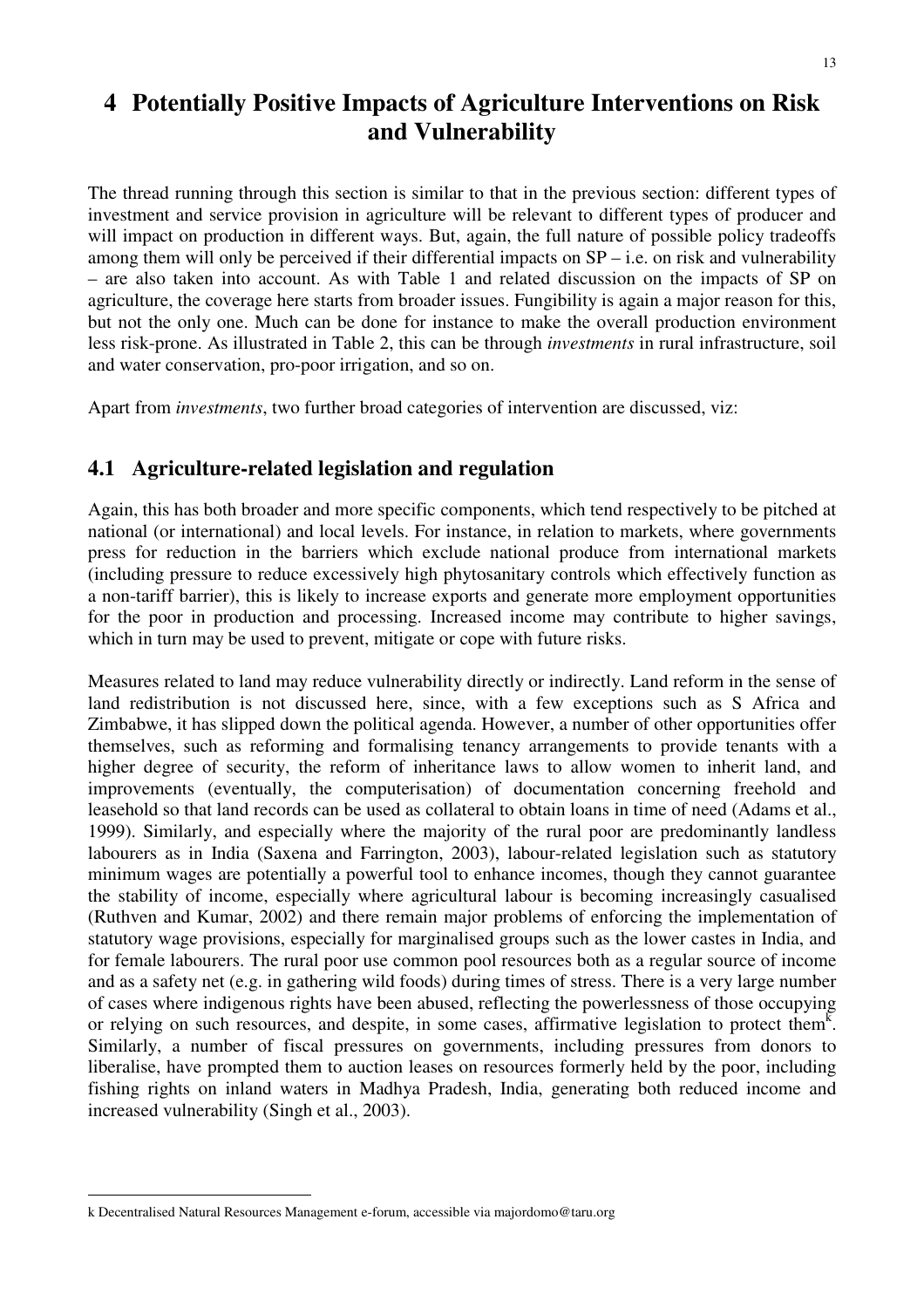| <b>The Secret Property Control</b> |
|------------------------------------|
| ;                                  |
| Ì<br>j<br>)                        |
| くししく<br>ł                          |
| í<br>.<br>1                        |
| וי יוני<br>ה<br>ו<br>E<br>l        |

| Agricultural                                                                                                                                                                                                                       |                                                                                                                                           |                                                                                                                                         | Agriculture-related legislation and regulation                                                                               |                                                                                                                                                                                                                  |                                                                                                                                                                                       |                                                                                                                                         |                                                                       | Agriculture-related services                                                                                                                                                                              |                                                                                                                                                                                                       |                                                                                                       |
|------------------------------------------------------------------------------------------------------------------------------------------------------------------------------------------------------------------------------------|-------------------------------------------------------------------------------------------------------------------------------------------|-----------------------------------------------------------------------------------------------------------------------------------------|------------------------------------------------------------------------------------------------------------------------------|------------------------------------------------------------------------------------------------------------------------------------------------------------------------------------------------------------------|---------------------------------------------------------------------------------------------------------------------------------------------------------------------------------------|-----------------------------------------------------------------------------------------------------------------------------------------|-----------------------------------------------------------------------|-----------------------------------------------------------------------------------------------------------------------------------------------------------------------------------------------------------|-------------------------------------------------------------------------------------------------------------------------------------------------------------------------------------------------------|-------------------------------------------------------------------------------------------------------|
| investment                                                                                                                                                                                                                         | Access to<br><b>CPR</b>                                                                                                                   | Labour                                                                                                                                  | Markets                                                                                                                      | Land                                                                                                                                                                                                             | <b>Technology</b>                                                                                                                                                                     | Insurance                                                                                                                               | Savings<br>credit                                                     | Input supply                                                                                                                                                                                              | Processing/<br>marketing                                                                                                                                                                              | Enterprise<br>developm                                                                                |
| indirect effects. <sup>25</sup><br>such as transport<br>communications<br>infrastructure<br>Includes rural<br>which have<br>and                                                                                                    | indigenous<br>Efforts to<br>rights to<br>CPR. $^{26}$<br>protect                                                                          | enforcement.<br>$\frac{27}{27}$<br>legislation<br>Minimum<br>and its<br>wage                                                            | roles for public<br>of appropriate<br>Identification<br>liberalisation)<br>organisations.<br>and private<br>sector<br>(post- | y building up<br>Titling of land<br>ow feasibility<br>edistribution<br>poor, but has<br>rulnerability<br>ownership. <sup>29</sup><br>assets of the<br>nas potential<br>o reduce<br>countries.<br>in most<br>Land | pests, diseases,<br>plus resilience<br>in the face of<br>breeding for<br>productivity<br>drought. <sup>30</sup><br>livestock<br>higher<br>Crop                                        | private sector<br>multinational<br>companies. <sup>31</sup><br>covariance<br>overcome<br>insurance<br>Efforts to<br>problems<br>through | principles to<br>dnois <i>k</i> ldde<br>$a$ griculture.<br>Efforts to | 'true to type'<br>levels, etc. <sup>33</sup><br>standards to<br>adulteration<br>implement-<br>Design and<br>of fuel and<br>chemicals,<br>keep seed<br>viability<br>ation of<br>reduce<br>agreed<br>and of | schemes and<br>by $(i$ nitially)<br>fluctuations<br>(ultimately)<br>guaranteed<br>developed<br>markes. <sup>34</sup><br>farm-gate<br>excessive<br>purchase<br>seasonal<br>Iron out<br>better<br>price | to agricul-<br>enhancem<br>in relation<br>especially<br>tural risk<br>manage-<br>ment<br>Skill<br>ent |
| pro-poor types of<br>agriculture, e.g.<br>variance (inter-<br>Investments to<br>irrigation; soil<br>conservation;<br>bunding and<br>drainage. <sup>35</sup><br>seasonal) of<br>reduce the<br>and water<br>returns to<br>and intra- | ownership,<br>the poor to<br>e.g. water;<br>fish. <sup>36</sup><br>not tied to<br>resources<br>Efforts to<br>access by<br>protect<br>land | Occupational<br>more general<br>subsidised. $37$<br>insurance,<br>insurance,<br>including<br>possibly<br>possibly<br>accident<br>health | internationally.<br>high standards<br>nationally and<br>reduction in<br>excessively<br>Press for                             | Tenancy<br>reforms. <sup>39</sup>                                                                                                                                                                                | introduction of<br>absorbing in S<br>Asia). <sup>40</sup><br>technology to<br>labour saving<br>in Africa and<br>Tailoring of<br>suit labour<br>conditions<br>generally<br>labour<br>Ê | moral hazard<br>according to<br>rainfall, not<br>crop $loss.41$<br>overcome<br>Efforts to<br>problems<br>payment<br>through             |                                                                       | in accessible<br>Provision of<br>information<br>format. $^\mathrm{42}$<br>technical<br>accurate                                                                                                           | Consider role<br>of outgrower<br>schemes and<br>group action<br>in this. <sup>43</sup><br>farmers in<br>standards.<br>changing<br>Support<br>meeting<br>rapidly                                       |                                                                                                       |
|                                                                                                                                                                                                                                    |                                                                                                                                           |                                                                                                                                         | oligopsony. <sup>44</sup><br>policies to<br>Anti-trust<br>reduce                                                             | nheritance<br>$\rm{reforms.}^{45}$                                                                                                                                                                               | agriculture and<br>Diversification<br>NR to reduce<br>risk. <sup>46</sup><br>within                                                                                                   |                                                                                                                                         |                                                                       |                                                                                                                                                                                                           |                                                                                                                                                                                                       |                                                                                                       |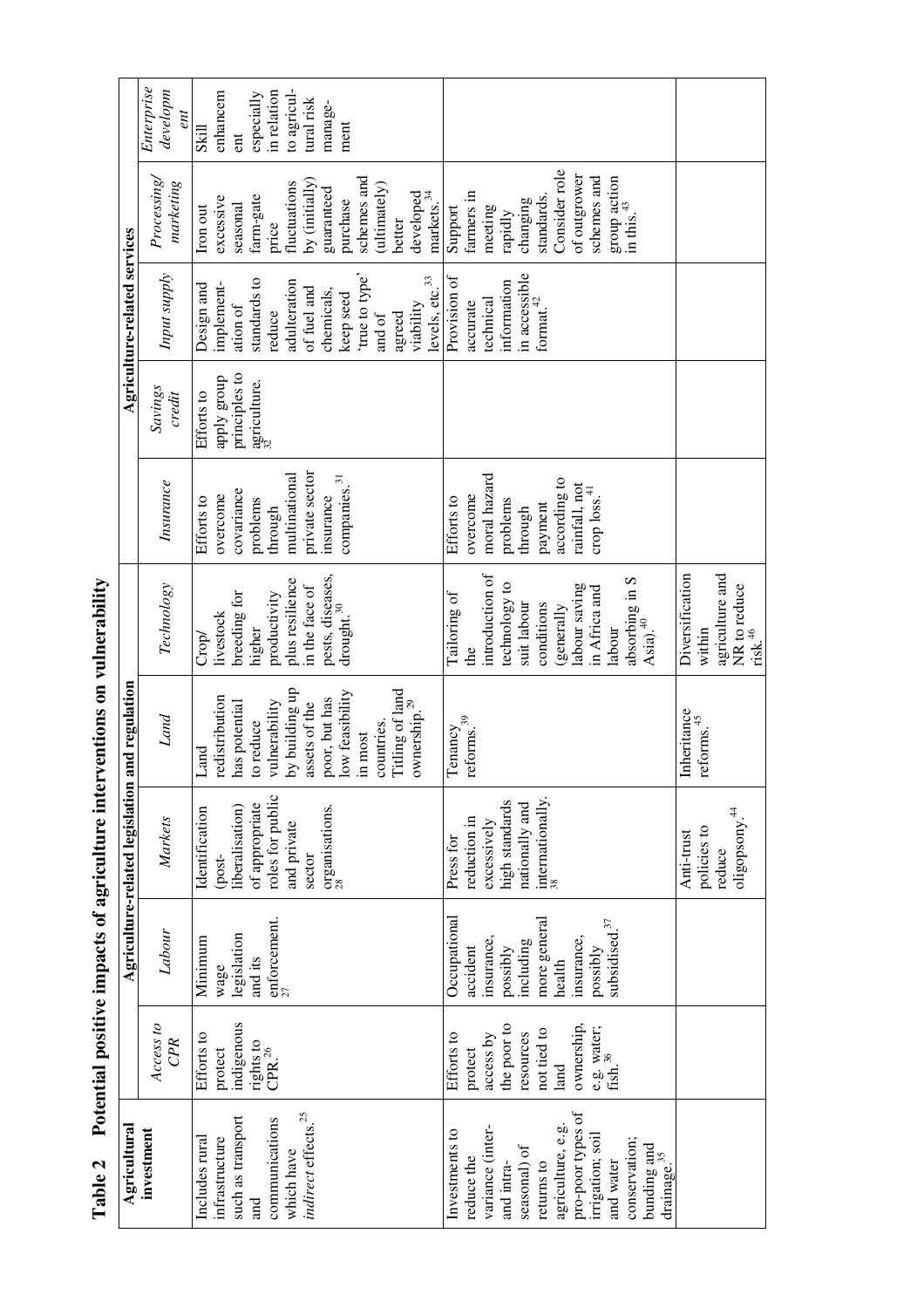### **4.2 Agriculture-related service delivery**

As with legislative/regulatory interventions, service delivery can generate effects which are either general or more specific, and either raise incomes overall or reduce the variance of incomes. There is also evidence of the involvement of public, private commercial, and private non-profit organisations in a wide range of roles and partnerships. Services relating to technological change (i.e. research and extension) can, for instance, promote the diversification of agriculture in ways that spread risk among different enterprises – financial risk directly, as products are grown for different markets, and climatic or biotic risk, as different crops (or crop/tree/livestock combinations) offer different types and levels of robustness in the face of these risks. Within crops or livestock types, tradeoffs in breeding strategy are crucial: to develop or introduce crops geared to high yield and/or to a high degree of acceptability in international markets may mean sacrificing some of their robustness. For the poor, some combination of robustness and higher production potential is required, and it can be hypothesised that the reduction in public sector agricultural research capability in many developing countries, and its partial replacement by increased reliance on the private sector, has shifted this balance towards commercial considerations, to the disadvantage of low-income producers.

Much can be done to reduce the risks posed to poor people by inappropriate inputs. With agrochemicals this has health and safety dimensions, as well as economic – much agriculture is context specific, and a locally inappropriate input will not generate the expected return on investment. Efforts towards improved legislation and regulation mentioned earlier are clearly relevant here, but implementation issues are likely to be important, with some expectation that, for instance, seed producers' associations might eventually impose industry-wide standards of purity, germination and 'trueness to type' (Tripp, 1997).

With three further types of intervention – credit, insurance and processing/marketing – the emphasis is on effects that are more specific than general, but the respective roles of different actors differ widely. For instance, where the conditions can be put in place, approaches to savings and credit that rely on the Grameen Bank principles of peer group monitoring can be replicated (Hulme, 1990), the commercial banks in many countries having limited capacity to respond to the characteristics of small farm loans (urgency; smallness of scale; limited collateral – for the results of recent surveys in India see Sinha et al., 2003). Crop insurance and processing/marketing have long been known to offer different types of protection against vulnerability. Guaranteed purchase schemes at minimum pre-announced prices, for instance, can help to iron-out excessive intra-seasonal farm gate prices, and are often managed in conjunction with buffer stocks which can be drawn down to meet food security needs or serve as the basis for subsidised food distribution. Sound logistic planning has allowed these schemes to work well in a very few cases (see Ellis, 1993 on BULOG in Indonesia), but, as in the India case, where buffer stocks mounted to over 62 millions tonnes in 2002 (against an estimated requirement for food security purposes of around 20 million tonnes), they often work inefficiently, with political pressures to offer high administered prices to a favoured few, to avoid imports, and to tolerate high levels of inefficiency and corruption in collection, storage and distribution (Saxena and Farrington, 2003). In the case of insurance, there are few remaining crop insurance programmes – the difficulties of covariate risk and high administrative costs to collect premia and verify claims meant heavy operating losses, so that such schemes have been among the first victims of neoliberal reform. However, there are a number of new proposals: one suggests linking payouts for drought-proofing insurance simply to rainfall statistics, and another (more 'blue skies') envisages that private multinational insurance corporations are well-placed to handle covariant risk since their operations will be affected by events such as drought only in one part of the globe at any one time (Hazell, 2003). Experiments in India supported by the World Bank may reveal whether such schemes can reduce administrative costs and moral hazard, and operate without subsidy (Hess, 2003).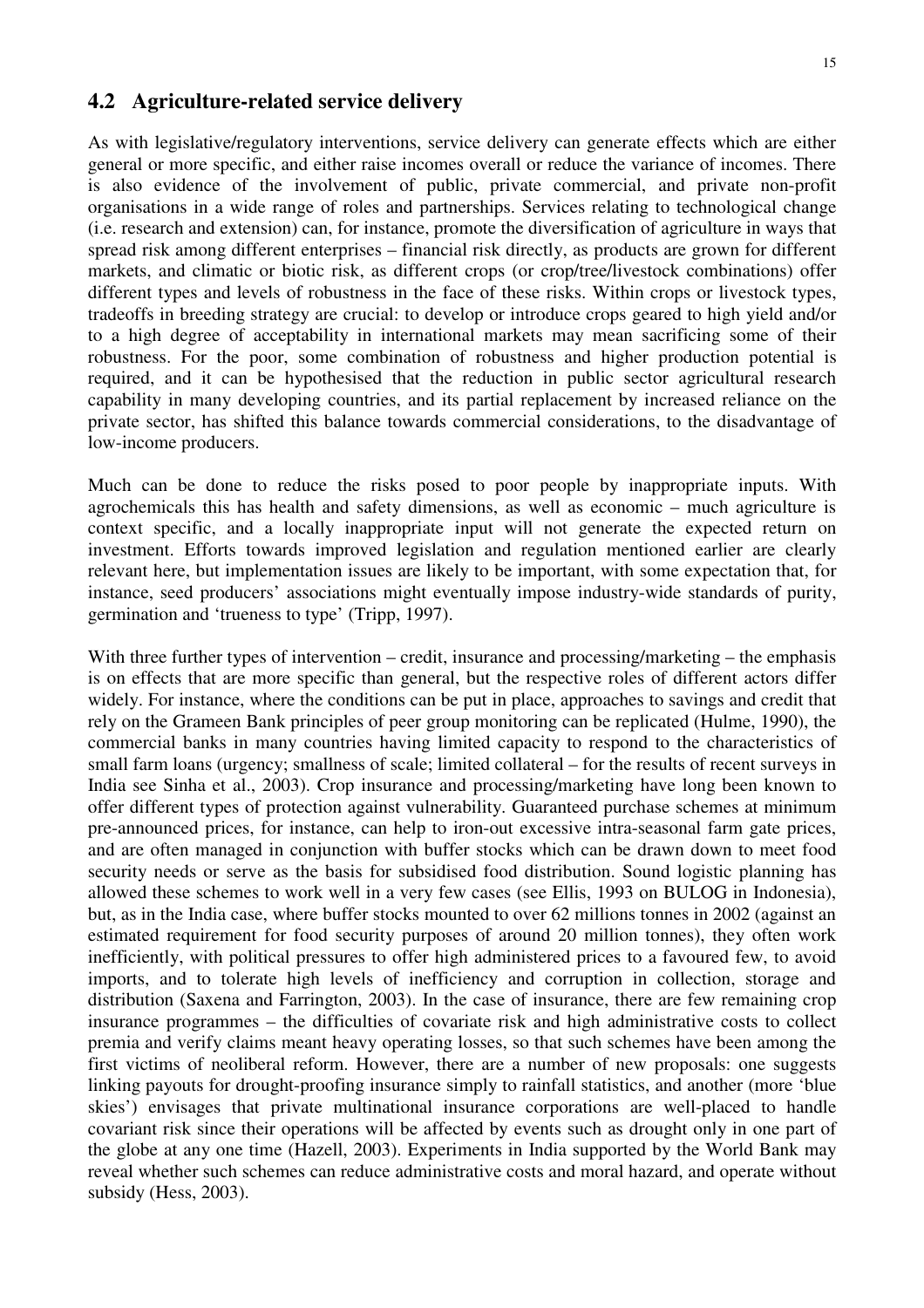# **5 Potentially Negative Interactions between Agriculture and SP, and Vice Versa**

Much of the above discussion has focused on the potential complementarities between livelihood protection and promotion in relation to agriculture. In many of the cases where positive effects are not sought, any interaction between protection and promotion may simply be negligible. However, in other cases, poorly managed interventions in one sphere may have negative effects on others. Where, how and how far this might happen will be highly context specific. However, a number of generic possibilities are outlined here.

In general terms, there are concerns over the balance in government funding between protection and promotion. The fear is that poverty reduction through regular payments such as social pensions may not be as sustainable as that achieved through growth, since it draws on public funds in an openended fashion. There are also concerns that excessive allocations to transfers may reduce the volume of funds available for investments in support of growth. Part of the difficulty with these arguments is that they do not recognise that considerable volumes of resources are already transferred informally in support of those who cannot engage in the productive economy: the evidence is generally that these are switched to productive investment once formal transfers are introduced. Where transfers are high (as in OECD countries) there is a concern that they will either act as disincentives to work, or reduce the scope for public investment, or both. This appears unlikely to be a concern for some time to come, given the low levels of transfer in developing countries.

As a general hypothesis, we suggest that policy options selected at the extreme end of the 'protection' spectrum are likely to do nothing for growth, and may even be detrimental to it. Likewise, options at the extreme 'productivity enhancing' end of the growth spectrum are likely to do nothing for vulnerability or risk reduction, and may even be detrimental to them. Thus, policy decisions to pursue 'pure' growth options (e.g. in crop production) tend to expose farmers (and others relying on agriculture) to high risk for at least two reasons: one is that crops bred for high yield may not incorporate the types of risk-avoidance properties (drought avoidance; pest and disease resistance) favoured by many; the second is that they are likely to require large amounts of purchased input to achieve their genetic potential (pesticides, fertiliser, etc), which exposes farmers to economic risk.

On the SP side, the mistiming of interventions can have seriously negative implications for agriculture. Thus, where food aid is distributed late or in excessive volume, it can have a depressing effect on local food markets and so on agriculture. Similarly, when employment generation schemes are poorly timed (and we recognise that in areas where production is highly heterogeneous there may be no 'perfect' timing), then some labour might be diverted out of agricultural activities. However, any detrimental effect may be compensated if the workers affected in turn employ others to do the agricultural work.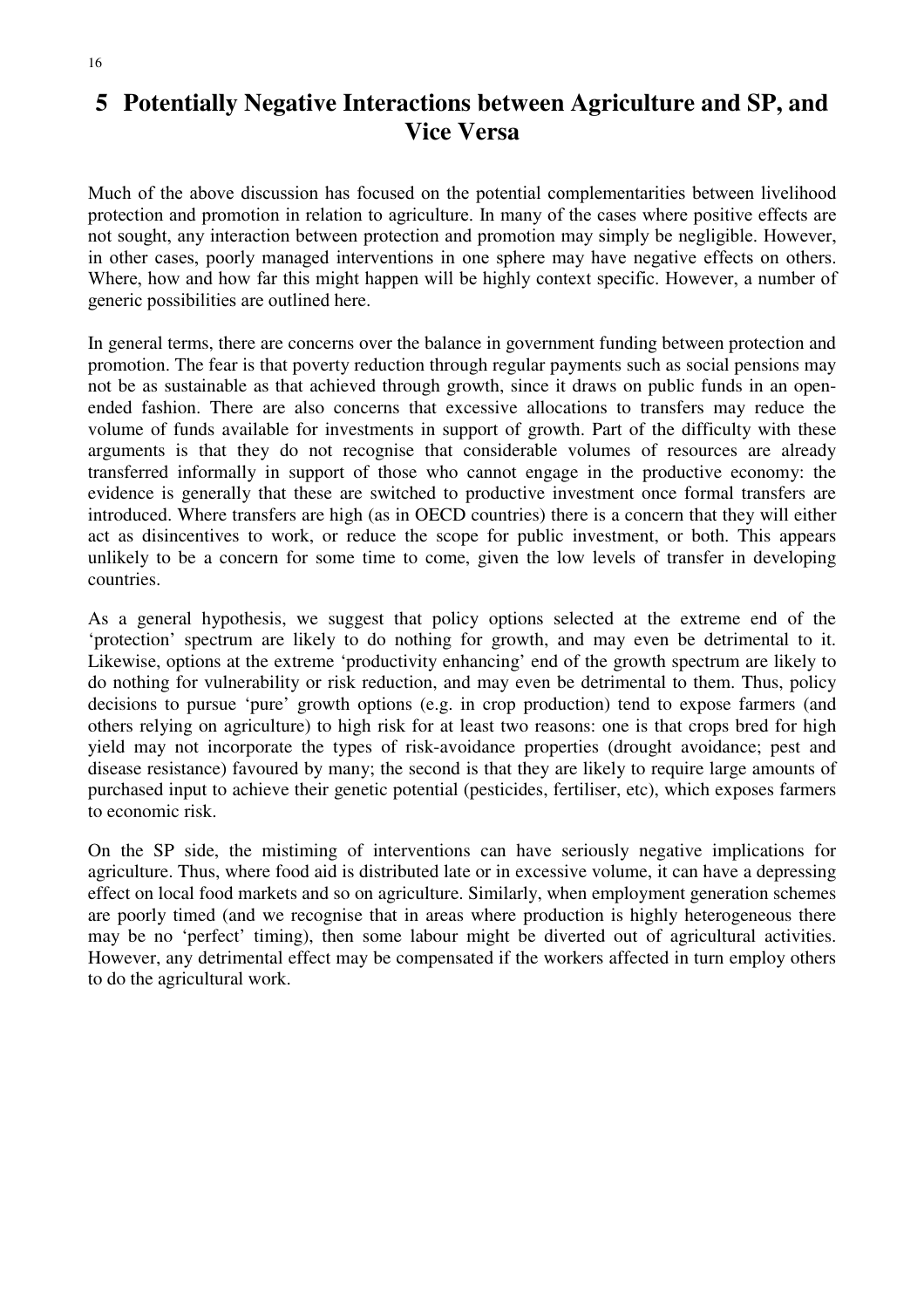# **6 Potential Relevance of Social Protection Measures to Different Categories of Poor People**

Table 3 segments the poor into three broad categories:

- those chronically unable to engage in the production economy, e.g. through old age, disability, long-term sickness, and long-term commitments to maintain large numbers of dependents;
- those spasmodically engaged in the productive economy whether through personal characteristics such as recurrent illness, or through the non-availability of appropriate work;
- those fully engaged in the productive economy, albeit with the possibility of un- or underemployment when conditions (e.g. weather or market) are adverse.

Unsurprisingly, transfers of cash or food are particularly important to those chronically unable to engage, with employment schemes, other labour-based interventions and access to CPR particularly important to those spasmodically engaged in the productive economy, and the range of agriculture services important to the fully-engaged.

|                |  |  |  | Table 3 Potential relevance of a range of social protection measures, to different categories |  |
|----------------|--|--|--|-----------------------------------------------------------------------------------------------|--|
| of poor people |  |  |  |                                                                                               |  |
|                |  |  |  |                                                                                               |  |

|                                                               |                                 |                |                 |                   |                                |        |             |                       | Modes of intervention via SP and promotion of agriculture |                           |                  |             |                            |             |                         |                        |                     |                           |                                                 |                                        |
|---------------------------------------------------------------|---------------------------------|----------------|-----------------|-------------------|--------------------------------|--------|-------------|-----------------------|-----------------------------------------------------------|---------------------------|------------------|-------------|----------------------------|-------------|-------------------------|------------------------|---------------------|---------------------------|-------------------------------------------------|----------------------------------------|
|                                                               |                                 |                |                 |                   | Freestanding social protection |        |             |                       |                                                           |                           |                  |             |                            |             |                         |                        |                     |                           | Social protection incorporated into support for |                                        |
|                                                               |                                 |                |                 | Transfers         |                                |        |             | Financial<br>services |                                                           |                           |                  |             | Legislation/<br>regulation |             | agriculture             |                        |                     |                           | Agricultural services                           |                                        |
|                                                               |                                 | Cash transfers | Subsidised food | Subsidised inputs | Employment generation          | Credit | Savings     | Contributory pensions | Insurance                                                 | Agricultural investment   | CPR<br>Access to | Labour      | Market                     | Land        | Agricultural technology | Agricultural insurance | Agricultural credit | Agricultural input supply | Agricultural processing<br>marketing            | Agricultural enterprise<br>development |
|                                                               | unable to engage<br>Chronically | $\mathbf X$    | $\mathbf X$     | X                 |                                |        | X           |                       |                                                           |                           |                  |             |                            |             |                         |                        |                     |                           |                                                 |                                        |
| Degree of engagement by the poor in the<br>productive economy | Spasmodically<br>engaged        | $\mathbf X$    | $\mathbf X$     | X                 | $\mathbf X$                    | X      | $\mathbf X$ | X                     | $\mathbf X$                                               | $\boldsymbol{\mathrm{X}}$ | $\mathbf X$      | $\mathbf X$ | X                          | X           |                         |                        |                     |                           |                                                 |                                        |
|                                                               | engaged<br>Fully                |                |                 |                   |                                | X      | X           | X                     | X                                                         | X                         | X                | X           | X                          | $\mathbf X$ | $\mathbf X$             | $\mathbf X$            | $\mathbf X$         | $\mathbf X$               | $\mathbf X$                                     | $\mathbf X$                            |

*Note*: stronger relevance is indicated in bold.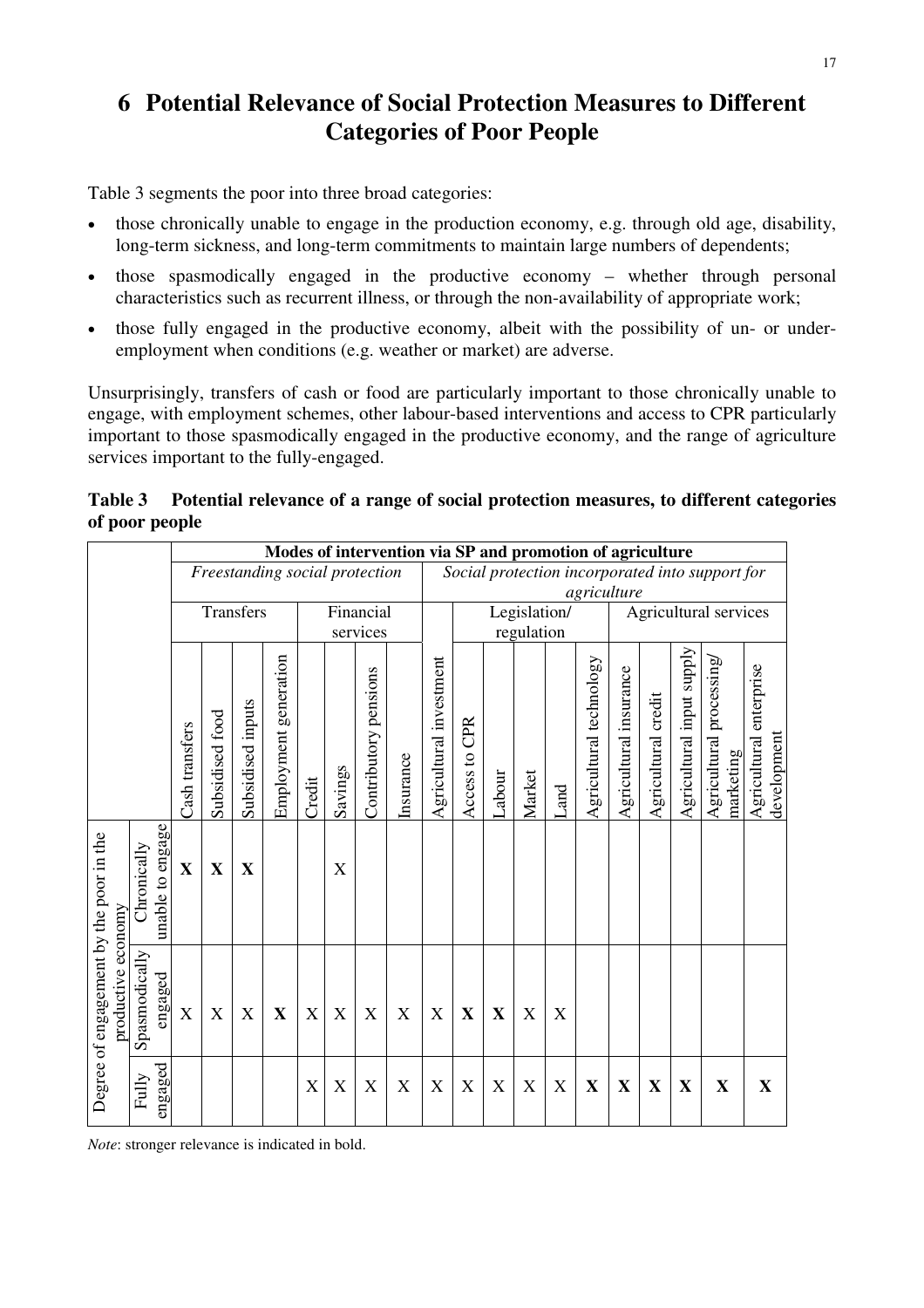# **7 Livelihood Protection and Promotion: How Far Does Feasibility Match Needs?**

Table 4 considers the broad categories of social protection discussed in Table 1 and Table 2 attempting to assess (in row 1) the preconditions for sustainable national policies relating to the implementation of each of these, and (in the remaining rows) the desirability of using particular measures to address differing vulnerability conditions. The emphasis here is not on the factors causing risk (such as the prevalence of drought, flooding, etc), but rather on the factors typically causing some households and individuals to be more vulnerable to risky events, whether internal to the household or extraneous, than others. It is recognised that these are not entirely watertight categories – for instance, some of the socially excluded are also likely to be landless labourers – however, it serves to illustrate a number of arguments. It is argued, for instance, that cash and food transfers are particularly important to those infected by HIV/AIDS and to others chronically unable to engage in the economy, though it must be emphasised that AIDS sufferers are likely to have specific nutritional requirements. Other types of social protection intervention are likely to be of little relevance to this category.

These two types of intervention are also likely to be of major importance to socially excluded groups, but so also will be public works geared towards employment creation, and financial services such as microfinance and personal insurance. In areas having a high prevalence of economically active households largely relying on the sale of their labour, employment schemes are again particularly important, as are financial services. For areas characterised by those having access to some land, agriculture-based services, legislation and investment will be particularly important.

A particularly informative dimension of Table 4 is the comparison between the preconditions for sustained national policies in relation to each category of measures, and the extent to which each is desirable to meet particular vulnerability conditions. Cash transfers, although potentially desirable to meet the needs of those chronically unable to engage in the productive economy, are likely to be sustainably affordable only in those countries having a strong tax base. This effectively rules out this kind of measure among many countries in sub-Saharan Africa having a high incidence of HIV/AIDS, unless the necessary resources can be provided on a continuing basis by donors. Similarly, the funds for agriculture-related investments are unlikely to be sustainably affordable unless either a strong tax base or functioning mechanisms for raising public investment funds are in place, again ruling out many countries. Food transfers raise particular issues which were treated in Box 3.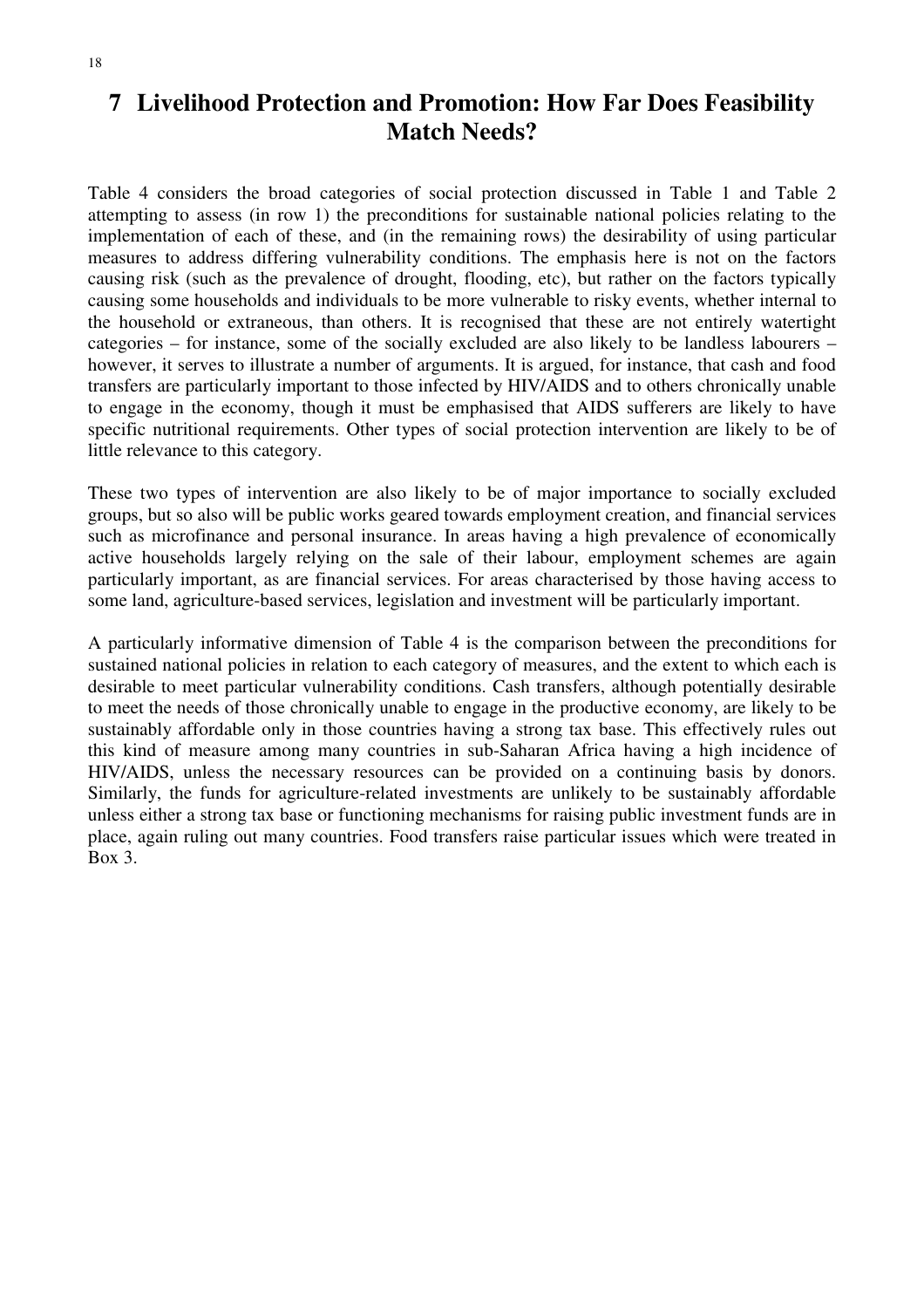|                                     |                   |                         |                                | Broad types of social protection |                |                            |                |
|-------------------------------------|-------------------|-------------------------|--------------------------------|----------------------------------|----------------|----------------------------|----------------|
|                                     |                   |                         | Freestanding social protection |                                  |                | Agriculture and NR-related |                |
|                                     | Cash<br>transfers | Food<br>transfers       | Employment<br>generation       | General<br>financial<br>services | Investment     | Legislation<br>/regulation | Services       |
| Feasibility<br>conditions           | 1, 2, 3           | 2, 3, 4                 | 2, 3                           | 2, 3                             | 1, 2, 3        | $\overline{2}$             | 2, 3           |
| Vulnerability conditions            |                   |                         |                                |                                  |                |                            |                |
| High prevalence of:                 |                   |                         |                                |                                  |                |                            |                |
| 1) HIV/AIDS                         | $\mathbf H$       | $H_p$                   | $\mathbf L$                    | L                                | $\mathbf{L}$   | $\mathbf L$                | L              |
| 2) Elderly/sick/<br>disabled unable | H                 | $H^{c}$                 | $\overline{L}$                 | L                                | $\overline{L}$ | L                          | $\overline{L}$ |
| to engage in the<br>economy         |                   |                         |                                |                                  |                |                            |                |
| 3) Social                           | H                 | H <sup>d</sup>          | $\, {\rm H}$                   | H                                | M              | M                          | M              |
| exclusion on                        |                   |                         |                                |                                  |                |                            |                |
| grounds of                          |                   |                         |                                |                                  |                |                            |                |
| gender,                             |                   |                         |                                |                                  |                |                            |                |
| ethnicity, caste,                   |                   |                         |                                |                                  |                |                            |                |
| religion, etc.                      |                   |                         |                                |                                  |                |                            |                |
| 4) Otherwise                        |                   |                         |                                |                                  |                |                            |                |
| potentially                         |                   |                         |                                |                                  |                |                            |                |
| active but very                     |                   |                         |                                |                                  |                |                            |                |
| poor                                |                   |                         |                                |                                  |                |                            |                |
| households                          |                   |                         |                                |                                  |                |                            |                |
| who:                                |                   |                         |                                |                                  |                |                            |                |
| a) are largely<br>landless          | M                 | $\mathbf{H}^\mathrm{c}$ | H                              | H                                | M              | M                          | L              |
| b) have some<br>access to land      | M                 | Indeter-<br>minate      | L                              | M                                | H              | H                          | H              |

**Table 4 Desirability and feasibility of broad types of social protection by vulnerability conditions** 

Key:  $H = High, M = Moderate, L = Low$ 

- Feasibility conditions
- 1) Strong tax base
- 2) Strong financial (and other) institutions
- 3) Good communications infrastructure
- 4) Agricultural surplus producer

#### *Notes:*

- a) For a breakdown, see Table 3.
- b) This category will have specific nutritional requirements.
- c) The desirability of providing food over cash transfers may be high where there is little food to purchase in local markets, and where food redistribution, guaranteed purchase and buffer stock management can efficiently be managed jointly.
- d) Although there is evidence that midday meal schemes encourage school attendance (especially by girls) it will be a high-cost option unless the conditions outlined in Note c are in place.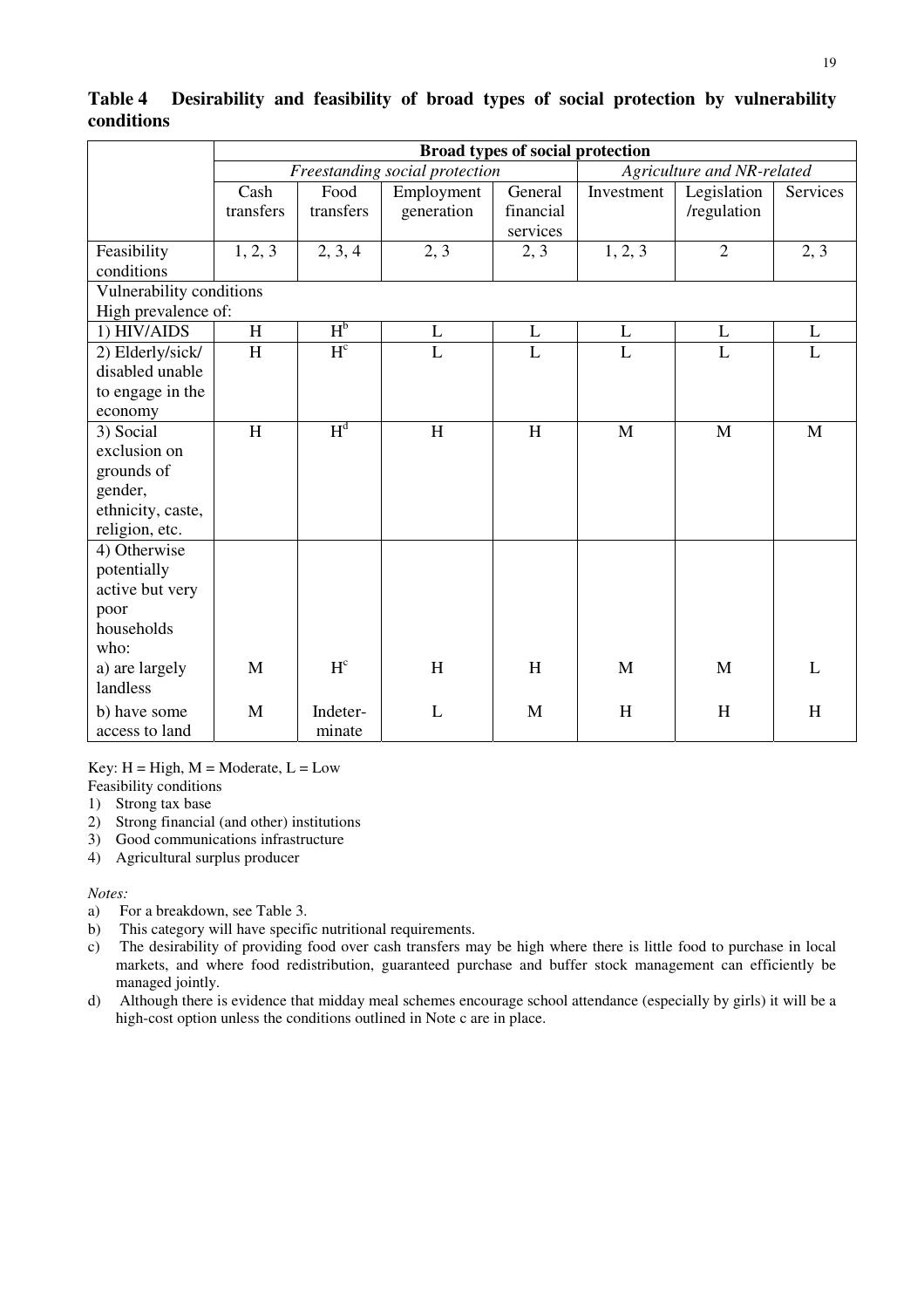## **8 Protection, Promotion and Rights-based Approaches**

To support poor people and those working with them, such as civil society organisations, in recognising and voicing their rights is a potentially important contribution to vulnerability reduction. It is impossible here to examine the full range of interventions on either side that might lend themselves to rights-based approaches. However, a number of them clearly offer potential in this direction. For instance, minimum wages are in some cases not formally set, and in many cases not enforced. The wide range of abuse of minimum wage legislation – and female workers are particularly underpaid – offers much scope for pressure on government and employers to implement statutory provisions (Deshingkar and Start, 2003). In addition, numerous examples of corruption mean that poor people are not receiving the resources to which they are entitled, and this offers further scope for 'campaigning' – as in cases of mis-allocation of food (or cash) for work, inclusion of the better-off in schemes intended for the poor, and so on. To deprive the poor of traditional rights to common resources – either with some reference to legitimacy (e.g. by selling a lease on inland waters for fishing (Singh et al., 2003), or by taking over land for new dams) – or nonlegitimately, as when valuable timber or minerals are extracted from areas mandated to tribal authority (see the DNRM e-forum – see Appendix 3, note 26).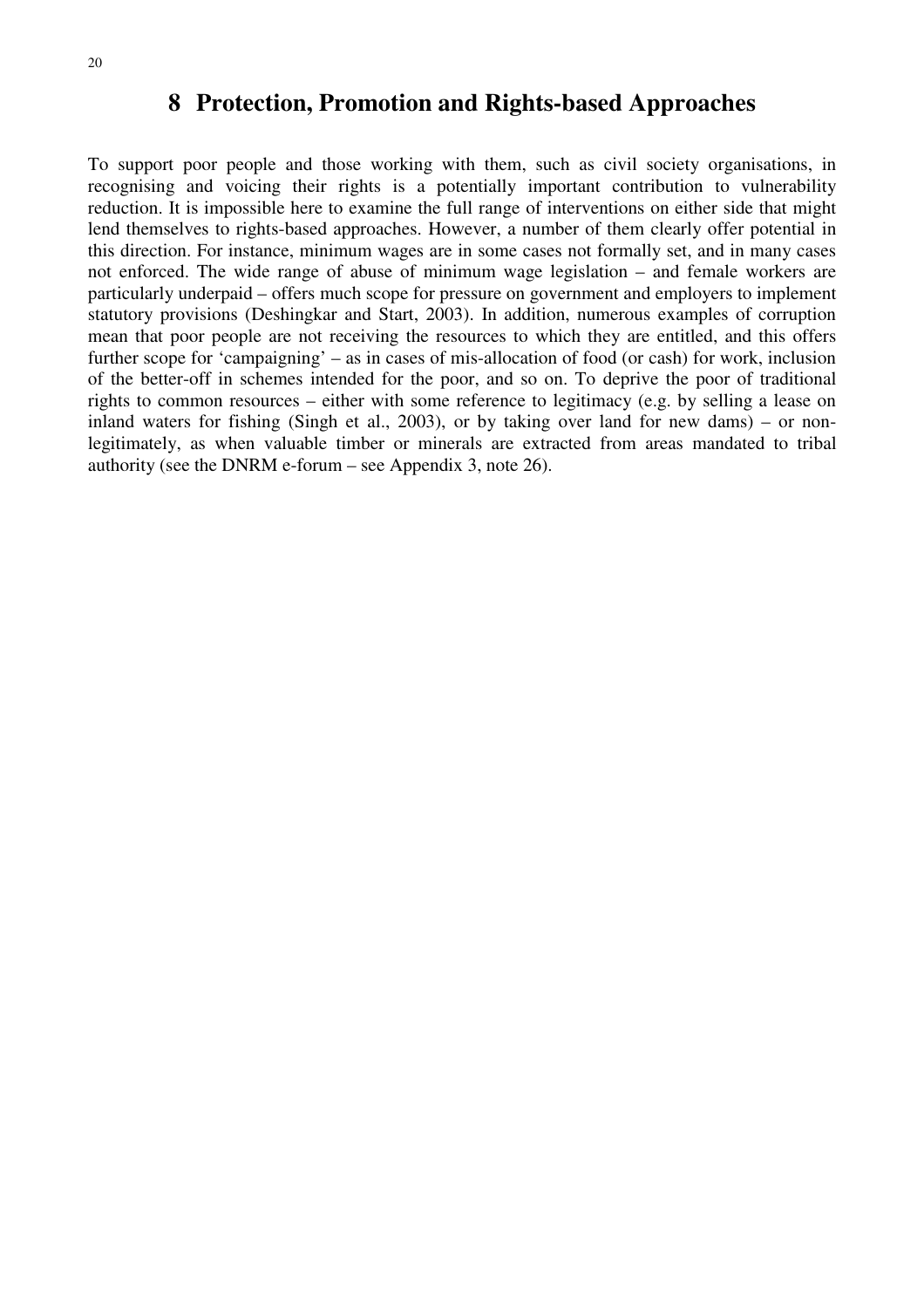# **9 Policy Questions in Protection/Promotion Links**

Using the headings in Table 1 and Table 2 as a guide, but drawing also on elements of Table 4, in Table 5 we attempt to identify what questions policymakers might ask when they are considering resource allocations to each, and the implications that these might have – whether in the form of *tradeoffs* between one or other type of SP (or of agricultural intervention), or in the form of positive or negative *interactions* between protection and promotion initiatives. The question of sequences among various types of intervention is also likely to be important, as is argued in Box 4.

| Generic             | • How effective will each of the following be and for what categories of the poor?                                                                                                       |
|---------------------|------------------------------------------------------------------------------------------------------------------------------------------------------------------------------------------|
| questions           | • Can efficient and robust implementation arrangements be put in place, given the locally                                                                                                |
|                     | prevalent forms of corruption?                                                                                                                                                           |
|                     | • Is there a trade-off between robustness in implementation and sophistication in targeting?                                                                                             |
|                     | • How can interventions be designed and presented so as to maximise civil society                                                                                                        |
|                     | involvement in favour of the needs of the poor - especially in relation to 'rights' dimensions?                                                                                          |
|                     | $\bullet$ How do the resources transferred or generated flow through the household economy – i.e.                                                                                        |
|                     | what are they actually used for $-$ and what existing resource flows do they displace?                                                                                                   |
|                     | • What types of agriculture intervention can be made to reduce risk and/or vulnerability, and                                                                                            |
|                     | how? What production penalties does this incur when compared with 'pure' growth                                                                                                          |
|                     | strategies?                                                                                                                                                                              |
|                     | • Within protection or promotion, or in interactions between them, what sequences have to be                                                                                             |
|                     | observed in specific contexts?                                                                                                                                                           |
| Cash                | • How are transfers used?                                                                                                                                                                |
| transfers           | • Are informal and traditional mechanisms for transfer breaking down?                                                                                                                    |
|                     | • Are they likely to be disrupted by formal transfers?                                                                                                                                   |
|                     | • How far are informal transfers likely to be displaced by formal initiatives?                                                                                                           |
|                     | • What happens to the funds thus displaced? How and how far are any invested in production?                                                                                              |
| <b>Transfers in</b> | • Can the requisite food or other products be supplies locally or do they have to be imported?                                                                                           |
| kind                | If the latter, at what cost? (this question applies to all forms of transfer including school meal                                                                                       |
|                     | schemes, subsidised food distribution, etc)                                                                                                                                              |
|                     | • How are transfers used?                                                                                                                                                                |
|                     | • Are informal, traditional mechanisms for transfer breaking down?                                                                                                                       |
|                     | • Are they likely to be disrupted by formal transfers?                                                                                                                                   |
|                     | • How far are informal transfers likely to be displaced by formal initiatives?                                                                                                           |
|                     | • What happens to the funds thus displaced? How and how far are any invested in production?                                                                                              |
|                     | • What are the likely impacts on local markets if en bloc food transfers (such as seed provision                                                                                         |
|                     | or food aid) are transferred at the wrong time or in the wrong quantities?                                                                                                               |
|                     | • What are the trade-offs between cash and in-kind transfers? What are sustainable levels of                                                                                             |
|                     | each, given the degree of self-sufficiency and the strength of the local tax base?                                                                                                       |
|                     | • What is the relevance of the above questions to specific types of transfer in kind (school<br>feeding; special nutrition for HIV/AIDS victims; the provision of seed and other inputs) |
| <b>Employment</b>   | • What are the requirements for employment generation programmes, by locality and season?                                                                                                |
| generation          | What are the likely impacts on agriculture of getting the timing wrong?                                                                                                                  |
|                     | • What are the trade-offs between simple employment generation and more complex                                                                                                          |
|                     | arrangements to create physical assets and/or enhance skills? Can the more ambitious efforts                                                                                             |
|                     | be implemented easily and effectively?                                                                                                                                                   |
|                     | • What are the trade-offs between different modes of payment in employment generation                                                                                                    |
|                     | schemes?                                                                                                                                                                                 |
| <b>Financial</b>    | • What are credit funds <i>actually</i> used for? What existing funds do they displace? How far are                                                                                      |
| services :          | they used, directly or indirectly, for productive purposes?                                                                                                                              |
| credit              | • What institutional arrangements best lend themselves to delivering credit to the poor? What                                                                                            |
|                     | would it take to put them in place?                                                                                                                                                      |

### **Table 5 Generic and specific policy questions in relation to social protection and agriculture**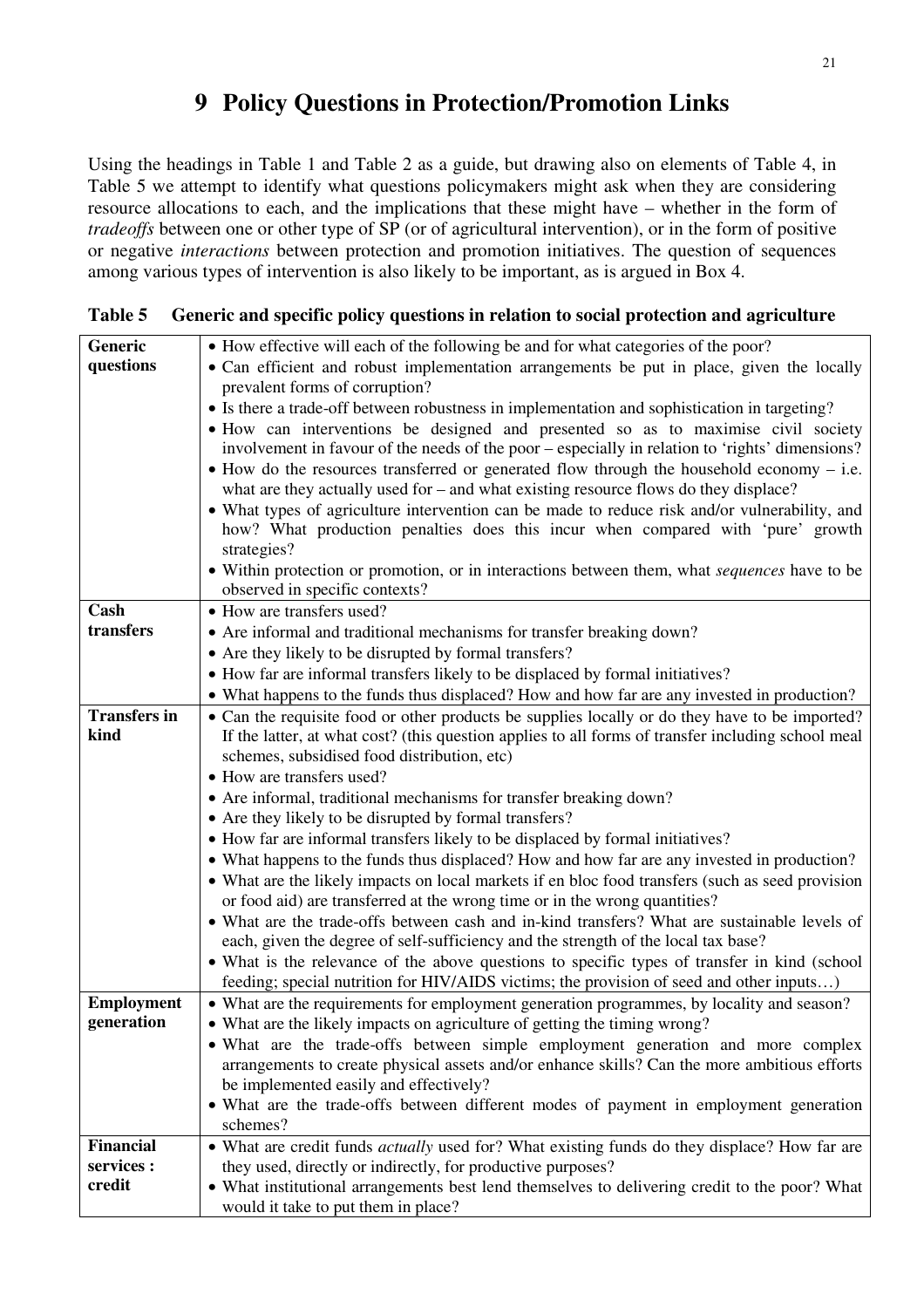|                                                                     | • What sequence is important in order to engage the poor more in production processes, and<br>move from consumption to production-focused credit? Can lessons be learned from countries<br>or organisations well advanced along these sequences which might direct investment in<br>others?                                                                                                                                                                                                                                                                                                                                                                                                                                                                                                                                                                                                                                                                                                                            |
|---------------------------------------------------------------------|------------------------------------------------------------------------------------------------------------------------------------------------------------------------------------------------------------------------------------------------------------------------------------------------------------------------------------------------------------------------------------------------------------------------------------------------------------------------------------------------------------------------------------------------------------------------------------------------------------------------------------------------------------------------------------------------------------------------------------------------------------------------------------------------------------------------------------------------------------------------------------------------------------------------------------------------------------------------------------------------------------------------|
| <b>Financial</b><br>services:<br>savings/<br>pensions               | • What institutional arrangements best lend themselves to local level savings for the poor?<br>What would it take to put them in place?<br>• What are savings used for? How far are they used, directly or indirectly, for productive                                                                                                                                                                                                                                                                                                                                                                                                                                                                                                                                                                                                                                                                                                                                                                                  |
|                                                                     | purposes?<br>• What is the scope for setting up contributory pension schemes in particular occupations or<br>enterprises? Can they be extended to informal sectors/enterprises? How far do they need to<br>be subsidised?                                                                                                                                                                                                                                                                                                                                                                                                                                                                                                                                                                                                                                                                                                                                                                                              |
| <b>Financial</b><br>services:<br>personal<br>insurance              | • What institutional arrangements best lend themselves to personal insurance for the poor?<br>What would it take to put them in place?<br>• What are receipts used for? How far are they used, directly or indirectly, for productive<br>purposes?<br>• What is the scope for setting up contributory insurance schemes in particular occupations or<br>enterprises? Can they be extended to informal sectors/enterprises? How far do they need to<br>be subsidised?                                                                                                                                                                                                                                                                                                                                                                                                                                                                                                                                                   |
| <b>Agricultural</b><br>investment                                   | • What combinations of vulnerability reduction and growth do investments offer under<br>differing agro-ecological and socio-economic conditions?                                                                                                                                                                                                                                                                                                                                                                                                                                                                                                                                                                                                                                                                                                                                                                                                                                                                       |
| Agriculture-<br>related<br>legislation<br>and<br>regulation         | • How can the (often undocumented) rights of the poor to particular common resources be<br>recognised and defended? What trade-offs with productivity might this entail?<br>• How far can minimum wage legislation be designed and implemented in agriculture?<br>• How can other types of labour protection be designed and implemented (health and accident<br>insurance, etc)?<br>• What are the respective roles of public and private (profit and non-profit) organisations in<br>different aspects of market development? What types of partnership might be introduced and<br>how would they be managed?<br>· Would the removal of certain market imperfections particularly reduce the vulnerability<br>faced by the poor? What imperfections (in specific contexts), and how would they best be<br>removed?<br>• What are the vulnerability effects of inadequacies in land titling, inheritance and tenure<br>arrangements? What are the likely costs and implementation requirements for reducing<br>these? |
| Agriculture-<br>related<br>technology<br>services                   | • What is the scope for pro-poor public investment in agricultural research under specific agro-<br>ecological and socio-economic conditions, bearing labour markets particularly in mind? <sup>1</sup><br>• What should the priorities be (within crops, livestock, forest, fisheries, etc) and what are the<br>tradeoffs of potential vulnerability-protecting initiatives against growth?<br>• What scope exists for risk- and vulnerability-reducing diversification within agriculture and<br>NR? What types of investment in technology and elsewhere does it imply?                                                                                                                                                                                                                                                                                                                                                                                                                                             |
| Agriculture-<br>related<br>insurance<br>services                    | • How appropriate and feasible would be crop insurance schemes in which claims are triggered<br>by, e.g. recorded rainfall and not individual estimates of crop loss? What government<br>piloting or other support would they require? Might they eventually be taken over by the<br>private sector?                                                                                                                                                                                                                                                                                                                                                                                                                                                                                                                                                                                                                                                                                                                   |
| <b>Agriculture-</b><br>related<br>savings and<br>credit<br>services | • What do current patterns of resource allocations by enterprise tell us about the priority focus<br>for credit in different agro-ecological and socio-economic conditions?<br>• What are the most appropriate institutional roles and mechanisms for delivery of credit? How<br>far might peer group monitoring in the Grameen Bank mould be appropriate?<br>• How do the rural poor prioritise their use of savings? What pointers does this give towards                                                                                                                                                                                                                                                                                                                                                                                                                                                                                                                                                            |
| Agriculture-<br>related input<br>supply                             | the design and management of savings schemes?<br>• What are currently the major opportunities/needs for improvement in input supply? Are new<br>standards required in some areas? What can be done to improve the implementation of<br>existing standards and regulations? Would relatively simple measures such as smaller                                                                                                                                                                                                                                                                                                                                                                                                                                                                                                                                                                                                                                                                                            |

l The framework for assessing the scope for this produced by Hazell and Haddad (2001) is potentially relevant here.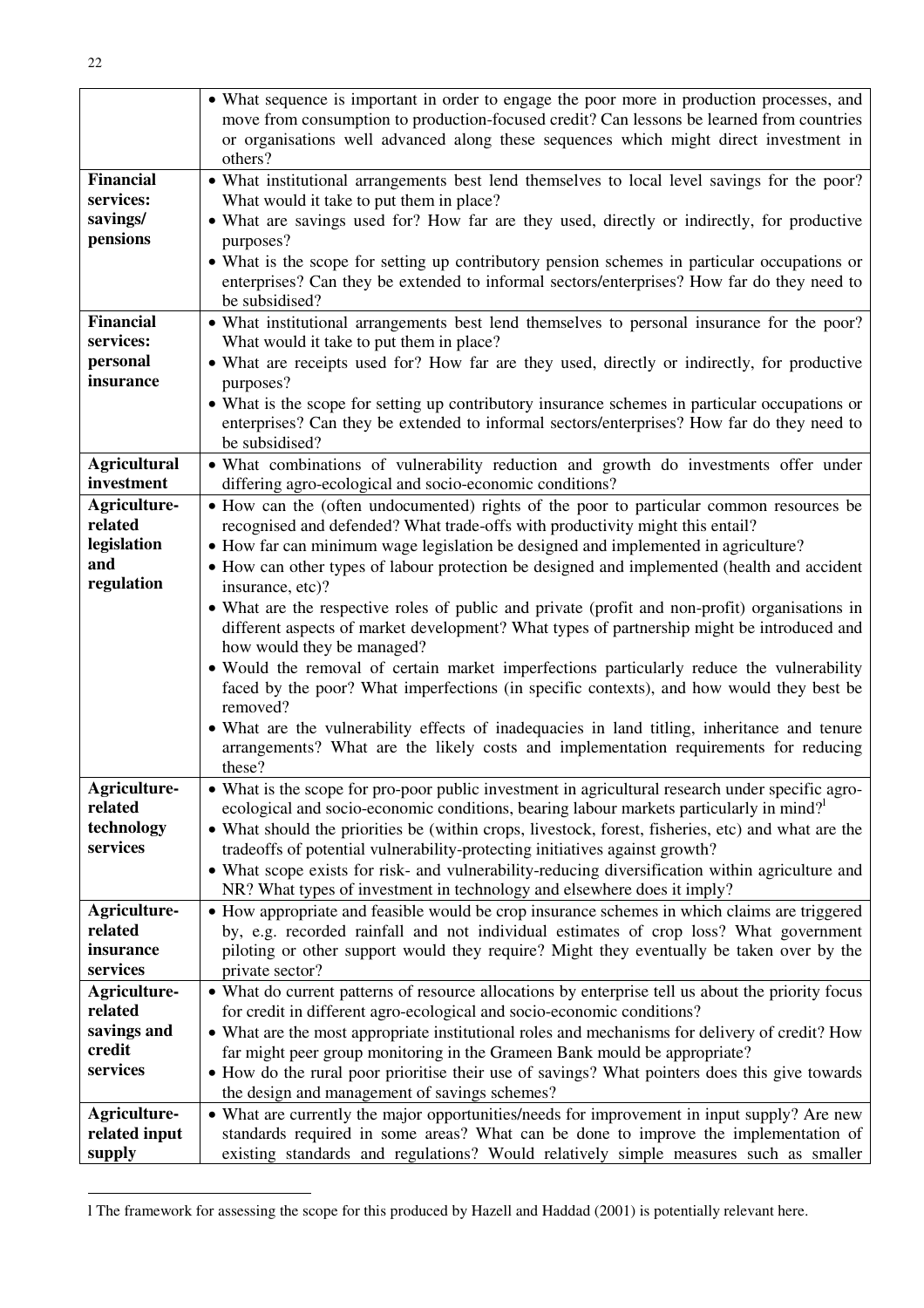| services     | packages of some inputs make them more accessible to small scale producers? What would          |
|--------------|-------------------------------------------------------------------------------------------------|
|              | be the risk- and vulnerability-reducing implications of options within the above range, and     |
|              | the trade-offs between them?                                                                    |
|              | • What are the priorities for improvement in technical information, and improvement in          |
|              | accessibility, to reduce risk and vulnerability faced by small producers, and (in the case of,  |
|              | e.g. agrochemical application) by labourers?                                                    |
| Agriculture- | • What are the prerequisites for successful operation of a guaranteed purchase and buffer stock |
| related      | scheme under different conditions? Do specific measures have to be taken against elite          |
| processing   | domination of the scheme? How politically feasible are these?                                   |
| and          | • What are appropriate institutional roles and partnerships here? Does buffer stock             |
| marketing    | management have to remain a public responsibility, or are there prospects that private          |
| services     | companies (or modes of operation) might be engaged? Are there likely to be trade-offs here      |
|              | between efficiency and poverty orientation?                                                     |
|              | • How can farmers best be supported in meeting new market standards? Do these have a            |
|              | medium- or large-farm bias? Do outgrower schemes or other forms of group action offer           |
|              | prospects for engaging small producers more fully in new markets or new products? Does a        |
|              | strategy along these lines pose some trade-off with growth?                                     |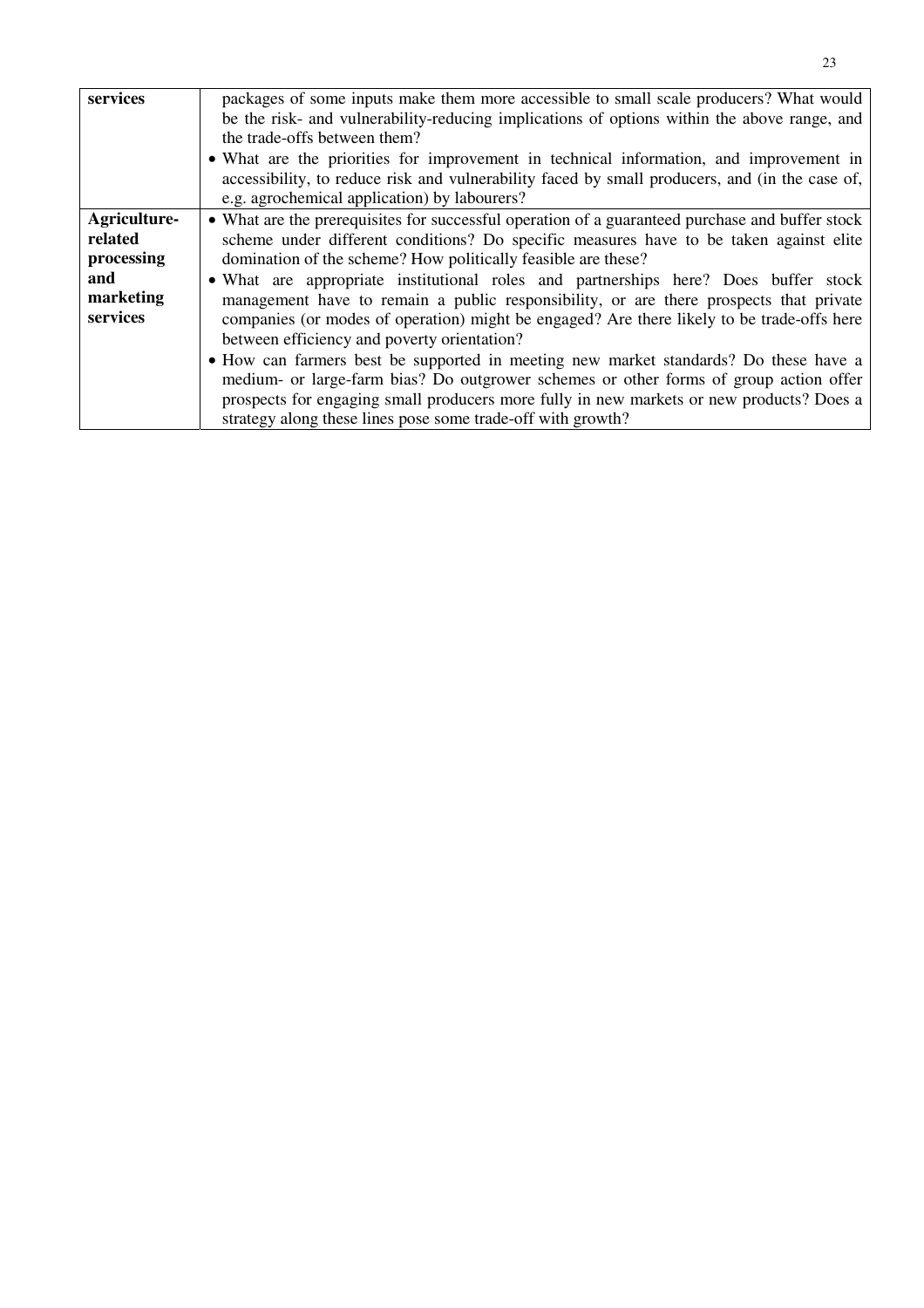# **10 Needs for Further Research**

The above questions help to identify several knowledge gaps. They include:

- 1. How, when and why informal transfers are displaced by formal mechanisms, and what happens to the flows thus displaced.
- 2. Whether funds in the 'moral economy' (i.e. informal transfers to those chronically unable to engage in the economy) increase in relation to revenues generated from growth.
- 3. What role is played in protecting the rural poor by transfers from migrants (rural-rural; ruralurban or international).
- 4. How private companies view the possibilities of, e.g. providing insurance to the poor, and what pilot experiments would be worth undertaking in what contexts.
- 5. How the links between SP, agriculture and gender are played out in relation to women's practical and strategic interests.
- 6. Whether general lessons can be drawn concerning how interventions need to be sequenced if they are to succeed.
- 7. How far a rights-based approach to SP offers practical insights into agriculture policy decisions affecting the poor.
- 8. How the World Bank's Social Risk Management Framework might best be operationalised to take account of forms of vulnerability (such as old age and disability) which are not related to risk.

In terms of donor and government policy, the priorities among these will largely depend on context. For instance, where migration is important, greater understanding of (3) is essential. Where formal SP schemes are being piloted, it is important to understand (1) before implementing on a wider scale. Where revenues generated from growth are increasing rapidly, (2) will be a particularly important question. In countries where rights-based approaches are increasingly accepted, (7) will be opportune. Where there is some prospect of piloting ways in which growth measures can build on SP measures, then questions of selection and sequence (6) will be important, and so on.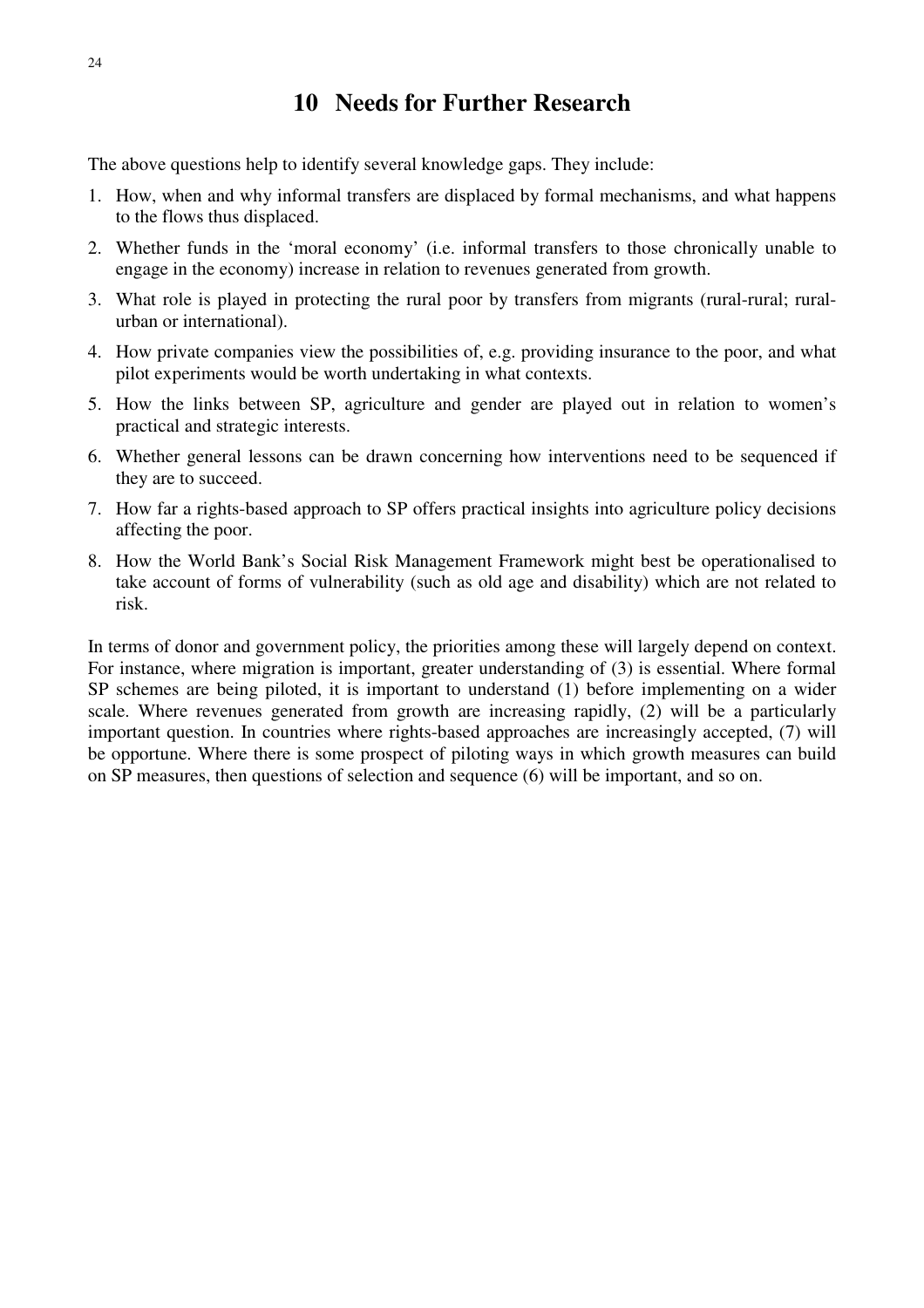### **References**

- Adams, M., Sibanda, S. and Turner, S. (1999) 'Land Tenure and Rural Livelihoods in Southern Africa', *Natural Resource Perspectives* 39, London: Overseas Development Institute.
- Adato, M. (2002) 'The Impact of PROGRESA on Social Relationships', Washington DC: International Food Policy Research Institute.
- Alam, J. (1997) 'Impact of Smallholder Livestock Development Project in Some Selected Areas of Rural Bangladesh', *Livestock Research for Rural Developmen*t 9 (13), accessed October 2003 at: http://www.cipav.org.co/lrrd/lrrd9/3/bang932.htm
- Barrientos, A. (2003) 'Non-contributory Pensions and the Well-being of Older People: Evidence on Multidimensional Deprivation from Brazil and South Africa', Manchester: IDPM, University of Manchester.
- Barrientos, A. and Lloyd-Sherlock, P. (2002) 'Non-contributory Pensions and Social Protection', Paper for the series *Issues in Social Protection*, Geneva: Social Protection Sector, International Labour Organization.
- Basu, K. (1996) 'Relief Programmes: When it May be Better to Give Food Instead of Cash' *World*  21 (1): 91–6.
- Bayes, A., von Braun, J. and Akhter, R. (1999) 'Village Pay Phones and Poverty Reduction: Insights from a Grameen Bank Initiative in Bangladesh', *ZEF Discussion Papers on Development Policy* 8, Bonn: Centre for Development Research.
- Berdegué, J.A., Reardon, T. Escobar, G. and Echeverría, R. (2000) 'Policies to Promote Non-farm Rural Employment in Latin America', *Natural Resource Perspectives* 55, London: Overseas Development Institute.
- Bryceson, D. (2000*)* 'Rural Africa at the Crossroads: Livelihood Practices and Policies', *Natural Resource Perspectives* 52, London: Overseas Development Institute.
- Camarano, A.A. (1999) 'Como Vai o Idos Brasleiro?' *Discussion Paper 681*, Rio de Janeiro: IPEA.
- Carvalho, I. (2000) 'Old-age Benefits and the Labour Supply of Rural Elderly in Brazil', mimeo: MIT.
- Case, A. (2001) 'Does Money Improve Health Status? Evidence from South Africa Pensions', mimeo Princeton: Princeton University.
- Case, A. and Deaton, A. (1998) 'Large Scale Transfers to the Elderly in South Africa', *Economic Journal* 108 (450):1330–1361.
- Christoplos, I., Longley, C. and Slaymaker, T. (2003) 'The Changing Roles of Agricultural Rehabilitation: Linking Relief, Development and Support to Rural Livelihoods', Draft Inception Report (not for citation), London: ODI.
- Committee of Inquiry into a Comprehensive System of Social Security for South Africa (2002) 'Transforming the Present-Protecting the Future', Draft Consolidated Report, Pretoria: Committee of Inquiry into a Comprehensive System of Social Security for South Africa.
- Conway, T. and Norton, A. (2002) 'Nets, Ropes, Ladders and Trampolines: The Place of Social Protection within Current Debates on Poverty Reduction', *Development Policy Review* 20 (5): 533–40. London: Overseas Development Institute.
- Datta, D. and Hossain, I. (2003) 'Reaching the Extreme Poor: Learning from Concern's Community Development Programmes in Bangladesh', CPRC Conference 9 March 2003.
- de Janvry, A., Sadoulet, E. and Davis, B. (2001) 'Cash Transfer Programmes with Income Multipliers: PROCAMPO in Mexico', *World Development* 29 (6): 1043–56.
- del Ninno, C. (2001) 'Improving the Efficiency of Targeted Food Programmes in Bangladesh: An Investigation of the VGD and RD Programmes', Washington DC: IFPRI.
- Delgado, G.C. and Cardoso, J.C. eds. (2000) *A Universalização de Direiros Sociais no Brazil: a Prêidencia Rural nos Anos 90*, Brasilia: IPEA.
- Deshingkar, P. and Start, D. (2003) 'Seasonal Migration for Livelihoods in India: Coping, Accumulation and Exclusion' *Working Paper 220*, London: Overseas Development Institute.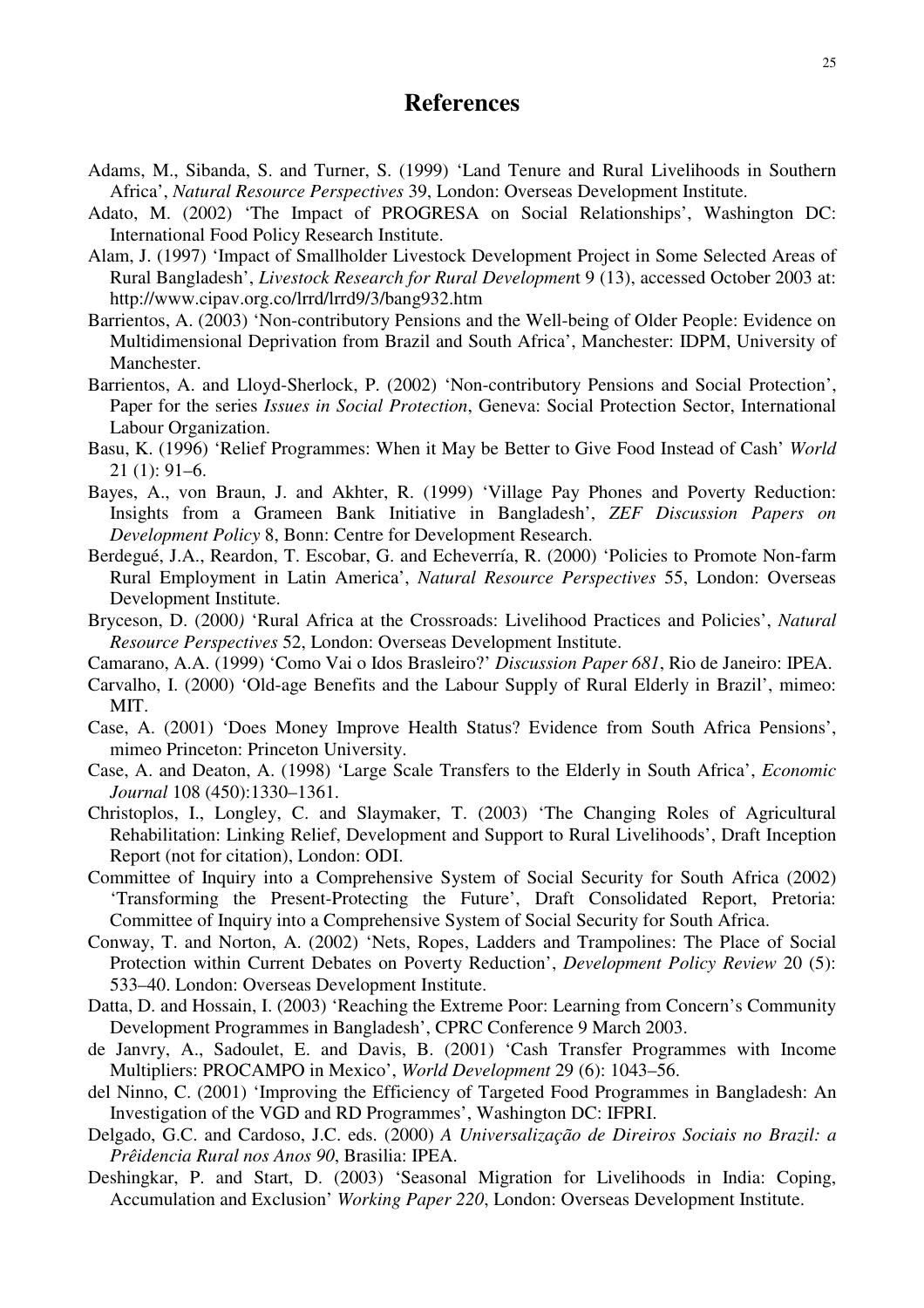- Dev, M.S. (1996) 'Experiences of India's (Maharashtra) Employment Generation Scheme: Lessons for Development Policy', *Development Policy Review* 14 (3): 227–55.
- Devereux, S. (2003) 'Policy Options for Increasing the Contribution of Social Protection to Food Security', Second Draft *Forum for Food Security in Southern Africa*, London: ODI, accessed October 2003 at: http://www.odi.org.uk/Food-Security-Forum/docs/SocProtection\_theme4.pdf
- Devereux, S. (2002a) 'State of Disaster: Causes, Consequences and Policy Lessons from Malawi', ActionAid Report Commissioned by ActionAid Malawi.
- Devereux, S. (2002b) 'Can Social Safety Nets Reduce Chronic Poverty?' *Development Policy Review* 20 (5):657–75.
- Devereux, S. (2001) 'Social Pensions in Namibia and South Africa', *IDS Discussion Paper 379*, Brighton: Institute of Development Studies.
- Dorward, A., Poole, N., Morrison, J., Kydd, J. and Urey, I. (2003) 'Markets, Institutions and Technology: Missing Links in Livelihoods Analysis', *Development Policy Review* 21 (3): 319– 33.
- Ellis, F. (1999) 'Rural Livelihood Diversity in Developing Countries: Evidence and Policy Implications', *Natural Resource Perspectives* 40, London: Overseas Development Institute.
- Ellis, F. (1993) 'Private Trade and Public Role in Staple Food Marketing: The Cases of Rice in Indonesia', *Food Policy* 18 (5): 428–38.
- FAO (2003) 'Gender and Food Security: Factfile on Agriculture', http://www.fao.org/Gender/en/agri-e.htm, Accessed October 2003.
- FAO (2002) 'Social Safety Nets Fact Sheet', World Food Summit Five Years Later 10–13 June 2002, Rome, accessed 22.10.03 at: www.fao.org/worldfoodsummit/english/fsheets.htm
- Farrington, J. (1998)'Organisational Roles in Farmer Participatory Research and Extension: Lessons from the Last Decade', *Natural Resource Perspectives* 27, London: Overseas Development Institute.
- Farrington, J., Deshingkar, P., Johnson, C. and Start, D. (forthcoming) *Policy Windows and Livelihood Futures: Prospects for Poverty Reduction in Rural India* (submitted to OUP)
- Farrington, J., Saxena, N.C., Barton, T. and Nayak, R. (2003) 'Post Offices, Pensions and Computers: New Opportunities for Combining Growth and Social Protection in Weakly Integrated Areas?' *Natural Resource Perspectives Paper 87*, London: Overseas Development Institute.
- Farrington, J. and Saasa, O. (2002) 'Drivers for Change in Zambian Agriculture: Defining What Shapes the Policy Environment', Report for Department of International Development.
- Gill, G.J., Farrington, J., Anderson, E., Luttrell, C., Slater, R. and Conway, T. (2003) 'Food Security and the Millennium Development Goal on Hunger in Asia', *ODI Working Paper* 231, London: Overseas Development Institute.
- Government of India (2000) 'Mid-term Appraisal of the Ninth Five Year Plan (1997–2002)', New Delhi: Planning Commission.
- Handa, S., Huerta, M.-C., Perez, R. and Straffon B. (2000) 'Poverty, Inequality and 'Spill-Over' in Mexico's Education, Health ands Nutrition Programme', Washington DC: International Food Policy Research Institute.
- Hassan, Z. (2000) 'Assessing the Poverty and Vulnerability Impact of Micro-Credit in Bangladesh: A Case Study of BRAC', Washington DC: World Bank.
- Hazell, P. (2003) 'Assets and Poverty Traps', Presentation to the OECD DAC Working Group on Poverty and Agriculture, at its meeting at the Overseas Research Institute, Florence, 7–8 October 2003.
- Hazell, P. and Haddad, L. (2001) 'Agricultural Research and Poverty Reduction', *2020 Vision Discussion Paper 34*, Washington DC: International Food Policy Research Institute.
- Hellin, J. and Higman, S. (2002) 'Crop Diversity and Livelihood Security in the Andes: the Case of Potatoes and Quinoa', paper presented at *Staying Poor: Chronic Poverty and Development Policy* at IDPM, University of Manchester, 7–9 April 2003.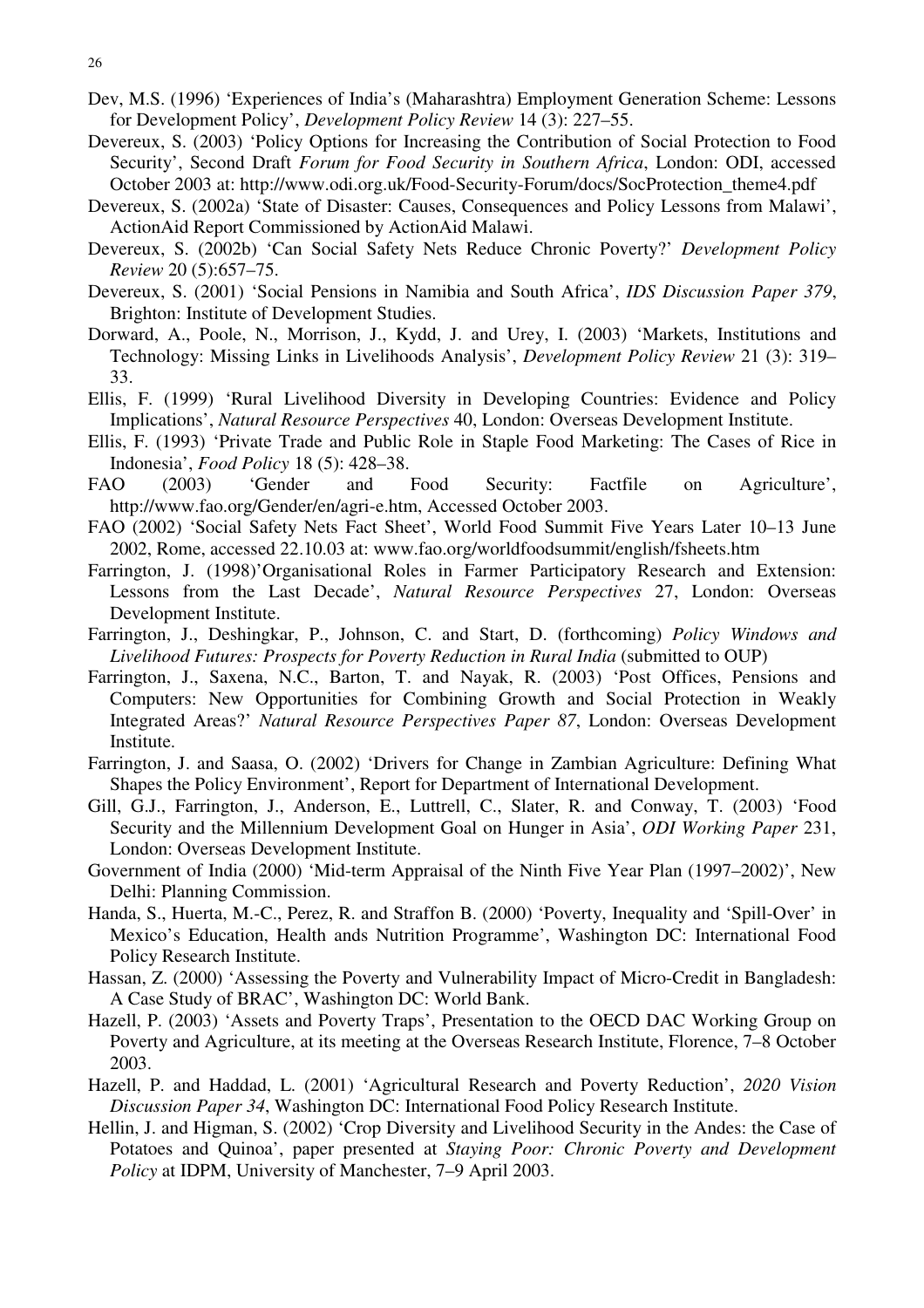- Hess, U (2003) 'Innovative Financial Services for Rural India: Monsoon-indexed Lending and Insurance for Smallholders'. *Agriculture and Rural Development Working Paper No. 9*. Washington DC: World Bank
- Holzmann, R. and Jørgensen, S. (2000) 'Social Risk Management: A New Conceptual Framework for Social Protection and Beyond', *Social Protection Discussion Paper* 0006, Washington DC: World Bank.

http://www.anthro.umontreal.ca/varia/beaudetf/proceed/ftp\_files5/Arbor2.pdf

- Hulme, D. (1990) 'Can the Grameen Bank be Replicated? Recent Experiments in Malaysia, Malawi and Sri Lanka', *Development Policy Review* 8 (3): 287–301.
- Inamdar, A., Brown, D. and Cobb, S. (1999) 'What's Special about Wildlife Management in Forests? Concepts and Models of Rights-based Management, with Recent Evidence from Westcentral Africa', *Natural Resource Perspectives 44*, London: Overseas Development Institute.
- Jafri, A., Dongre, A., Tripathi, V.N., Aggrawal, A. and Shrivastava, S. (2002) 'Information Communication Technologies and Governance: The Gyandoot Experiment in Dhar District of Madhya Pradesh, India', *Working Paper 160*, London: Overseas Development Institute.
- Jensen, R. (2002) 'Do Private Transfers "Displace" the Benefits of Public Transfers? Evidence from South Africa', *Journal of Public Economics,* in print.
- Joshi, P.K., Pangare, V., Shiferaw, Bouma, J. and Scott, C. (2003) 'Socio-economic and Policy Research in Watershed Management in India: Synthesis of Past Experiences and Needs for Further Research', *Working Paper* IWMI/ICRISAT.
- Kabeer, N. (2002) 'Safety Nets and Opportunity Ladders: Addressing Vulnerability and Enhancing Productivity in South Asia' *Working Paper 159*, London: Overseas Development Institute.
- Kabeer, N. (2001) 'Conflicts Over Credit: Re-evaluating the Empowerment/Potential of Loans to Women in Rural Bangladesh', *World Development* 29 (1): 63–85.
- Kabeer, N. and Murthy, R.K. (1996) 'Compensating for Institutional Exclusion? Lessons from Indian Government and Non-government Credit Interventions for the Poor', *IDS Discussion Paper* 356.
- Khandker, S. (1998) *Fighting Poverty with Microcredit: Experience in Bangladesh*, New York: Oxford University Press, Inc.
- Kuznets, S. (1966) *Modern Economic Growth*, New Haven, CT: Yale University Press.
- Levy, S. (2003) 'Starter Packs and Hunger Crises: A Briefing for Policymakers on Food Security in Malawi', Key findings from the evaluation of Starter Pack/Targeted Inputs Programme (TIP), accessed October 2003 at: http://www.odi.org.uk/Food-Security-Forum/docs/StarterPacks&HungerCrises\_%20Briefing%20Paper.pdf
- Levy, S. and Barahona, C. (2002) *Findings of the Starter Pack and TIP M&E Programmes: Implications for Policy in 2002–03 and Beyond*, Reading: University of Reading.
- Longley, C. and Sperling, L. (Eds.) 'Beyond Seeds and Tools: Effective Support to Farmers in Emergencies', Special Issue of *Disasters*, Volume 26, Number 4, December 2002.
- Lund, F. (1999) 'Understanding South African Social Security through Recent Household Surveys: New Opportunities and Continuing Gaps', *Development South Africa* 16 (1): 55–67.
- Lund, F. (1995) 'Changing Social Policy in South Africa', *Social Policy Review 7*
- Matin, I. (2002) 'Targeted Development Programmes for the Extreme Poor: Experiences from BRAC Experiments' *CPRC Working Paper* 20, Manchester: IDPM, University of Manchester.
- Matin, I. and Hulme, D. (2003) 'Programs for the Poorest: Learning from the IGVGD Programme in Bangladesh', *World Development* 31 (3): 647–65.
- Møller, V. and Sotshangaye (1996) '"My Family Eats this Money Too": Pension Sharing and Selfrespect among Zulu Grandmothers', *Southern African Journal of Gerontology* 5 (2): 9–19
- Mooij, J. (2002) 'Welfare Policies and Politics: A Study of Three Government Interventions in Andhra Pradesh, India', *Working Paper 181*, London: Overseas Development Institute.
- Narayan, D., Patel, R., Schafft, K., Rademacher, A. and Koch-Schulte, S. (1999) 'Can Anyone Hear Us? Voices from 47 Countries', World Bank, accessed October 2003 at: http://www.worldbank.org/poverty/voices/reports/canany/ch4.pdf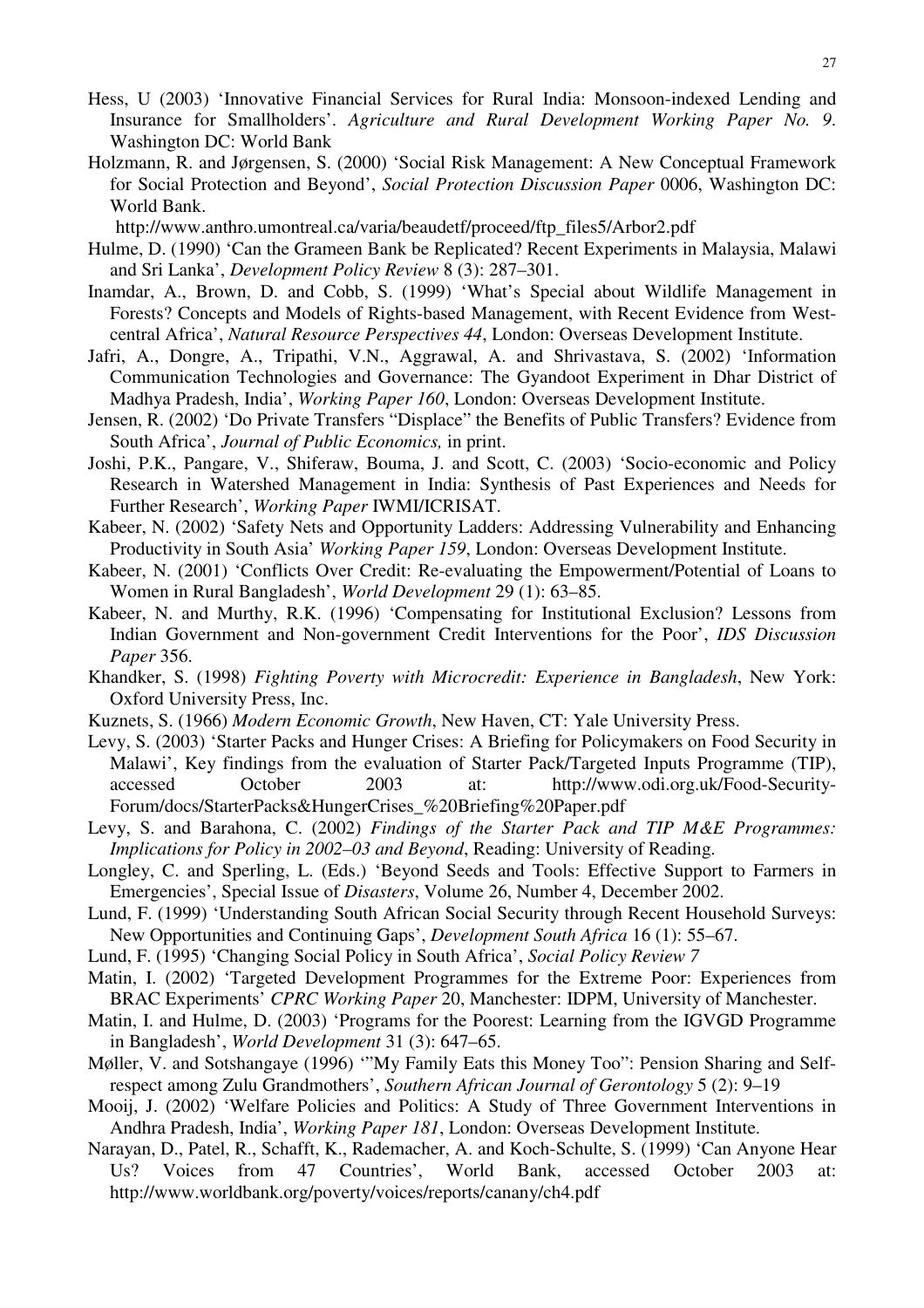- Ngwenya, B.N. (2003) 'Reconstituting Social Relations in Botswana through Burial Societies Emergency Social Relief', accessed October 2003 at:
- North, D.C. (1990) *Institutions, Institutional Change and Economic Performance*, Cambridge: Cambridge University Press.
- Nyirongo, C., Gondwe, H.C.Y., Msiska, F.B.M., Mdyetseni, H.A.J. and Kamanga, F.M.C.E. (2003)

'Food Production and Security in Rural Malawi: Winter TIP Survey', 2001–2 Targeted Inputs

- Programme (TIP) Evaluation Module 1, Lilongwe: Ministry of Agriculture and Irrigation and DFID (UK).
- Omamo, S.W. and Farrington, J. (2004) 'Policy Research and African Agriculture: Time for a Dose of Reality?' *Natural Resource Perspectives* 90, London: Overseas Development Institute.
- Parker, S.W. and Skoufias, E. (2000) 'The Impact of Progresa on Work, Leisure and Time Allocation', Washington DC: International Food Policy Research Institute.
- Pearson, R. (2003) 'Non-contributory Pensions, Gender and Poverty', Dissemination Workshop on 'Non-contributory Pensions and Poverty Prevention in Developing Countries: A Comparative Study of South Africa and Brazil', 4 September 2003, London: Overseas Development Institute.
- Ravallion, M. (2002) 'Targeted Transfers in Poor Countries: Revisiting the Trade-off and Policy Options', Washington DC: World Bank, accessed October 2003 at: http://are.berkeley.edu/courses/ARE253/2002/handout/Ravallion.pdf
- Ravallion, M., Datt, G. and Chaudhuri, S. (1993) 'Does Maharashtra's Employment Guarantee Scheme Guarantee Employment? Effects of the 1988 Wage Increase', *Economic Development and Cultural Change*, 41 (2): 251–75.
- Reardon, T., Berdegué, J.A. and Farrington, J. (2002) 'Supermarkets and Farming in Latin America: Pointing Directions for Elsewhere?' *Natural Resource Perspectives 81*, London: Overseas Development Institute.
- Remington, T., Maroko, J., Walsh, S., Omanga, P. and Charles, E. (2002) 'Getting Off the Seedsand-Tools Treadmill with CRS Seed Vouchers and Fairs', *Disasters* 26 (4): 316–28.
- Ruben, R., Kuyvenhoven, A. and Hazell, P. (2003) 'Investing in Poor People in Less-Favoured Areas: Institutions, Technologies and Policies for Poverty Alleviation and Sustainable Resource Use', paper presented at 'Staying Poor: Chronic Poverty and Development Policy' at IDPM, University of Manchester, 7–9 April 2003.
- Rutherford, S. (1999) 'The Poor and Their Money: An essay about Financial Services for Poor People', Manchester: Institute of Development Policy and Management, University of Manchester.
- Ruthven, O. and Kumar, S. (2002) 'Moving Mud, Shifting Soil: Change and Development in Wage Labour Livelihoods in Uttar Pradesh, India', *Working Paper 176*, London: Overseas Development Institute.
- Sabates-Wheeler, R. (2003) 'Mainstreaming Social Protection into the PEAP Revision: A Briefing Paper for the Health Sector Group', Draft for Discussion.
- Sagner, A. and Mtati, R (1999) 'Politics of Pension Sharing in Urban South Africa', *Ageing and Society* 19 (4): 393–416.
- Sarin, M. with Singh, N.M., Sundar, N. and Bhogal, R.K (2003) 'Devolution as a Threat to Democratic Decision-making in Forestry? Findings from Three States in India', *Working Paper 197*, London: Overseas Development Institute.
- Saxena, N.C. and Farrington, J. (2003) 'Trends and Prospects for Poverty Reduction in Rural India: Context and Options' *Working Paper 198*, London: Overseas Development Institute.
- Schwarzer, H. (2000) 'Impactos Socioeconômicos do Sistema de Aposentadorias Rurais no Brazil Evidências Empíricas de un Studio de Caso no Estado de Pará', *Discussion Paper 729*, Rio de Janeiro: IPEA
- SEWA (2003) http://www.sewa.org/ Accessed 22.10.03
- Singh, V., Gehlot, B., Start, D. and Johnson, C. (2003) 'Out of Reach: Local Politics and the Distribution of Development Funds in Madhya Pradesh', *Working Paper 200*, London: Overseas Development Institute.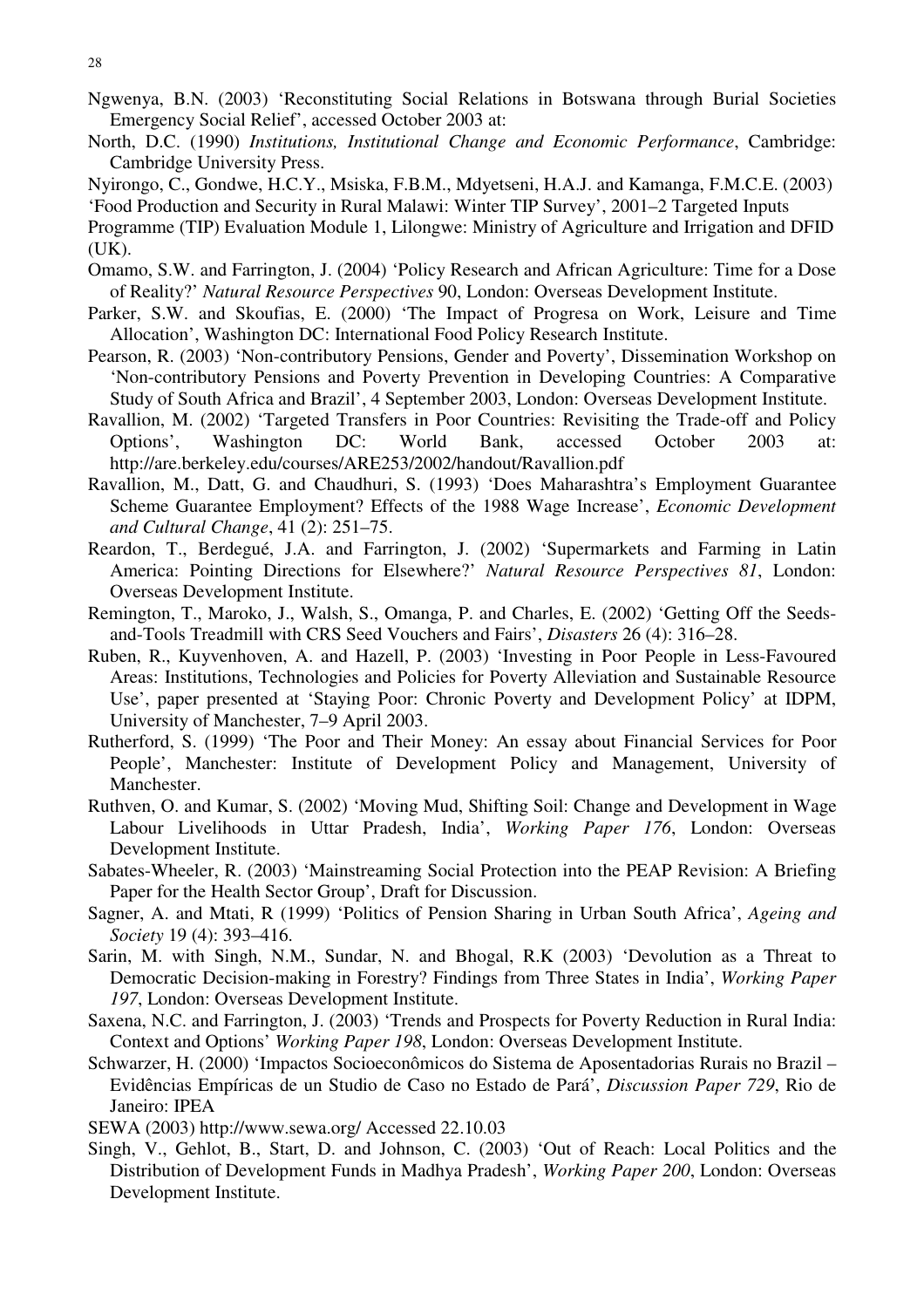- Sinha, S., Chetan, T., Ruthven, O. and Pathak, N. (2003) 'The Outreach/Viability Conundrum: Can India's Regional Rural Banks Really Serve Low-Income Clients?' *ODI Working Paper 229*, London: Overseas Development Institute.
- Sperling, L. (2002) 'Emergency Seed Aid in Kenya: Some Case Study Insights on Lessons Learned During the 1990s', *Disasters* 26 (4): 329–43.
- Start, D. and Johnson, C. (2004) 'Livelihood Options? The Political Economy of Access, Opportunity and Diversification' *Working Paper* 233, London: Overseas Development Institute.
- Teruel, G. and Davis, B. (2000) 'An Evaluation of the Impact of Progresa Cash Payments on Private Inter-Household Transfers', Washington DC: International Food Policy Research Institute.
- Tripp, R. (1997) *New Seed and Old Laws: Regulatory Reform and the Diversification of National Seed Systems,* London: Intermediate Technology.
- WFP (2003) 'Programming in the Era of Aids: WFP's Response to HIV/AIDS', *Policy Issues Agenda item 4*, Rome: WFP, accessed October 2003 at: http://www.wfp.org/eb/docs/2003/wfp013221~2.pdf
- World Bank (2001) *Social Protection Sector Strategy: From Safety Net to Springboard*, Washington DC: OUP for the World Bank.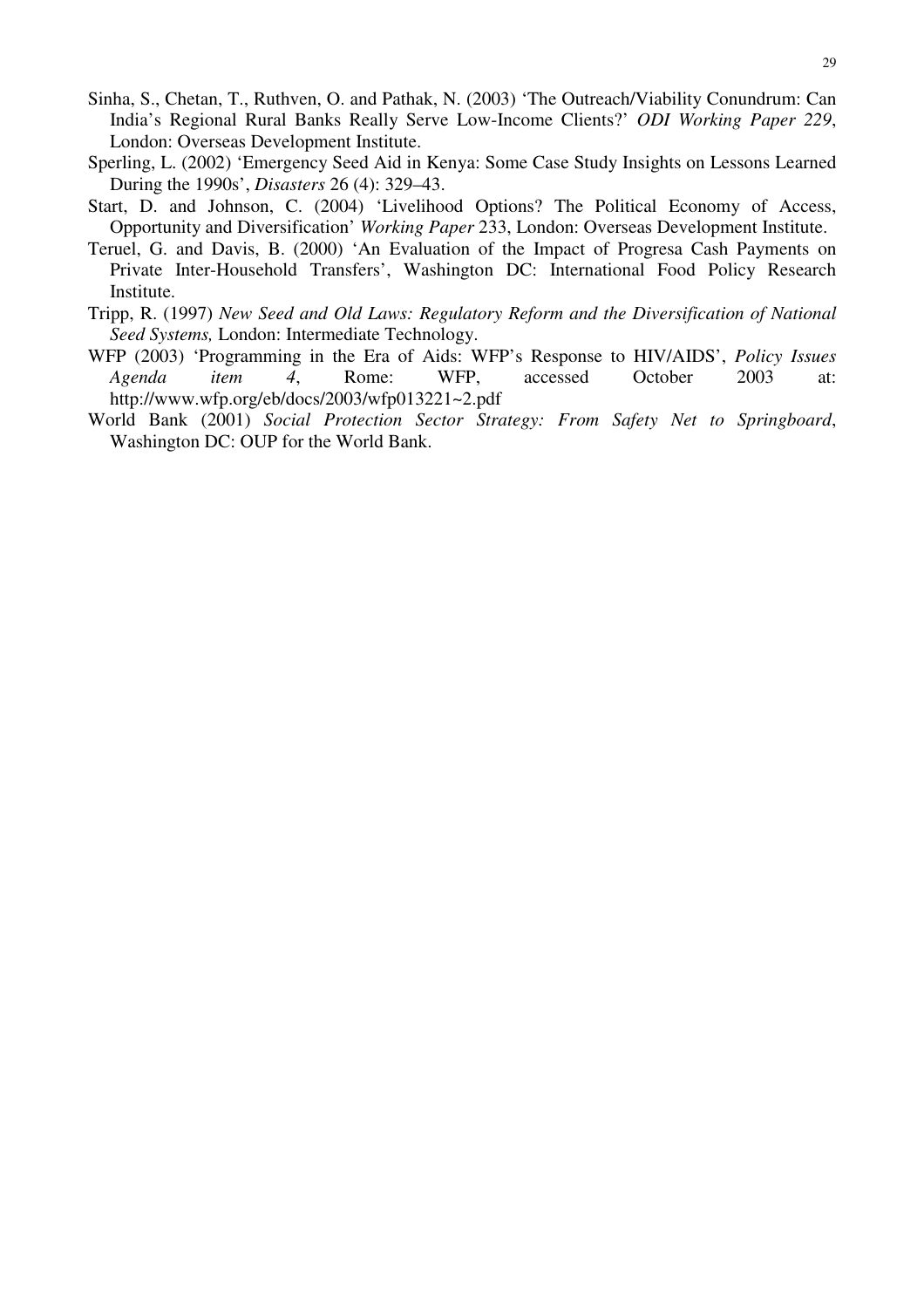**Annex 1 Impacts of Social Protection Interventions on Gender**  Annex 1 Impacts of Social Protection Interventions on Gender

| <b>Cash transfers</b>         | Subsidised/free food           | Subsidised/                       | <b>Employment generation</b>     |                     | <b>Financial services</b> |                 |
|-------------------------------|--------------------------------|-----------------------------------|----------------------------------|---------------------|---------------------------|-----------------|
|                               |                                | ee inputs<br>É                    |                                  | Credit              | Savings/pensions          | Personal        |
|                               |                                |                                   |                                  |                     |                           | insurance       |
| Social pension:               | Food aid programmes:           | Targeted                          | Broad understanding that in      | Positive impact on  | Can contribute to         | Payout on       |
| Targeted to women because     | Vulnerable women are often     | inputs                            | employment schemes men are       | women's control     | the development of        | death of male   |
| disproportionate number of    | target beneficiaries. Where    | programmes,                       | more likely to want payment in   | over resources      | women's social            | household       |
| elderly are women.            | training is linked to food aid | seed aid,                         | cash and women in kind (food or  | (empowerment).      | capital, and trust        | head increases  |
| Can shift perceptions of      | (e.g. BRAC VGD) then           | seed vouchers                     | inputs). There are specific      | But may increase    | within                    | capacity of     |
| society about elderly women   | women's time spent on          | and fairs:                        | temporal / seasonal dimensions   | women's budgeting   | communities.              | female newly    |
| as a burden. Can reinforce or | reproductive labour can be a   | These depend                      | to gender preferences.           | burden.             | Access to formal          | headed          |
| exacerbate existing gender    | constraint.                    | now the<br>$\overline{\text{on}}$ | Employment guarantee schemes:    | Credit or loans may | government or             | households to   |
| inequalities.                 | Food distribution:             | interventions                     | May not reach women who are      | be subject to male  | commercial                | recover from    |
| Little evidence about extent  | Can free up women's            | are targeted                      | socially and economically        | capture.            | banking remains           | onset of shock  |
| to which women's pensions     | reproductive roles in getting  | but there are                     | confined, e.g. certain castes in |                     | difficult for many        | Tends to be     |
| are used to invest in         | food, thus allowing more       | opportunities                     | India. Conversely, may           |                     | women.                    | focused on      |
| agriculture.                  | labour time for new            | to support                        | transform gender stereotypes     |                     |                           | male head of    |
| Attendance incentives:        | agricultural season. Are the   | women's                           | that prevent women from          |                     |                           | household       |
| Targeted at/paid to women.    | norms of food consumptions     | production                        | working outside the home.        |                     |                           | though they     |
| Can increase women's          | (where women eat less than     | through                           | Government schemes may be        |                     |                           | are not         |
| control over household        | others in household)           | selection of                      | less risky for women than other  |                     |                           | necessarily the |
| budgeting - or conversely,    | challenged or reinforced       | inputs/seeds                      | sources of migratory labour.     |                     |                           | main            |
| increase the pressure on      | through food distribution?     | types.                            | Cash-for-work:                   |                     |                           | breadwinner     |
| women to manage scarce        | School feeding:                |                                   | Danger of elite capture by men.  |                     |                           | nor key labour  |
| household resources. Can      | Increases the numbers of       |                                   | Inputs-for-work:                 |                     |                           | asset.          |
| further alienate women who    | girls in school. May           |                                   | Can give women more control      |                     |                           |                 |
| are unable to have children.  | challenge the ideological      |                                   | over deployment of resources     |                     |                           |                 |
| Can increase the number of    | and cultural reasons for girls |                                   | and assets for agriculture and   |                     |                           |                 |
| girls attending school.       | not attending school.          |                                   | more control over decision-      |                     |                           |                 |
| Cash for agricultural         | Nutritional Programmes for     |                                   | making.                          |                     |                           |                 |
| investments:                  | AIDS affected families         |                                   | Food-for-work:                   |                     |                           |                 |
| Gender impacts are unclear.   |                                |                                   | Important where securing food    |                     |                           |                 |
| Could enable women to take    |                                |                                   | for household at times of        |                     |                           |                 |
| more control over decision-   |                                |                                   | shortage is seen as a woman's    |                     |                           |                 |
| making about crop choice      |                                |                                   |                                  |                     |                           |                 |
| (e.g. subsistence vs cash     |                                |                                   |                                  |                     |                           |                 |
| crops). Untargeted transfers  |                                |                                   |                                  |                     |                           |                 |
| could encourage elite (and    |                                |                                   |                                  |                     |                           |                 |
| probably male) capture.       |                                |                                   |                                  |                     |                           |                 |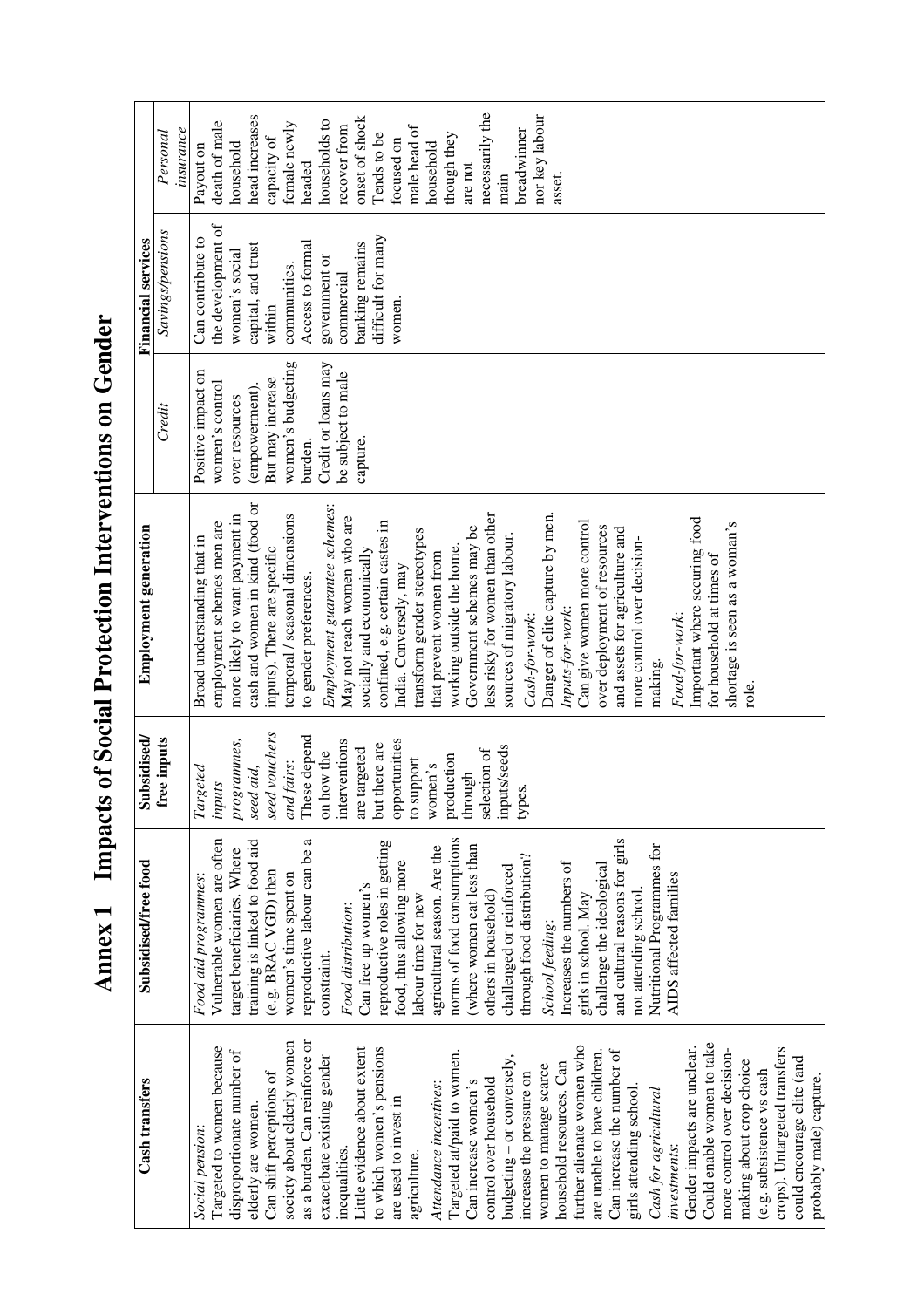# **Annex 2 Agricultural Rehabilitation and the Interface between Humanitarianism and Social Protection<sup>m</sup>**

There are a number of parallels between discussions in this paper, focusing on synergies between livelihoods protection and livelihood promotion, and wider debates on improving linkages between humanitarian relief and development assistance. Both debates reflect a concern to maximise positive interactions and minimising negative ones between measures designed to save lives and those designed to promote more durable, diverse and productive livelihoods. Although there is some overlap in terms of issues and themes arising they are often approached in substantially different ways. This Annex briefly summarises points of convergence and divergence in an attempt to highlight opportunities for cross-learning.

### **Areas of convergence**

- Similar problems are faced by agencies concerned with relief and those concerned with SP in defining the nature of the problem and appropriate criteria for intervention. Definitions among both are typically broad, variously incorporating concepts of need, risk and vulnerability. Humanitarianism is generally concerned with the protection of life, health, subsistence and physical security where these are threatened on a wide scale but the very notion of 'emergency' response to a temporary 'crisis' on an otherwise upward development trajectory has been challenged by the emergence of increasingly 'complex' and protracted emergencies, e.g. Sudan. Further problems surround defining appropriate responses to 'low visibility' slow onset crises in 'non-emergency' settings such as chronic vulnerability related to the HIV/AIDS pandemic. While there is clearly some convergence, the interface between humanitarianism and social protection remains relatively uncharted territory.
- As with social protection and growth, the potential for positive links between relief and development has long been recognised. While the concept of linking relief, rehabilitation and development (LRRD) is attractive, it has remained elusive in practice. Nevertheless the basic underlying rationale for trying to understand potential linkages is the same, i.e. to encourage progression from relief to development, and from livelihood protection to livelihood promotion. A key obstacle to LRRD has been the fact that the objectives, mandates, operating rules and respective delivery modes of relief and development aid remain fundamentally different. And organisational responsibility and lines of accountability for these two types of aid have historically been quite separate. Just as with livelihood protection and promotion which tend to be the remit of separate departments within government, similar, if not greater challenges are faced in getting relief and development agencies to work more closely together.
- The respective languages of relief and development programming are often difficult to reconcile. Particularly contentious in debates around agricultural rehabilitation, for example, is the notion of sustainability which, although a key objective of development interventions, is incompatible with relief interventions designed 'according to need'. A major unresolved question in situating rehabilitation in relief and/or development paradigms is how sustainability objectives should be introduced and addressed and how this relates to essential humanitarian principles. Sustainability is also a contentious issue in discussion of livelihood protectionpromotion synergies. Research on weakly integrated areas has shown that there is often no 'sustainable' solution on the horizon for chronically vulnerable people and a growing proportion of the rural poor can be expected to remain at least partially dependent on 'unsustainable' social protection programmes in the long-term.

m The authors are indebted to Tom Slaymaker of ODI for preparing this Annex.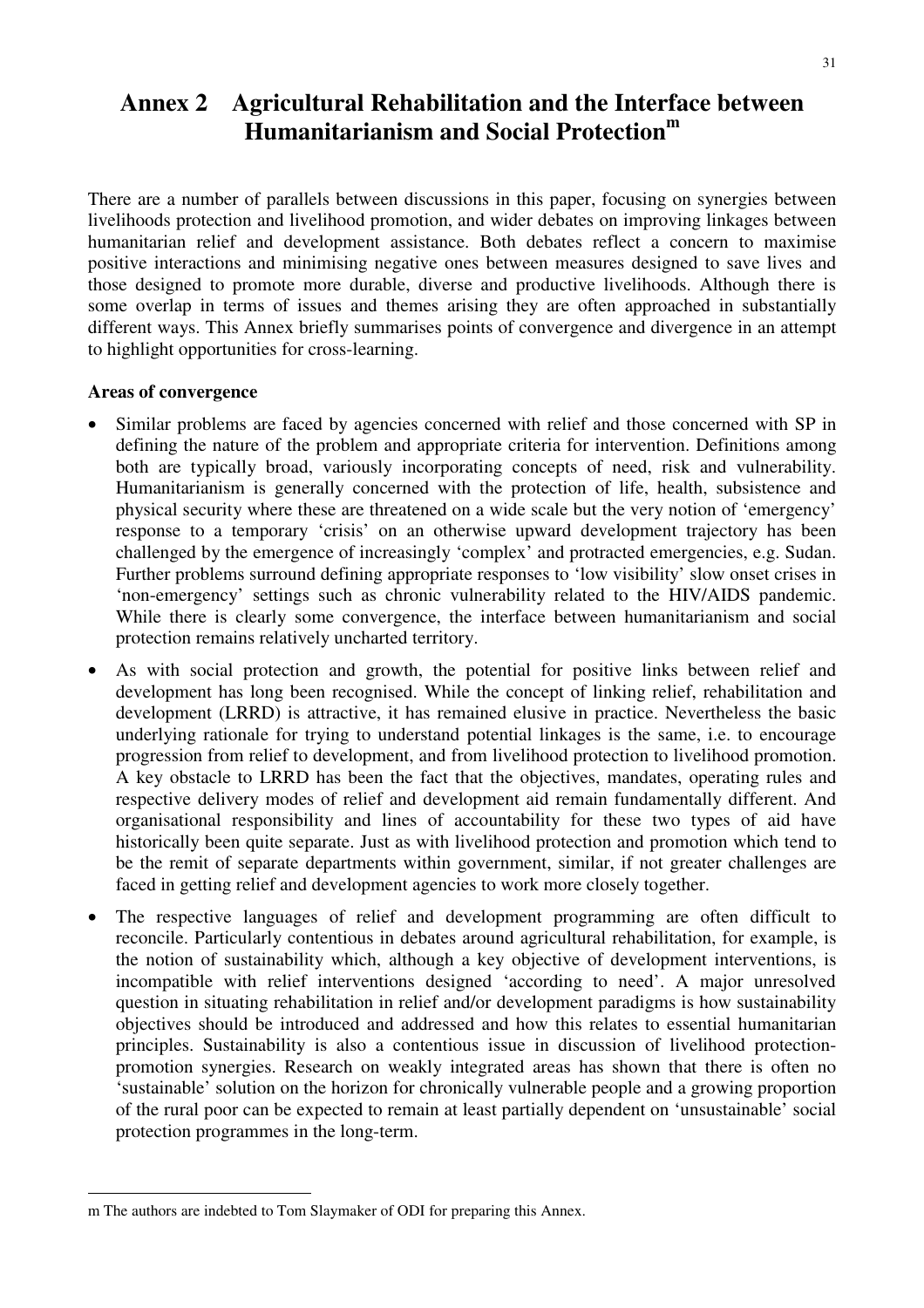• It is interesting to note broadly similar trends in the language and approaches used to conceptualise improved synergies between relief and development on one hand, and livelihood protection and promotion on the other. New concepts surrounding food security, livelihoods and rights-based approaches are increasingly shared by agencies working from different perspectives – an important first step in realising potential synergies. For example, the idea of using food security as a common theme running through and framing agricultural relief, rehabilitation and development interventions is particularly attractive.

### **Areas of divergence**

- Despite the areas of potential convergence outlined above a number of important differences remain. Perhaps most obvious is the mode of delivery, whereas relief has evolved to by-pass the state, development assistance tends to depend on the existence of a viable state. Even with the rise in popularity of non-state delivery mechanisms for development aid, especially private sector and NGOs, this remains a fundamental difference.
- Both social protection and relief are intended to be allocated 'according to need', the latter being guided by essential humanitarian principles of humanity and impartiality. Both, perhaps especially social protection, may be influenced by political priorities. In addition, there are difficulties in maintaining humanitarian principles which are well documented, especially in the context of more developmental forms of relief. For this reason some commentators advocate a return or retreat to core humanitarian activities of saving lives. While this would lead to a further separation of relief and development activities, it would arguably create new space for innovative interventions at the interface.
- In this sense the 'operational gap' between protection and promotion is not as wide as it is between relief and development. Opportunities for joined up programming between government ministries, e.g. under the common overarching goal of PRSP are perhaps far greater than between relief and development agencies where the situation is often complicated by an ideological divide and inter-agency competition for declining aid flows.

### **Lessons learned which might inform debate on livelihood protection-promotion synergies**

- We have to start with a fundamental difference: we have argued in the body of this paper that there are potential synergies between livelihood protection and promotion, and that it may be important to sequence interventions. But in the humanitarian discourse, the notion of a continuum from relief to rehabilitation to development has proven largely elusive in practice. It is now thought that 'linking' need not necessarily imply smooth or linear transition but greater integration and coherence in terms of overall objectives so that relief and development can 'mutually reinforce' each other. Recent work highlights assumptions in re-words (rehabilitation, recovery, revitalisation) of a rapid re-turn to a former, supposedly stable and desirable state of affairs. It is increasingly recognised that this may in fact be unrealistic. The process of 'rehabilitation' may be short-, medium- or indeed long-term according to context. Simultaneous relief, rehabilitation and development interventions may be also necessary in certain areas.
- On the more positive side, it has been suggested that agricultural rehabilitation provides a key entry point for linking relief and development. If the key to linking relief and development is through 'rebuilding' livelihoods and the majority of disaster-affected people are significantly dependent on agriculture for their livelihoods, this would implicitly suggest that agriculture interventions (specifically those designed to reduce food insecurity) may hold important lessons for interventions in other sectors. Evolving concepts of food security and vulnerability highlight the need to understand both direct and indirect impacts of agricultural interventions on rural societies as a whole.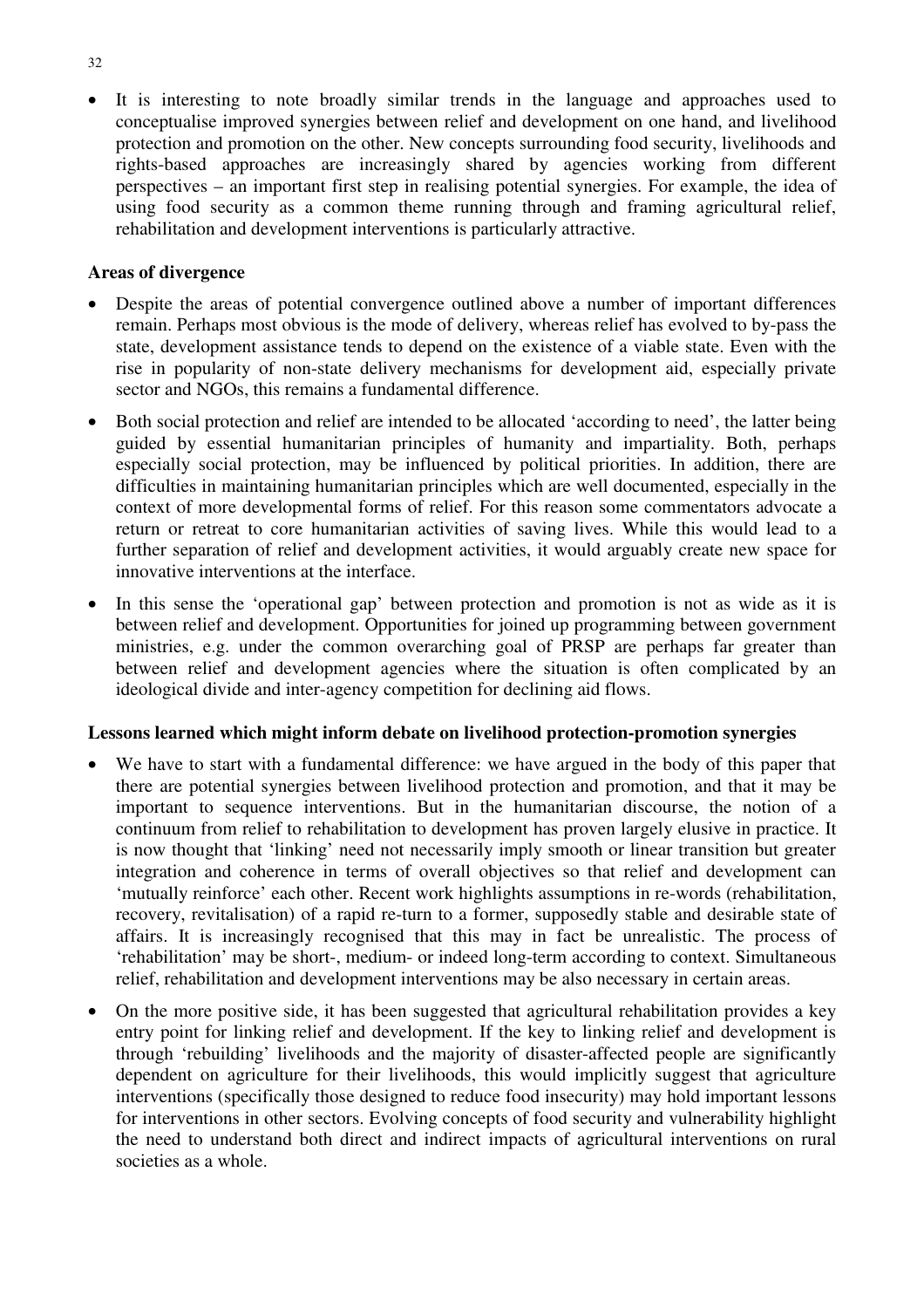- Experience in post-conflict situations shows that 'rebuilding' rural livelihoods is often less about restoration of previous levels of development and more about the creation of capacities and enabling conditions in which individuals and institutions can engage in constructive activity. For example, work on micro finance and its relative merits versus food and cash transfers shows that the nature of the transfer is often less important than the existence of a functioning market. Imperfect 'obnoxious' markets with exploitative private sector monopolies are common in many weakly integrated areas as well as emergency contexts.
- Judicious combination of several different approaches is the best way to achieve multiple protection-promotion objectives at micro-level. This is likely to depend significantly on the capacity of local institutions to provide access to the right 'mix' of services, to ensure service providers remain accountable to beneficiaries and not donors and to re-establish the 'social contract' between governments and their constituency, as this is the only sustainable guarantee of the right to subsistence.

Humanitarianism and social protection aspects of development differ in their legal frameworks but overlap with respect to ethical commitments. The interface between the two currently remains largely uncharted territory and there is a pressing need to better define how humanitarianism, social protection and agricultural growth relate to one another with respect to values and operational priorities, in order to maximise potential positive synergies.

*Source*: adapted from Christopolos, Longley and Slaymaker (2003)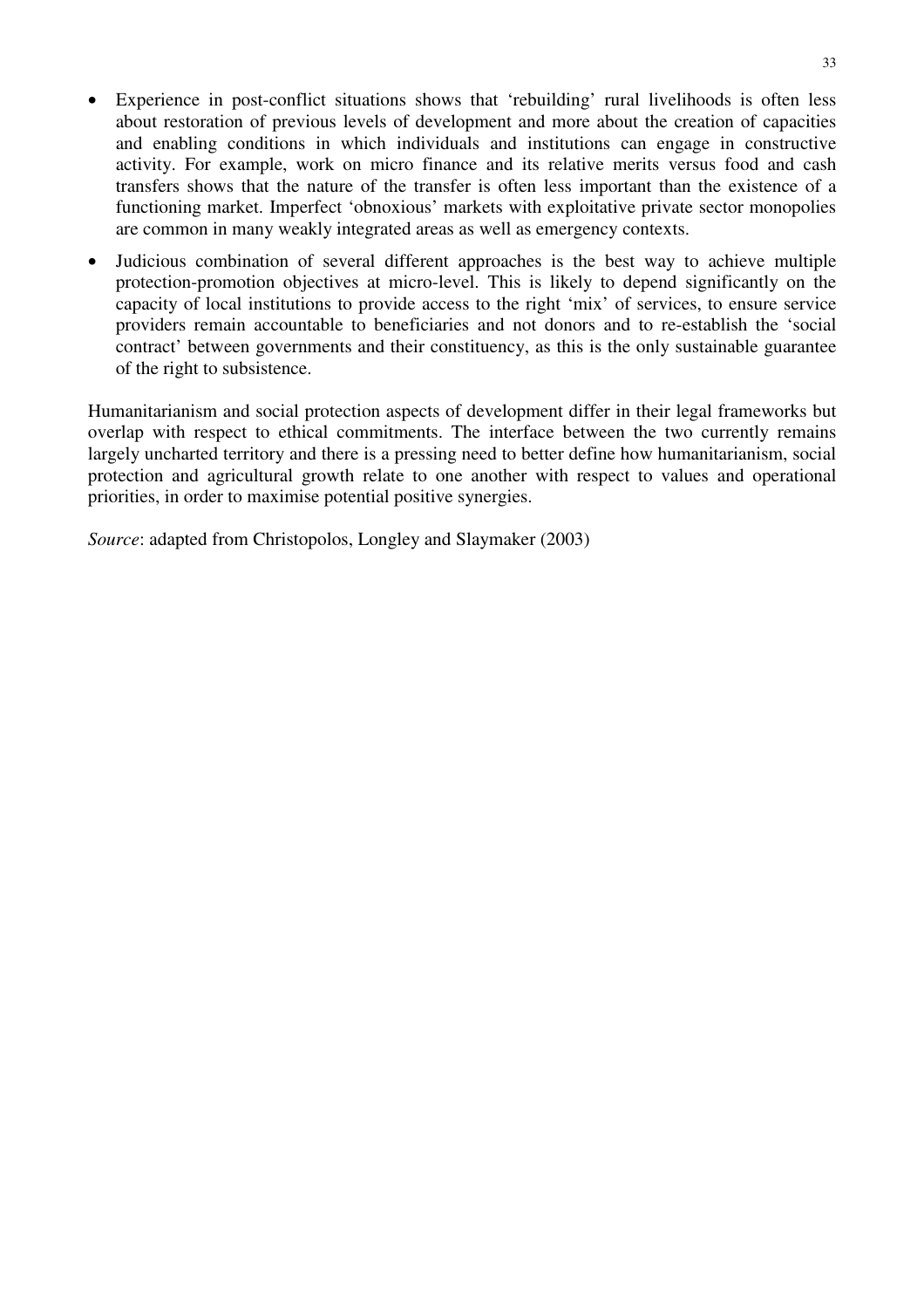# **Annex 3 Notes and References Relating to Tables 1 and 2**

### **1 Social pension**

*'Stimulates local trade and promotes development of markets.* 

*Income invested in children's schooling and family health'* 

Botswana, Namibia and South Africa provide cash transfers to elderly citizens. In Botswana and Namibia this is untargeted, whereas in South Africa the transfer is means tested. Eligibility is on age rather than retirement, and incomes of smallholder farmers and informal sector workers actually increase on reaching 60 years of age. The social pension accounts for 80% of total household income.

The main findings supporting the positive impact of the transfer are as follows:

- regular income reduces household vulnerability to shocks;
- the regular cash injection was found to stimulate local trade, promote development of markets and stores in even inaccessible parts of the country;
- it helps stabilise food supplies and household incomes, and minimises the need for food aid during food crisis;
- the transfer facilitates access to credit and provides non-covariate buffers against livelihood shocks (in the 1992/3 drought, social pensioners were removed from the list of vulnerable groups needing food aid);
- it supports pensioners and family members in crisis (such as drought, where income is redistributed to food insecure relatives) and in normal times (the transfer can be used where there are weak informal social support systems);
- the transfer is a vital source of support for OVCs and HIV-infected adults, for example investing in grandchildren's education.

(Devereux, 2001; 2003)

Brazil also offers a non-contributory pension to rural beneficiaries.

The Prêvidencia Rural (PR) provides cash transfers to rural beneficiaries in Brazil; it is targeted at men of 60+ years of age, and women 55+ years of age. The entitlement is old age, disability and survivor pensions, and was extended to workers in subsistence activities in informal employment (to both men and women). Access to entitlements does not require earnings or inactivity tests.

In 1993, the Beneficio de Prestação Continuada (BPC) started paying minimum wage to disabled or elderly people aged 67 and over living in urban and rural areas with per capita household income below a quarter of the minimum wage. This transfer is means tested and the entitlement and the test is reviewed every two years. In December 2000, there were 4.6 million beneficiaries for PR (0.3 million urban) and 0.4 million receiving the BPC (exclude beneficiaries of disability pensions). The fiscal cost of the PR programme as a whole is estimated at 1 per cent of GDP, while RMV (urban) and BPC are around 0.2 per cent of GDP. It is value d at 1 minimum wage.

Results from South Africa and Brazil (Barrientos, 2003) are summarised below:

The multidimensional deprivation survey found that in urban South Africa, and rural and urban Brazil a lower incidence of deprivation among those who receive non-contributory pensions (measured by dimensions of the possibility that individuals have insufficient levels of consumption, they feel insecure, and have little control over finances), and strongly suggests that non-contributory pensions facilitate functionings among older people (Barrientos, 2003)

- improved distribution of income (Case and Deaton, 1998; Delagado and Cardoso, 2000; Committee of Inquiry into a Comprehensive System of Social Security for South Africa, 2002 cited in Ibid.);
- improved health status of recipients and their households (Case, 2001 cited in Ibid.);
- improvements in housing (Schwarzer, 2000 cited in Ibid.);
- improved status and participation of elders within households and communities (Lund, 1995; Møller and Sotshangaye, 1996; Camarano, 1999; Lund, 1999; Sagner and Mtati, 1999 cited in Ibid.);
- improved access to credit (Delgado and Cardoso, 2000 cited in Ibid);
- social pensions can be financially and politically stable (Data from Power Point presentation: Research dissemination Workshop 4th September 2003, ODI cited in Ibid.);
- potential disincentives to work or save resulting from cash transfers to the old are lower than for other groups (Barrientos and Lloyd-Sherlock, 2002).

However, there are some constraints to the positive impact of social pensions:

- lack of financial and political sustainability/ willingness to allocate resources by government or donors (Devereux, 2001);
- may 'crowd out' informal networks of support for the elderly, including private transfers (Jenson, 2002 cited in Barrientos, 2003);
- may reduce labour supply incentives (An issue for Brazil (Carvalho 2000) but not for SA (Lund, 1999) (cited in Barrientos, 2003);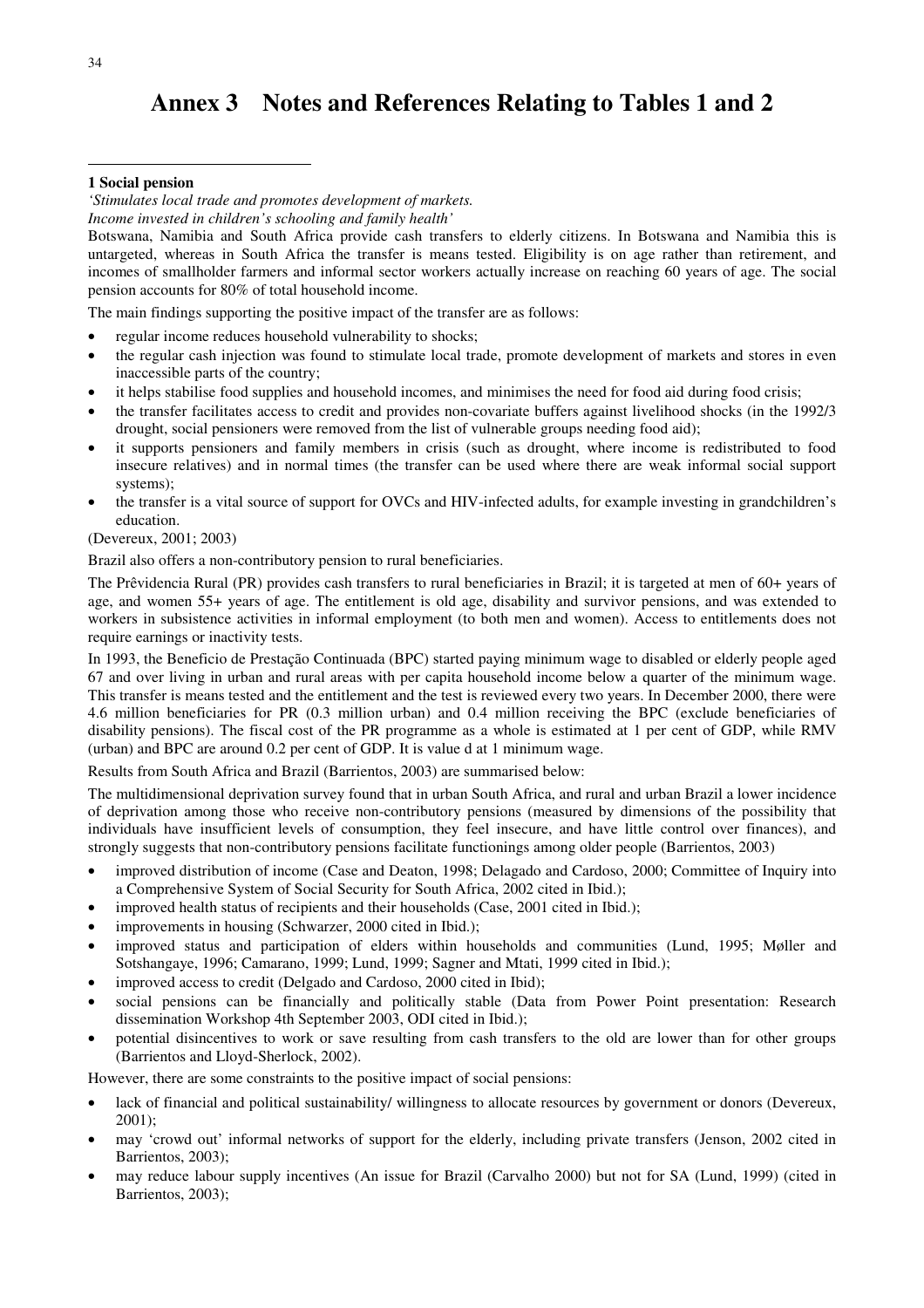• it may impose a heavy burden of responsibility, particularly on women (Pearson, 2003) and exposure to mistreatment and crime (Møller and Sotshangaye, 1996; Sagner and Mtati, 1999 cited in Barrientos, 2003).

#### **2 Attendance Incentives**

 $\overline{a}$ 

#### *'Educational and nutritional impact on children and community'*

PROGRESA provides Mexican families living in extreme poverty cash benefits (to women) linked to children's school attendance and to families' regular clinic visits, as well as health education and nutritional supplements.

With the transfers corresponding to on average 19.5% of the income of poor households, they are a substantial benefit to these households in rural communities where the programme operates. PROGRESA is a "targeted" poverty programme, a mode of government assistance whereby households that are determined to most need resources receive them. PROGRESA uses a combination of geographic and household targeting.

The transfer has been found to have a positive effect on children's health and school attendance rate (Adato, 2002) showing strong school continuation rates especially for girls, and nutritional improvements (Handa et al*.,* 2000), and seeing a decrease in children's involvement in labour amongst its beneficiaries (Parker and Skoufias, 2000).

#### *'Increase of resources into the community'*

Non-beneficiaries in the community may benefit indirectly through increased resource flows in their communities; through improvements in the supply of health and education resources, including the health *pláticas* (education lectures) to which they are invited. However, they do not receive the cash benefits (Adato, 2002). Other community benefits include a decline in inequality, and no inflationary price increases related to the programme (Handa et al.*,* 2000).

PROGRESA has not been found to 'crowd out' beneficiaries' informal intra- or inter- household transfers (Teruel and Davis, 2000), nor has it been found to provide an incentive for adults not to work (Parker and Skoufias, 2000).

However, there are beneficiary exclusions of some of the poor, and social divisions/tensions arise because of exclusion. There is evidence of non-participation in community activities by being a non-beneficiary (Adato, 2002).

#### **3 Cash for agricultural investments**

*'Transfers to farmers can increase production and monetary returns'* 

PROCAMPO is a cash transfer scheme in Mexico to rural farmers implemented to compensate for the anticipated negative effects of NAFTA on prices of basic crops. Although the majority of PROCAMPO goes to large farmers, it is still disproportionately important to smallholders, the less educated, those with little labour and without migrants. PROCAMPO payments were used for inputs, collateral for credit; and payments associated with increases in livestock and crop income, especially for farmers with irrigated and technical assistance. Average incomes rose by 14%, the effect of PROCAMPO was roughly double the 8% of direct payments (without the transfer, income would probably have fallen since between 1994 and 1997 incomes in the sample rose by 14%, although they fell in crop agriculture, being more than compensated by large increases in wage labour receipts, and remittances, amongst others).

Additionally, the multiplier effects could be increased with accompanied institutional reconstruction and technological change in the support of the modernization and diversification of *ejido* agriculture. Also, *ejidatarios* could service loans at current commercial interest rate if they *had access to credit* (de Janvry et al.*,* 2001)

#### **4 Food Aid Programmes**

*'Food aid package includes training that encourages development of skills* 

*Income stimulates local economy'* 

Vulnerable Group Development (VGD) is a national targeted food aid programme implemented by WFP and local government, aimed at the poorest and most disadvantaged women in rural Bangladesh. Every beneficiary is on the programme for 18 months and receives 30 kg of wheat (or a combination of wheat and rice) each month, plus some cash savings (deposits are made in a bank and beneficiaries access this at the end of the programme. Beneficiaries learn skills, and also sometimes sell the wheat, where the income is then used for purposes such as purchasing rice, opening a bank account, paying loans, buying chicks, etc. (del Ninno, 2001).

WFP is adapting to the needs of beneficiaries by implementing awareness campaigns, and nutrient foods in response to the HIV/AIDS crisis (WFP 2003).

VGD Bangladesh however, has a rather limited impact on poverty alleviation because of the small size of its programme.

For example, in the year 2000, the government distributed 85000 VGD cards, i.e., 1.25 cards in each village. In addition, it was found that extremely poor people living in environmentally vulnerable areas rarely have access to this card (Datta et al., 2003). Younger women are also more likely to get more out of the training, while older women may be in more need of food assistance (del Ninno, 2001). There is evidence of leakage problems as some women shared the transfer with other women, and rice is preferred to wheat, however beneficiaries do not have a choice in the food they receive. There is also a lack of employment and economic opportunities after training.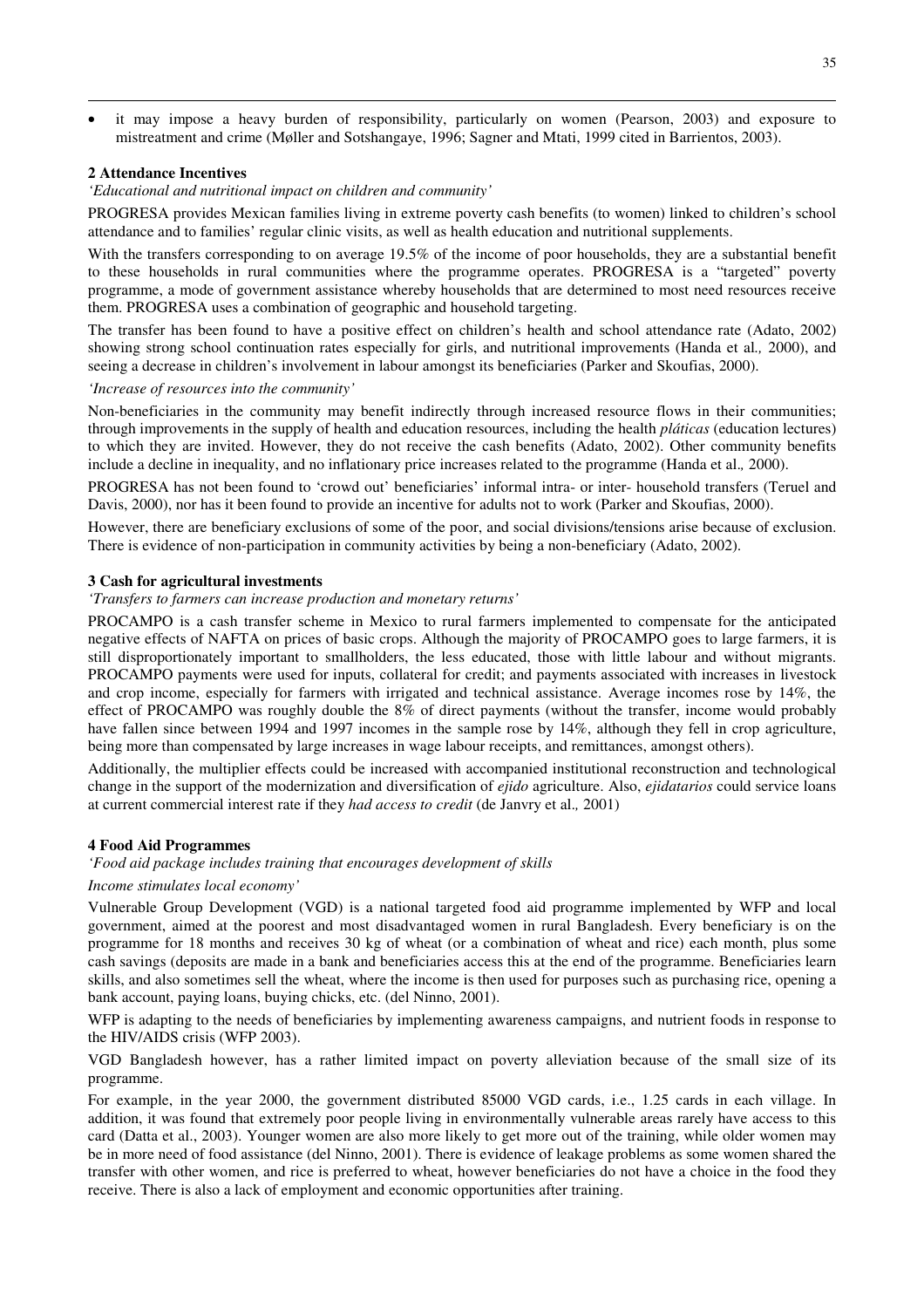However, in an emergency relief context, food aid can have the following negative effects (Christoplos et al.*,* 2003):

• dependence on food aid (*to decrease it increase local food production)*;

- food aid distorts local market (WFP);
- disincentive to invest in agricultural rehabilitation.

### **5 Food distribution**

#### *'Can stimulate local/national production of food'*

The Public Distribution System in India (now targeted TPDS) aims to cope with emergency situations such as droughts; distributes food at fair prices to vulnerable people and; guarantee remunerative prices to farmers. The whole system has been based on domestic procurement (the Government of India procures foodgrain from areas of surplus production), which is bought by the Government of India in areas with surplus production. The prices are set at a level attractive to farmers.

However, IPDS has become excessive in supply over purchasing demand, and food security still remains a problem for millions of people.

International food distribution can negatively affect domestic production incentives. Food aid needs to be timely in its distribution in emergency response (Mooij, 2002)

### **6 School Feeding**

*'Can increase school attendance rates, and decrease drop out rates; can improve gender ratios. Household income can be substituted to meet other expenses'* 

School feeding can provide an incentive for children to stay in school, which can be particularly acute in crisis when children are needed for labour, or expenses are too high.

School-for-education in Bangladesh, where school children 'take-home' food rations, has been effective in increasing gender ratios. In South Africa, with high dependency ratios and orphans, this could be an essential element in the effort to maintain or enhance levels of school enrolment and attendance (Devereux, 2003).

Food-for-education (Bangladesh), aiming at an increase in enrolment and decrease in dropouts, provides food to primary school students on the condition of maintaining over 85% attendance (Datta, et al., 2003).

*'Can increase demand for local production'* 

Increasing demand of local production of quinoa for use in school feeding programmes (government-sponsored initiative) enhances local production, processing and marketing capabilities among smallholder producers.

This also acts as a way of conserving crop diversity of potato by seeking entry points into the commercial market to increase farmers' returns for growing local potato varieties (Hellin and Higman, 2002).

However, there is some exclusion of the extreme poor, beneficiaries of FFE in Bangladesh come from 23.3% of the villages. Similarly, the FFE programme is also very ineffective for the extreme poor living in the remote environmentally vulnerable areas as government rarely have any schools in these areas.

In addition, despite having very specific criteria for reaching the extreme poor, the existing institutional set up and corruption at the local government often exclude the extreme poor from government food-aid programmes (Datta et al., 2003).

#### **7 Nutritional Programmes for AIDS affected families**

*'Increases community education and enhances production in response to specific PLWHA needs'* 

This Nutritional Programme for AIDS affected families in Kenya (KAIPPG) is a community-based dietary intervention project, where community education of crop husbandry and food production responds specifically to the needs of PLWHAS.

The programme implemented its activities by selecting 180 vulnerable women from its regional units. Nutritional field schools were formed, so learning would take place within the community. Members were taught and trained in the entire process of crop husbandry and food production. They were taught how to use adaptable technologies in energy preservation, local production of animal and plant cakes, bread-baking, and hygienic practices for keeping food safe to eat. Members donated parcels of land and labour, which was harnessed through a "merry-go-round system". Each field school had a leader who supervised its activities and coordinated with KAIPPG. These groups, through their group leaders, were also trained to give basic treatment and care to their sick members. 15% of the yield from grains, cereals, and fruits was to be retained and supplied to the other widows who did not benefit from the first phase of the project. This aspect of material sharing helped expand the project without relying on external support, and fostered a feeling of family and community togetherness.

The benefits of the programme have been found as follows:

1. The health status of HIV/AIDS affected and infected widows and orphans improved.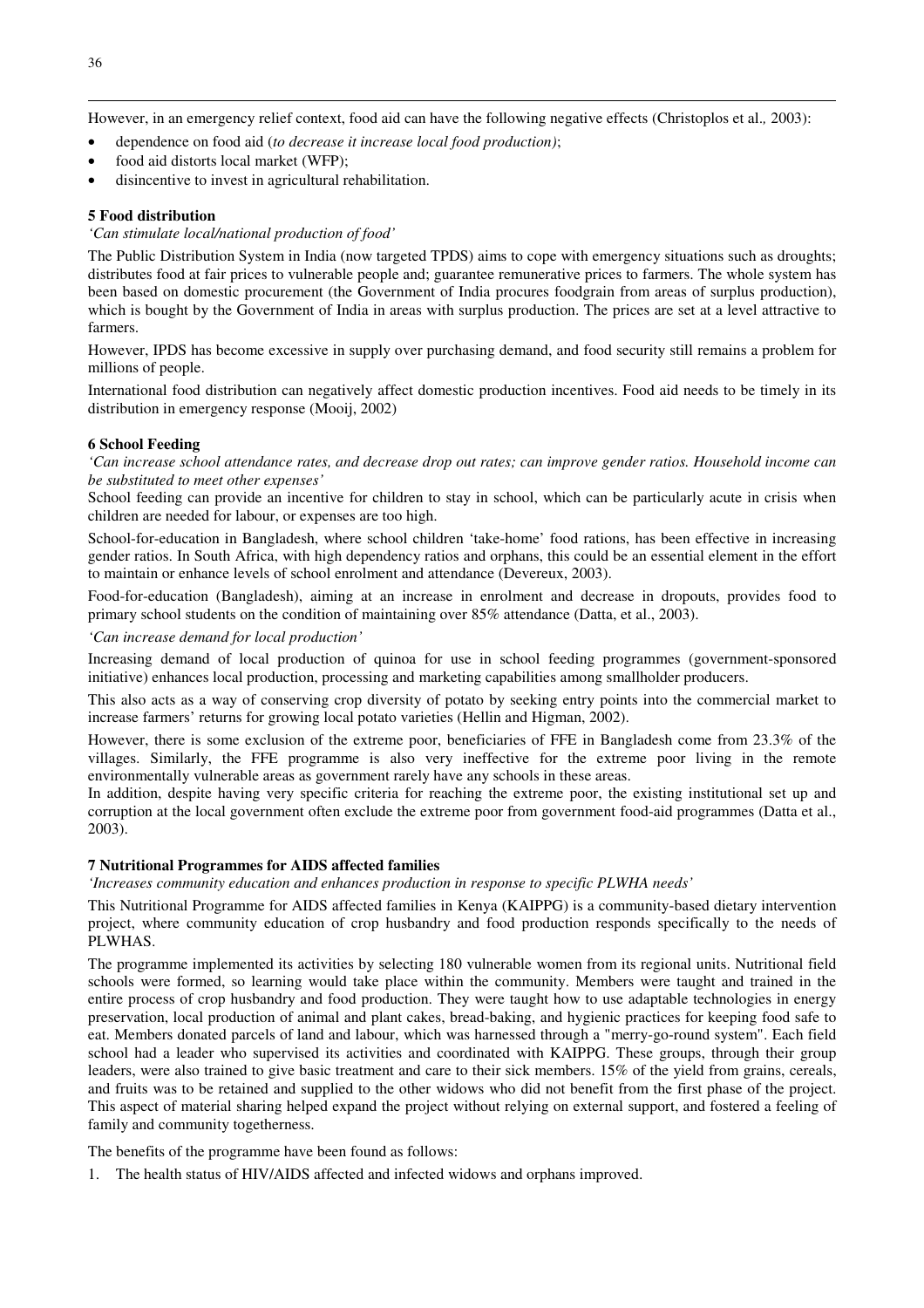- 2. Vulnerable members of the community were empowered in cheaply adaptable technologies i.e. nutrition management and home-based care for PLWAS, also in more general terms. This has benefited women in particular, who comprise a majority in the programmes and communities, especially in terms of care-giving and being the family breadwinners.
- 3. It was learned that it is locally possible to solve the problem of malnutrition in AIDS orphans and other vulnerable children through empowerment education.
- 4. Most people living with HIV/AIDS or affected by HIV/AIDS need food and increased nutritional supplements, and we found a way to provide that.
- 5. Foster parents need to help orphans utilize the large tracts of land their parents left to raise crops. Lack of food has thrown many orphans out into the streets to beg, if not into various orphanages where food will be available.

Janet Feldman, Director, KAIPPG/International (submitted to the Social Protection e-discussion by Ina Mentz: cited in Devereux, 2003).

WFP are also increasingly adapting school feeding campaigns to include elements of HIV/AIDS prevention and awareness campaigns (WFP, 2003).

#### **8 Targeted Inputs Programmes**

 $\overline{a}$ 

*'Increases domestic food production, specifically addressing seasonal deficits. Can reduce seasonal maize prices'* 

Malawi Starter Pack/Targeted Inputs Programme.

The Starter Pack was first implemented in Malawi in 1998. The free distribution of seeds and tools to farmers was an emergency response to the main harvest failure in 2001/2 to bridge the gap between harvests and to restore access to agricultural inputs of which have been negatively effected by liberalisation. These findings are cited from the three year review by Levy and Barahona (2002), cited in Devereux (2003).

The Malawi Targeted Inputs Programme addresses seasonal agricultural shortfalls by the provision of fertiliser and seed (Devereux, 2003). Part of the rationale for targeted inputs is the economic argument that it costs 3–4 times as much to import maize as to produce it (Devereux, 2002).

However, some of the constraints facing Targeted Inputs Programmes can be summarised as follows:

- The beneficiaries of packets of fertiliser and seed are only those with access to *dambo* or irrigated land (Nyirongo et al*.,* 2003: 9 cited in Devereux, 2003: 11).
- The Starter Pack and Targeted Inputs Programme contributed to the production failure of 2001 because of the tightening of targeted beneficiaries (Devereux, 2003).
- Inputs are implemented at donor discretion and thus farmers lack choice on quantity and variety of inputs (Devereux, 2003)
- A pilot of self-targeting for inputs-for-work has been successful in Malawi which could improve political and financial sustainability (Devereux, 2003)
- 'Yeoman farmer fallacy' assumption that virtually all rural people wish and can become 'own-account' farmers Farrington (1998) cited in Christoplos et al. (2003)
- Pre-conditions needed for rural diversification into higher earning activities, such as credit, skills, etc., prove critical for interventions to address these. IDP and refugee policies often contradict diversification aims and the assumption of returning to agriculture. Although current programming of IDPs and refugees to promote livelihood diversification through skills training is a positive step in this direction, it is often subsequently contradicted by reintegration and rehabilitation strategies that appear to assume that these groups will necessarily take up farming when they eventually return home. The reluctance of many former farmers/rural dwellers to return to the rural areas and/or take up farming has been observed in Sierra Leone and is considered by some as a major impediment to efforts to increase national food production (Christoplos et al.*,* 2003).

#### **9 Seed aid**

#### *'Purchase of local seeds*'

In terms of emergency response, seed aid reduces dependency and provides the basis for longer-term rehabilitation and sustainability. Seed project offer the potential for positive impacts although these have not yet been demonstrated, through the procurement of seeds within the country, which often involves the establishment of farmer seed multiplication schemes training in seed production. Seed projects in more stable situations often involve the construction of drying floors and seed stores, and/or the establishment of community seed banks.

However, seed insecurity tends to relate more to problems of access (Remington *et* al, 2002 cited in Christoplos et al*.,*  2003) – seed is often locally available, and therefore it can be useful to distinguish between chronic and acute seed system stresses (Sperling, 2002 cited in Christoplos et al*.,* 2003 ). Seed aid may be appropriate for acute situations, but long term interventions may be needed to address chronic problems.

Additionally, areas which are food insecure are not necessarily seed insecure. Seeds system needs to be seen as part of wider livelihoods systems.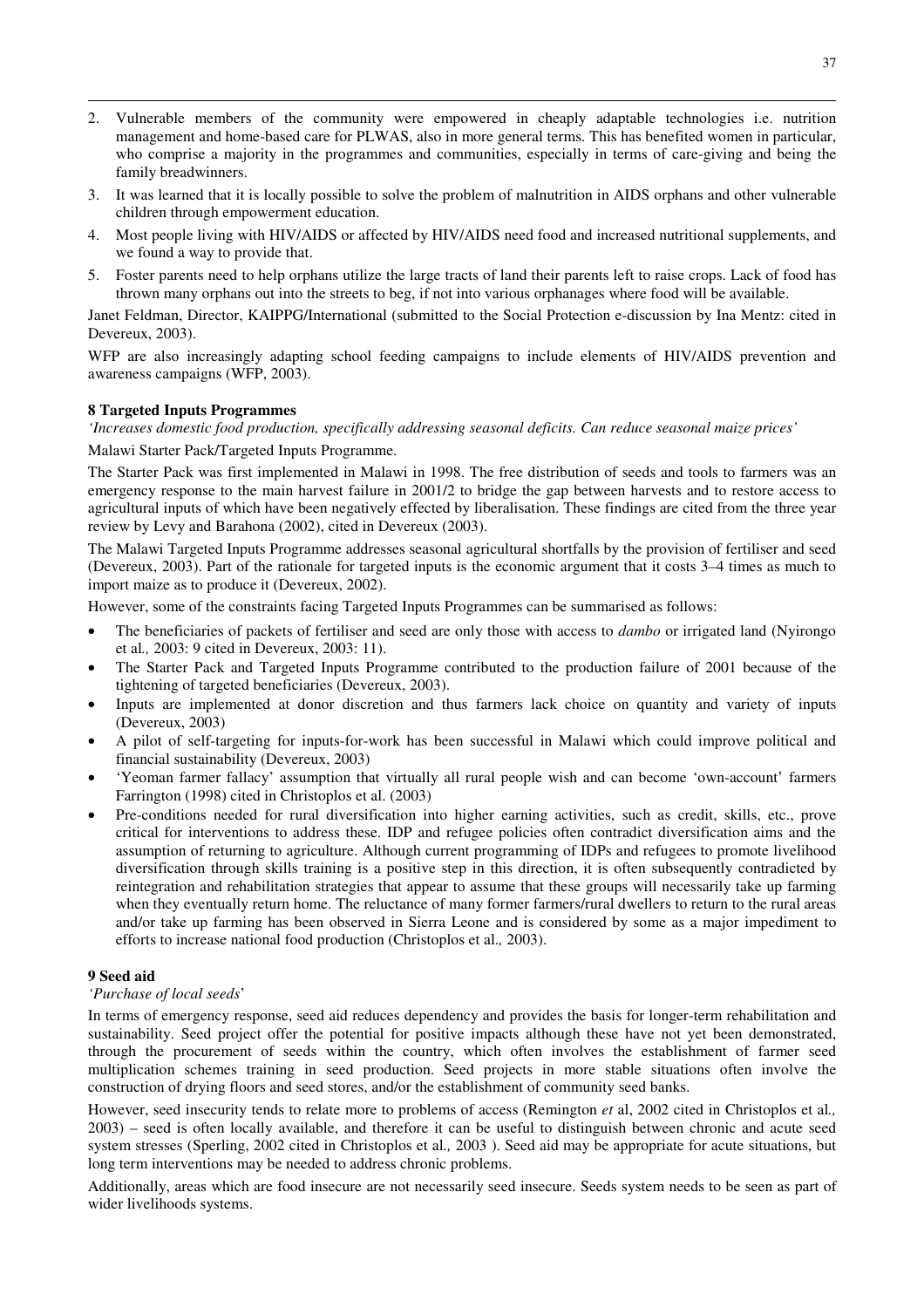There is also a potential danger of loss of/negative impact on local seed varieties, 'there is a very real danger that widespread and repeated supply of improved varieties at a time when farmers may find it difficult to save or access their own local varieties threatens to promote the loss or genetic erosion of local varieties through replacement by improved varieties. There remains considerable difference of opinion as to whether emergency seed distribution efforts are the right time to be promoting the use of improved, high yielding varieties'.

#### **10 Seeds vouchers and fairs**

*'Strengthens farmers' procurement systems. Stimulates local economy'* 

As a relief based policy, the seed vouchers and fairs is implemented by Catholic Relief Services (CSR) is seen to be a better approach to promoting seed system-based agricultural recovery (Remington et al*.,* 2002). (see 'Special Issue: Beyond Seeds and Tools', *Disasters* 26 (4) for more on emergency relief and seeds).

#### **11 Public Works**

*'All examples may contribute to employment generation, rural asset creation, skills training, environmental conservation11* 

For example:

- Bangladesh food-food-work provides food grain in return for labour (seasonal) in rural infrastructure development project (Datta et al*.,* 2003).
- Maharashtra Employment Guarantee Scheme (EGS) provides unskilled labour employment, creation and maintenance of rural infrastructure (Ravallion et al*.,* 1993).
- Rural development programme in Bangladesh (implemented through WFP), is a self targeting programme which provides employment remunerated with grain and cash for the poor in rural areas. Employment included rehabilitation of embankments and canals, improvements in rural roads, planting trees and creating assets for the poor, development of water bodies to expand the fishery programmes (del Ninno, 2001).
- CARE Road Maintenance Programme (RMP) supports most destitute rural women by providing cash along with some awareness and skill trainings such as basic health, IGA, etc. (Datta et al*.,* 2003).
- Food-for-work in Less-favoured Areas (LFA) is implemented to assist in the creation of SWC (soil and water conservation); drought relief interventions are particularly helpful in relieving the pressure on natural resources when they are most vulnerable. This rural employment for the landless can also help reduce land conflicts (Ruben et al*.*, 2003).
- ILO labour-based methods optimise employment, on the basis of supervision and training; and tools and equipment to produce better quality assets and skills acquisition (Devereux, 2003).
- WFP aims to increase livelihood diversification through training, e.g. though vocational, skills, income generating activities (to adults and children, OVCs). During the launching of income generating activities, WFP in Rwanda provides food assistance to PLWHA to prevent them using micro-credit for daily consumption rather than investment (WFP, 2003).

Public Works Programmes (PWPs) can combine seasonal employment generation with rural/asset creation. Participatory approaches to project selection were found to increase community commitment to the construction and maintenance of public works assets. Assets created should benefit directly to project workers (WFP).

The World Bank argues that PWPs have more potential for income stabilisation intervention (against shocks and seasonal food insecurity) rather than employment creation. Therefore they have a vital role in protecting consumption during hard times, and protecting household assets against coping strategies (Devereux, 2003).

However, various constraints to the potentially beneficial impacts can be summarised as follows:

- wage increases in the Maharashtra Employment Guarantee Scheme restricted projects and led to rationing, which reduces the amount of beneficiaries of the scheme (Ravallion et al*.,* 1993);
- often poor quality of assets are created, and assets are not maintained (Devereux, 2003);
- to target the poorest, often unethical means of payment is implemented below market wages or inferior foods (Devereux, 2003);
- the work is hard physical labour for those who may already be malnourished (Devereux, 2003);
- there is exclusion of those who cannot work hard physical labour (Devereux, 2003; Datta and Hossain, 2003);
- leakage to unintended beneficiaries and corruption. A report of the RD programme in Bangladesh found that cash was increasingly being given instead of wheat; a reason for this being that the price of grain in the market was higher than the official price of wheat used in the project, and people involved in management of the project had the incentive to sell the grain at a higher price and pay the workers in cash; therefore the workers lose out and benefits accrue to those who have access to and sell the food grain. The actual amount of wheat consumed by the beneficiaries is very little (del Ninno, 2001).

#### **12 Employment Guarantee Schemes**

*'Can increase investment in riskier, high-yielding variety crops'*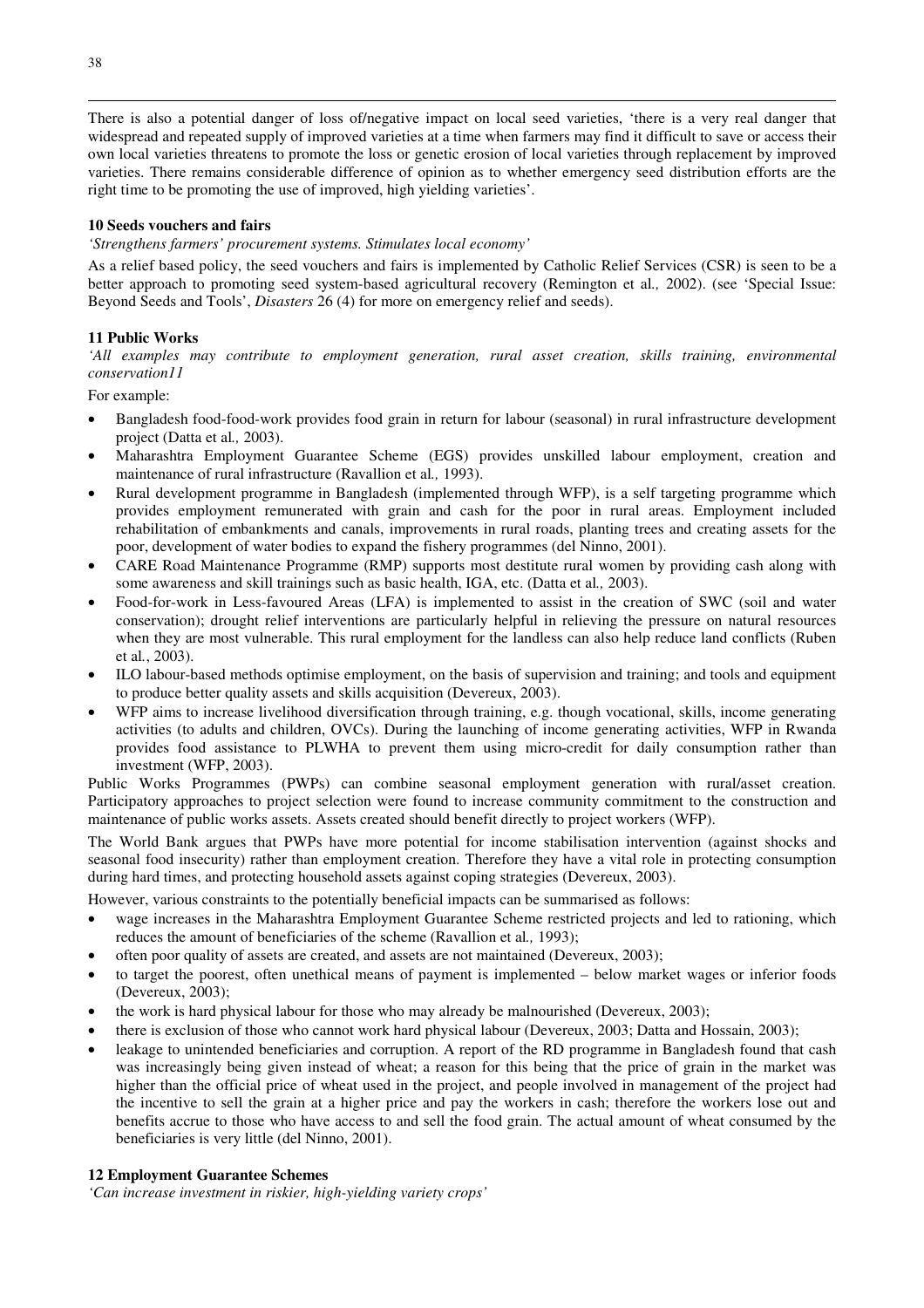Maharashtra Employment Guarantee Scheme (EGS)

The assurance of public works employments means farmers can also take risks and invest in high-yielding varieties (Devereux, 2003).

#### **13 Cash-for-work**

 $\overline{a}$ 

*'Investment in farming and non-farm enterprises. Can increase trade and improve food price stabilisation'* 

Cash-for-work has income and employment multiplier effects through the investment of earnings into farming and nonfarm enterprises, stimulation of trade and food price stabilisation (Devereux, 2002a).

However, there can be adverse price effects of cash-for- work in the economy, if markets are not functioning, such as increasing the demand for food, and increasing prices, which results in more food for those who receive the wages, and increased exclusion of those who can't, from the programme and from accessing food. There are also possible effects of inflation and price adjustments (Basu, 1996).

#### **14 Inputs-for-work**

#### *'Increases crop production'*

Inputs-for-work was implemented in Southern Malawi 2002–3, where transferred vouchers were redeemable for fertilisers and hybrid maize seeds where high prices made fertilisers unaffordable for most farmers and unprofitable for maize production. Maize yields on participants' farms increased by 300%, and also built or rehabilitated 370 km of rural roads (Devereux, 2003).

#### **15 Food-for-work**

#### *'Substitution for household expenditure'*

However, government purchases from national farmers may cause food crisis to rise; and buying from the international market may negatively affect the domestic market (Basu, 1996).

#### **16 Credit**

*'Increases income, and reduces vulnerability and risk to covariant shocks on agricultural production, such as drought and floods; and adverse effects of costs such as weddings, funerals*'

A household survey conducted in Bangladesh during crop year 1991–2, undertaken jointly by the Bangladesh Institute of Development Studies (BIDS) and the World Bank, to provide data for analysis of Grameen Bank, BRAC and RD-12 found that Grameen, BRAC and RD-12 had significant impacts on production, increasing average household output in villages by about 50%. Grameen Bank and BRAC also had positive impacts on household income. Only Grameen Bank had a positive and significant impact on rural wages, increasing wages at the village level by about 21% (Khandker, 1998).

Due to benefits derived from SLDP (Smallholder Livestock Development Project, BRAC) activities, weekly total income of beneficiary households has significantly increased. With the intervention of SLDP in the study areas, there was a shift of some of the beneficiaries from wage employment (as maid servant) to self employment in SLDP activities (Alam, 1997 – see footnote 18 for more detail on SLDP activities).

In a relief context, access to credit can be crucial for restocking livestock to 'revive livelihoods' but long repayments periods (and most rehabilitation programmes short term and temporary presence) constrain opportunities for sustainable programmes (Christoplos et al.*,* 2003).

BRAC provides institutional flexibility in response to covariant shocks such as the 1998 floods, where flexibility was given to repayments. However, many individuals preferred to pay back loans, with the long term perspective that this enables them to get larger loans in the future. Individuals preferred to cut consumption, borrow from relatives, etc. rather than default on payment or cut into their savings. The post-disaster rehabilitation assistance of micro-credit institutions, in terms of both financial and other services is highly valued by micro-credit clients (Hassan, 2000).

Credit can reduce household vulnerability through income and consumption-smoothing through the creation of nonfarm sources of income as well as by saving part of the loan disbursed for the lean season (Rutherford, 1999 cited in Hassan, 2000).

#### **17** '*Beneficiaries have the capacity to build up and invest in agricultural assets'*

Evidence from BRAC shows that access to credit can increase individual's investment in productive assets and improves housing condition.

A BRAC report highlights that the 'oldest' members of BRAC have on average the least land but also the highest value of non-land assets; one explanation being that borrowing from BRAC led to investment in productive capital (e.g. rickshaw, poultry, grocery shop) thereby improving their non-land asset position. Additionally, the proportion of manual labourer households is lower in the 'oldest' category which implies that the growth of non-land assets may have induced a shift from on-farm activities to off-farm self employment.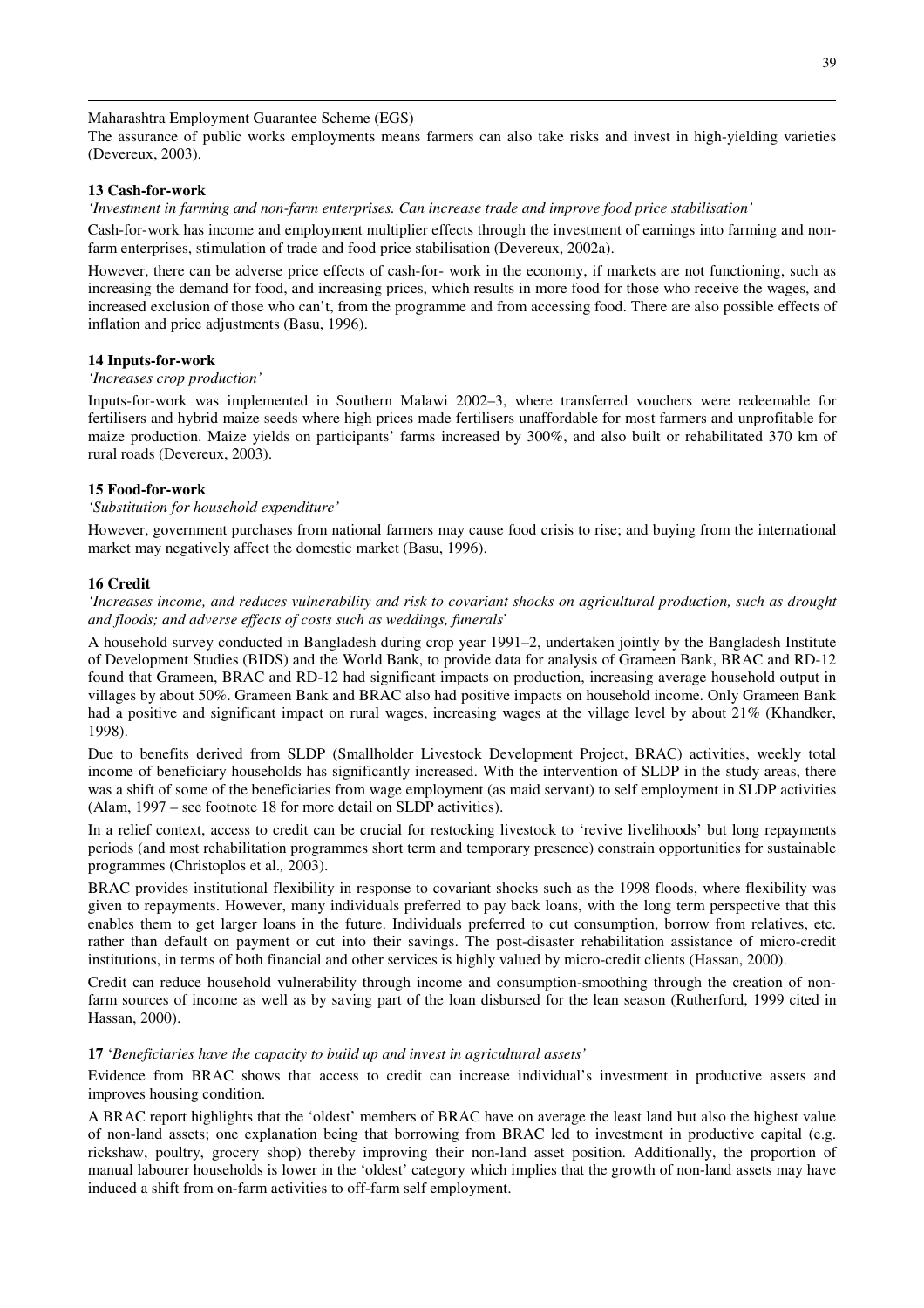Borrowing from BRAC appears to have a mixed impact on female asset ownership. The probability of owning poultry is 15% points greater for a non-borrowing member than for a member with more than 10000 taka in loans controlling for other factors. On the other hand women who borrow less than 5000 taka are 3% points more likely to own livestock compared to a non-borrower.

However, whilst investing in enterprises can help build assets it also has its associated risks. Returns from the investment can be negative and clients can then face the prospect of asset-depletion, or reduction in consumption, in order to repay loans (Hassan, 2000).

#### **18** '*Can include the previously excluded and integrate them in local markets'*

#### Smallholder Poultry Inputs

The Smallholder Livestock Development Project (SLDP) was started in July 1993 by the Department of Livestock Services (DLS) in collaboration with three national Non-Governmental Organisations (NGOs) namely, the Bangladesh Rural Advancement Committee (BRAC), Proshika and Swanirvar Bangladesh. The project was originally designed to cover a range of economic activities in the context of small scale livestock development. So far, the project has concentrated mainly on activities related to poultry development. The membership of SLDP, as administered by BRAC, is restricted to a person whose family owns less than 0.50 acres of cultivated land and sells out labour at least for 100 days in a year for survival.

The beneficiaries are getting loans for project activities from the Bangladesh Rural Advancement Committee (BRAC) at 18% rate of interest. This money is given to BRAC by the International Fund for Agricultural Development (IFAD) through the Bangladesh Bank at a much lower rate of interest (2%). The normal rate of interest on agricultural credit in Bangladesh currently ranges from 10% to 13%. Moreover, there are subsidies on the interest of agricultural credit taken for irrigation equipment. When the recovery rate of loan from the beneficiaries is very high (almost 100%) and the cost of credit is very low (about 8%), there is a strong case for reducing the rate of interest on SLDP credit. The loanees are very poor farmers and the advances are made by the international organizations for alleviation of their poverty.

Beneficiaries spent a part of their increased income on procurement of household assets after membership such as radios and bicycles.

All the beneficiaries of the project are women and 99.9 per cent of group members have reported an improvement in economic condition after the intervention of the SLDP. Only one out of 1000 respondents reported to have experienced deterioration in the household's economical condition due to sudden death of her husband. SLDP has ensured employment and income for them and thereby enhanced their status in the family and their participation in decision making has increased.

Most of the produce is successfully and profitably sold in the local market or by other beneficiaries within the SLDP system. No loan was fallen overdue in the accounts during the reference year.

However, an anticipated future problem is the expansion and intensification of the programme which might lead to difficulties in marketing the produce. It is, therefore recognised as necessary to forecast the future local demand for the produce and devise a mechanism for processing and channelling the rest of the produce to external markets.

The project does intend to include all species of livestock in its development programme but has so far been concentrating only on poultry development. It is stated that the integration of other species of livestock with a poultry enterprise seems to be a better proposition for increasing the level of household income under a mixed farming system (Alam, 1997).

BRAC has developed the Income Generating VGD (IGVGD) programme on the government's VGD programme and is working in cooperation with WFP and local government to reach the 'hardcore' poor by combining elements of livelihood protection (food aid) and livelihood promotion (skills training and microfinance). Through targeting the extreme poor, some households are able to 'escape' extreme poverty by protection being used to initiate livelihood promotion. To do this the programme has to be flexible and responsive to the differing needs and positions of individuals' ability to take advantage of opportunities. However, there continues to be constraints in reaching those who have difficulty in becoming upwardly mobile, and those who cannot raise their levels of economic activity (Matin and Hulme, 2003). The dropout rate is also significantly high. Most of these women have dropped out due to variety of factors, which include morbidity and physical inability, risk of credit/ lack of entrepreneurial capacity, and some other factors. Some were expelled for not observing organizational discipline such as timely repayment of loans (Datta and Hossain, 2003).

CFPR (Challenging the Frontiers of Poverty Reduction) builds on the knowledge and experience of IVGVD and aims to target the chronic poor and reach the previously excluded to provide economic opportunities and participation through household level resource based understanding of poverty and deprivation (beyond household factors, market and non market) and transforming socio-political relationships at various levels that perpetuate poverty (Matin, 2002).

In the Agricultural Productivity Investment Programme, defaulting on a loan consequently renders individual unable to qualify for next loan, which can potentially have negative effect on subsequent crop yields. Farmers who defaulted on loans because of flooding became ineligible for further loans in the same year –together with a lack of access to credit,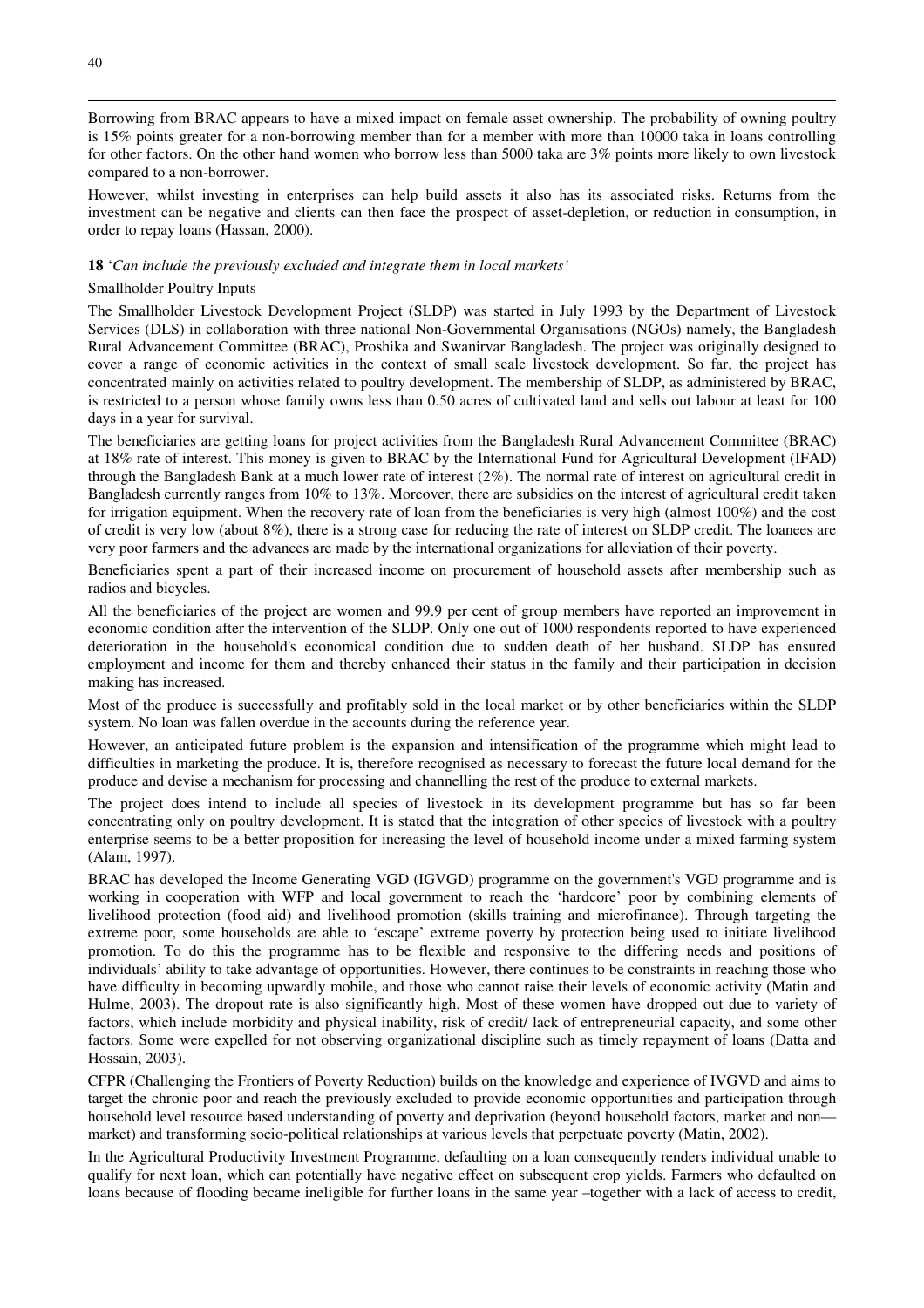households have very little cash to purchase inputs in the coming year because of food shortages and high maize prices (Devereux, 2002).

In one of the most economically depressed areas in Bangladesh, Rangpur, Grameen Bank cash loans were replaced by a goat leasing scheme (loanees were also falling behind on their cash payments and poor loanees would use the loans either for consumption or to pay off other loans). By providing defaulting loanees with a goat which they could raise and then pay back in the form of a kid from the first litter and another from the second litter no cash repayments were required, women had repaid their loans by the end of the first year and the programme proved successful and brought many of the poorest sections back into its micro-credit programme (cited in Kabeer, 2002).

There are gender-specific forms of exclusion which exist, putting women at a disadvantage in accessing poverty-related credit delivery systems. Credit institutions are only effective in addressing a range of immediate poverty needs when among the poor with prior complementary resources. Employment generation and straightforward safety-nets remain important elements of a broad based poverty reduction strategy (Kabeer and Murthy, 1996).

#### **19** '*Increases investment in education and health'*

Evidence from a household survey conducted in Bangladesh during crop year 1991–2, undertaken jointly by the Bangladesh Institute of Development Studies (BIDS) and the World Bank, to provide data for analysis of Grameen Bank, BRAC and RD-12 finds that micro credit had a significant effect and positive impact on schooling, especially for boys. Borrowing by women (but not by men) improved the nutritional status of children (both boys and girls) (Khandker, 1998).

Through the Smallholder Livestock Development Project (SLDP) it was observed that the consumption of all food items increased after membership of SLDP. The increase in consumption was substantial in the case of eggs, chicken, milk, meat and grains. With regard to consumption of eggs within the households, children, and especially boys, were given priority (Alam, 1997 – see footnote 18 for more detail on activities).

#### **20 Savings**

 $\overline{a}$ 

'*Can provide a buffer against adverse effects of shocks on agricultural production and additional costs such as weddings, funerals, dowry, etc*.'

Credit can reduce household vulnerability through income and consumption-smoothing through the creation of nonfarm sources of income as well as by saving part of the loan disbursed for the lean season (Rutherford, 1999 cited in Hassan, 2000).

However, after the 1998 flood in Bangladesh, savings were not withdrawn as expected, this could be due to the fact that savings are linked with eligibility for loan size, and also branches were inaccessible in the severely affected areas. Individuals preferred to cut consumption, borrow from relatives, etc., rather than default on payment or cut into their savings (Hassan, 2000).

Tontines (CBOs) are common in several countries in West Africa, and variations are found throughout the world:

'The tontine system in West Africa functions as both a credit network and a labour-sharing system. Tontines generally comprise five to ten farmers of the same sex who contribute money at regular intervals, with each member in turn receiving the full amount collected. In effect, members who collect the "prize" during the first rounds benefit from a nointerest credit, while those collecting last simply receive their savings back with no interest. The levels of and intervals between contributions can range from 25 US cents a month to over US\$10 a week. Other types of tontine may be set up with a specific purpose, and they function more like insurance. In Ghana, for example, the Kugadzadzo is a savings club to finance funeral expenses. (Ghana 1995). Better off individuals may belong to multiple tontines to provide extra security' (Narayan et al*.,* 1999: 115).

#### **21** '*Can give poor people ability to consequently invest in agricultural assets and capital'*

As the income increased, the beneficiary households were able to save (The Smallholder Livestock Development Project [SLDP] made it mandatory for its group members to save every week) and form capital for investment without posing problems in repaying the loans (see footnote 18 for more detail on the SLDP).

Tontines (see footnote 20) can involve sharing labour and other resources among the members:

'In Benin, tontines enable poorer families to share not only labour and possibly agricultural tools, but also food (often superior food, such as fish sauce) with richer farmers. For the core poor, being members of a *tontine des champs* may well be their only chance to secure regular access to proteins (Benin 1994 cited in Narayan et al*.,* 1999).

#### **22 Health Insurance Schemes**

*'Protects informal workers' income fluctuations when ill'* 

Foundation for the Advancement of Small Enterprises and Rural Technology (FASERT)

The Uganda health insurance scheme protects workers' income variability when unable to work due to illness through small scale micro health insurance as an alternative to private health insurance. FASERT (Foundation for the Advancement of Small Enterprises and Rural Technology) facilitates micro-health insurance to informal sector workers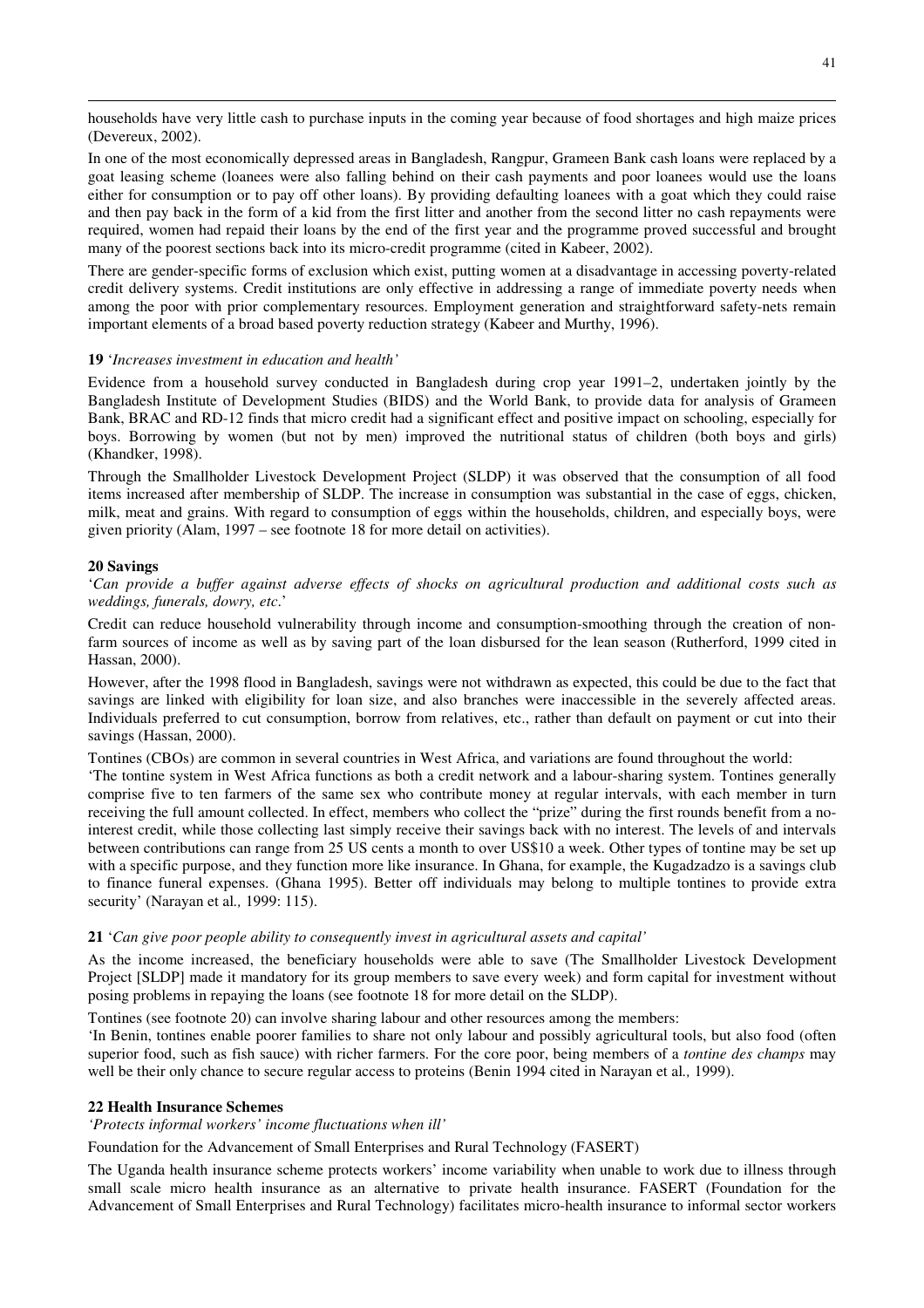to cover periods of illness when their inability to work leaves them with no income. The ILO-supported project functions similarly to a rotating group savings scheme; members (minimum 30, all with the same occupation) pool contributions that individuals can draw on when needed. The groups are based on mutuality and peer pressure. The funds cannot cover major diseases that are very expensive – e.g. AIDS, or cancer. It deals better with opportunistic illnesses – fever, flu, malaria. Members get a 'swipe card' with their photograph as an ID, and use this to claim benefits at participating hospitals and health clinics. By late 2002 there were 17 groups on the scheme. This represents a very limited outreach, mainly because FASERT faces resource constraints. But it is voluntary – being funded by members' contributions (Sabates-Wheeler, 2003).

Labour-sharing clubs (tontines – see footnote 20) are also a form of insurance against illness or other forms of incapacitation because they guarantee continued agricultural production and therefore survival for their members. This can be particularly valuable for older people, who might not otherwise be able to cultivate their land (Narayan et al*.,* 1999).

However, the demands for micro health insurance are not being met, and there continue to be problems of sustainability, and in reaching the poor (Sabates-Wheeler, 2003).

#### **23 Burial schemes**

#### *'Reduce negative impact of funeral costs'*

Self-reliant groups, burial societies give individual members direct access and control over critical financial resources in times of need in their households or in households of their relatives; avoiding the potentially damaging effects the cost of funerals can have on household income (Ngwenya, 2003).

#### **24 Self-Employed Worker's Insurance**

#### *'Protection for unemployment, health, benefits, etc.'*

SEWA, the Self-Employed Women's Association in India is a union which deals with the implementation of laws and policy as well as providing income-generating initiatives, health insurance, savings schemes. Any self-employed woman in India can become a member of SEWA by paying a membership fee of minimum Rs. 5 per year (SEWA).

**25** No attempt is made here to review the very large literature on rural infrastructure, but clearly the way choices are made about, e.g. the number and siting of rural feeder roads will impact differentially on the vulnerability of the poor. Similarly, making Information Communication Technologies more widely available in rural areas can strengthen the influence of rural people on governance (Jafri et al., 2002), and making mobile phones available has, among other things, allowed rural people to make contact much more quickly with friends and relatives in order to obtain funds during emergencies (Bayes et al., 1999).

**26** Many common pool resources, such as forests, are under threat from commercial interests, and even where the control over concessions is formally mandated to indigenous people (as under the Panchayat Extension to Scheduled Areas Act in India), there remain numerous cases of abuse (DNRM discussion platform accessible through rajeshr@taru.org). Similarly, the sale by government of fishing concessions in inland waters threatens the livelihood of the poor (Singh et al., 2003), and there is growing concern over the technological means and political power which better off farmers exert in order to obtain the lion's share of scarce underground water to the disadvantage of poorer farming households and domestic users (Joshi et al., 2003).

**27** Minimum wage legislation exists in many countries. The difficulty lies in the fact that the majority of poor are generally employed in informal sector (i.e. unregistered) enterprises, and it is virtually impossible to enforce minimum wages here. There is a particular difficulty in trying to ensure that women are paid equal wages for equal work. Formal sector enterprises (e.g. plantations; processing enterprises) might be the most appropriate starting point for minimum wage legislation. There is scope for encouraging advocacy in support of minimum wages among trade unions and other civil society organisations (see ILO website: www.ilo.org).

**28** Public/private roles have come under much scrutiny with pressures from the IFIs towards liberalisation. Arguments are gaining strength to the effect that the 'facilitating and regulating' role of the state identified by neoliberals has been inadequate, and that there may be some role for the state to engage directly in economic enterprise until the private sector has developed sufficiently to take on roles such as input supply and marketing (Dorward et al., 2003). However, haphazard involvement by the state in, for instance, input supply at subsidised prices will undermine potential private sector engagement and is to be avoided (Farrington and Saasa, 2002).

**29** The issues here are complex, embracing inaccuracy of maps and non-correspondence between actual holdings and those held in records where transfers of land have not been recorded. The technology (e.g. global positioning) exists to rectify at least some of these problems. The difficulties are particularly acute where traditional usufruct systems predominate, as in parts of sub-Saharan Africa.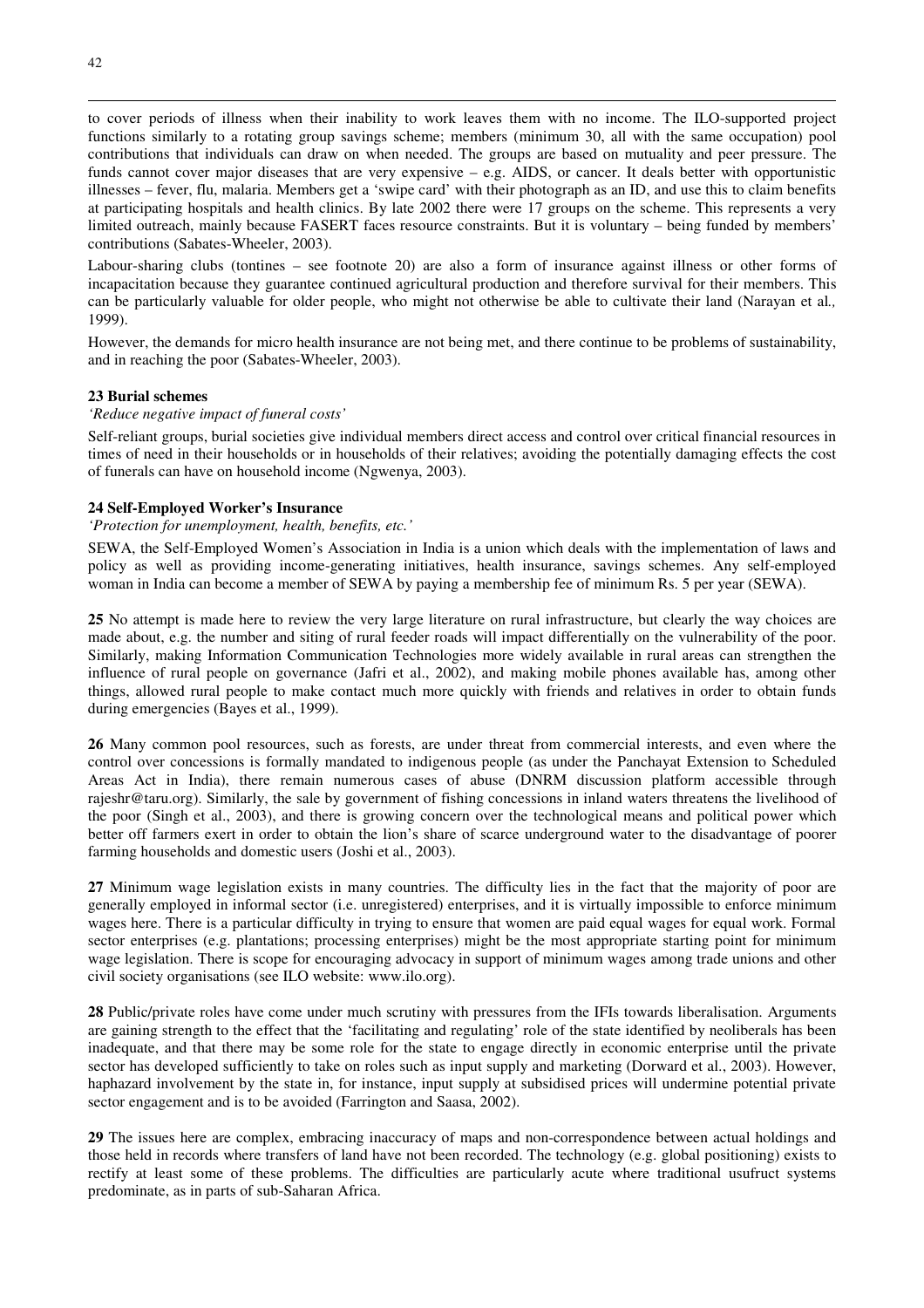**30** The arguments go beyond crop breeding and can include crop/livestock/tree interactions, noting, for instance, the lower cost and reduced economic risk faced when part of a crop's nutrient requirement can be supplied by manure from livestock or 'green' manure from trees.

 $\overline{a}$ 

**31** Hazell (2003) has suggested that large, multinational private sector insurance companies might be engaged to cover, e.g. crop insurance: since covariate risk will usually affect only one region at a time, any losses they sustain there should be compensated by profits from other regions. This would take care of the covariate nature of risk, but, in order to reduce administration costs, would have to be combined with simplified means of triggering payment, such as upper (for flooding) and lower (for drought) limits on officially recorded rainfall.

**32** The peer group principles of microfinance pioneered by, e.g. the Grameen Bank reduce the administration costs of making loans, and help to ensure high repayment rates. There is therefore substantial interest in applying them more widely. However, there is much debate over the preconditions that have to be in place for successful replication (see, e.g. Hulme, 1990, for a review of the issues).

**33** Particular types of market failure (moral hazard) put small producers at risk when engaging with (at times) unscrupulous input suppliers. The problems include adulteration or misrepresentation of fuel, lubricants, agrochemicals and seed. Solutions include the provision of accessible information, and for the longer term, the establishment of industry-led bodies to monitor sales practices and blacklist unscrupulous suppliers. For a review of the issues as they relate to the seed industry, see Tripp (1997).

**34** The temptation for government (especially when dealing with politically powerful farmer lobbies) is to err on the side of high administered prices and to carry more buffer stock than is necessary, perhaps thinking that part of it can be distributed under subsidy to the poor. This was the case in India in 2001–2, when buffer stocks exceeded 60 million tonnes against a requirement estimated at 20 million tonnes. Apart from the cost to the exchequer, the Government of India was faced with a judgement from the Supreme Court in response to public interest litigation that it was unconstitutional for it to hold stocks of this magnitude at a time when many millions faced food shortages. This led to hurried programmes to distribute food internally, and to export under subsidy (for a discussion of the issues, see the Asia food security review Gill et al., 2003).

**35** There is a very large literature on investments of this kind. Some reduce vulnerability to a given risk; others reduce the likelihood or severity of a risk – thus, soil and water conservation measures may limit the extent of flooding that a given rainfall event will cause. The general issue with agriculture investments is one of affordability and prioritisation. Some governments as far apart as China and Chile have adopted a kind of triage, arguing that public investment to raise the productivity of agriculture (or its engagement with wider markets) is simply not a good use of public funds for some of the more remote and difficult areas, and that a more efficient alternative is to support outmigration and encourage remittances from relatives back into the regions concerned. Seddon et al. (2000) have discussed the difficulties facing those currently seeking to make remittances back to Nepal. Whilst some governments (e.g. Bangladesh) take a positive view of migration, (Deshingkar and Start, 2003) discuss negative attitudes in India towards seasonal migration.

**36** Whilst pressure – both legal and illicit – on some resources such as timber has long existed, on others it is more recent and of different forms. For instance, international pressure to curb trade in bushmeat may have implications for access to this resource by those living in or near forests (Inamdar et al., 1999). Recent efforts to auction the leases for fishing in inland waters such as in Madhya Pradesh have been attributed to the neoliberal pressures faced by governments (Singh et al., 2003) and have been conducted without adequate compensation, to the detriment of livelihoods among fishing communities.

**37** The sickness, injury or death of an income earner is a major cause of falling back into poverty. There is a powerful case for instituting contributory schemes of personal insurance – perhaps subsidised in the first instance – and possibly on an occupational basis. Again, workers in the formal parts of the agriculture sector – such as plantations or horticulture export industries – would be the easiest category for pilot programmes, but the registration of informal enterprise workers, either by category of work, or according to organisational links (such as the scheme initiated by the Self-Employed Women's Association – SEWA – in India (SEWA http://www.sewa.org/).

**38** There is strong evidence that the sanitary and phytosanitary standards applied by some countries (such as the recent EU standards) are excessively high and are in large part intended to be non-tariff barriers (Reardon et al., 2002). At the enterprise level, supermarkets have greatly increased their penetration of urban fresh food markets in developing countries but tend to apply standards well in excess of national standards and so exclude a large portion of producers (usually those of smaller scale) who cannot afford to meet these standards. Supermarkets also apply cosmetic standards of their own making which make it doubly difficult for small farmers to meet their requirements (Reardon et al., 2002).